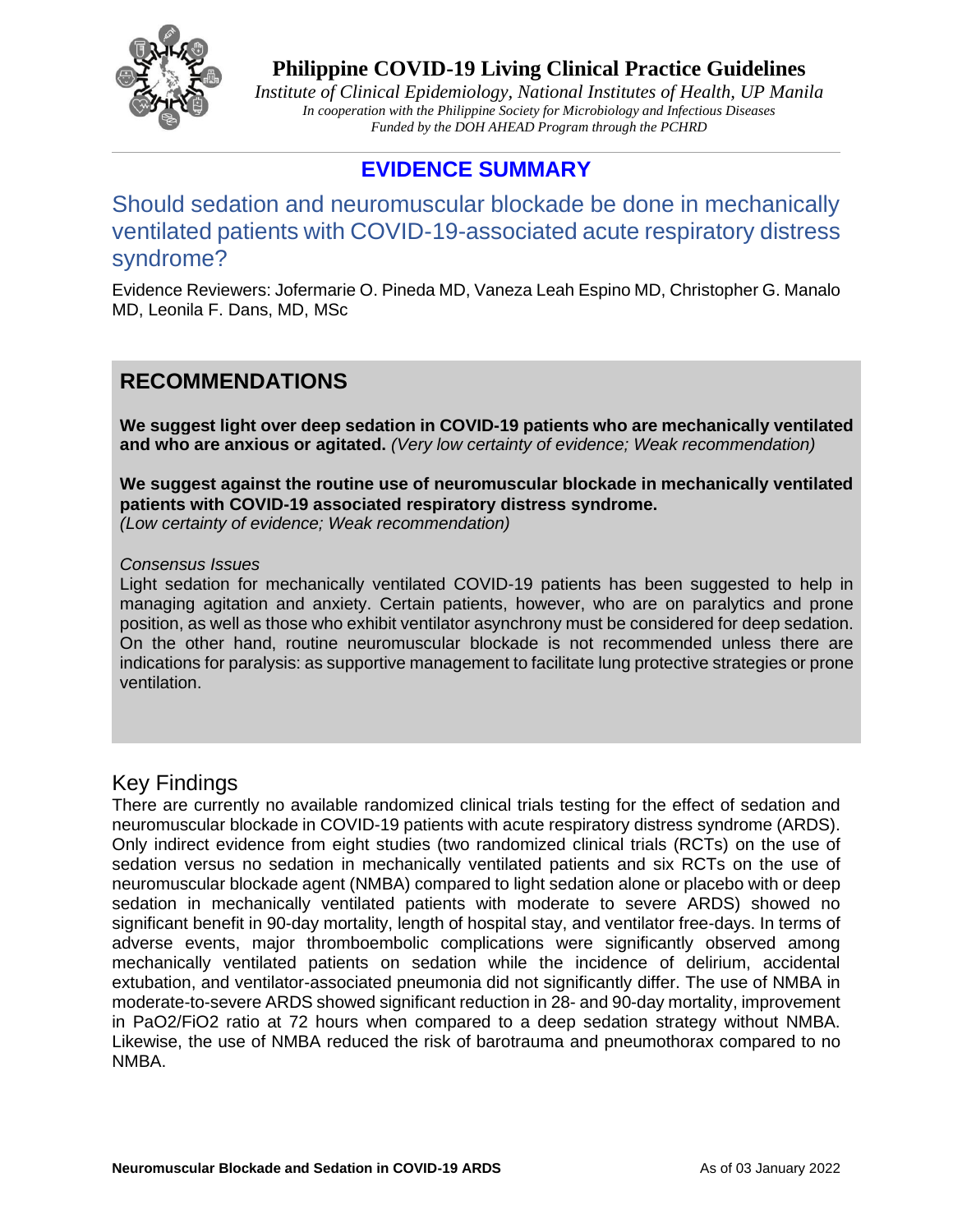

## **Introduction**

Acute respiratory distress syndrome (ARDS) is a life-threatening condition that complicates a variety of critical illnesses, including sepsis, pneumonia, and trauma.[1] The Coronavirus Disease 2019 ARDS (COVID-19 ARDS) has some distinguishing features that includes progressive pulmonary infiltrates and hyperinflammatory response resulting in severe refractory hypoxemia, which poses a major challenge in ventilatory management. [2,3] In critically ill patients, sedatives are frequently administered to relieve anxiety, reduce the stress of being mechanically ventilated, and prevent agitation-related harm. On the other hand, the routine use of neuromuscular blocking agents is not recommended unless indicated as supportive therapy to facilitate lung protective ventilation or prone ventilation.[4,5]. This review aims to evaluate the effects of sedation and neuromuscular blockade among mechanically ventilated COVID-19 patients with moderate to severe ARDS.

## Review Methods

We performed a systematic literature search to identify relevant studies in PubMed, Cochrane Library, WHO trial Registry, and ClinicalTrial.gov databases up to November 19, 2021. Our search strategy combined concepts related to Sedation, Paralysis, COVID-19 and acute respiratory distress syndrome (i.e., "Mechanical Ventilation", "Severe Pneumonia", "Sedation", "ARDS", "respiratory distress syndrome", "ICU", "Randomized Trial", and "neuromuscular blockade"). In addition, MeSH and free text search were done for the following terms: sedation, neuromuscular blockade, paralysis, ICU, mechanical ventilation, COVID-19, and acute respiratory distress syndrome. We also reviewed the references listed in each identified study and manually searched the related articles to identify all eligible studies and minimize any potential publication bias. No language or journal type restriction was applied.

## **Results**

### **I. Sedation in Mechanically Ventilated Patients**

### *Characteristics of Study Population, Interventions, and Comparators*

The population, drugs used, and methodology process were similar in the two (2) studies included for sedation. Both trials were conducted to investigate whether a plan of no sedation in patients receiving mechanical ventilation would result in a better survival outcome than a plan of light sedation with daily interruption. In both studies, included patients were 18 years of age or older, had undergone endotracheal intubation within 24 hours before screening, and were expected to receive mechanical ventilation for more than 24 hours. Upon inclusion, the patients were randomly assigned in a 1:1 ratio to a plan of no sedation (non-sedation group) or to light sedation with daily interruption (sedation group).[6,7] Patients in the non-sedation group did not receive any sedatives but could receive bolus doses of morphine for analgesia while the patients in the sedation/control group received intravenous morphine in bolus doses (2.5 or 5mg) as needed, and were sedated with an infusion of propofol (20 mg/mL) titrated to reach a Ramsay score of 3– 4. Ramsay Sedation Scale scores range from 1 [anxious, restless] to 6 [unresponsive], with a score of 2 indicating that the patient is cooperative and oriented. The Ramsay score was recorded every 2–3 h to ensure correct titration of the sedative infusion. Every day, sedation was interrupted until the patients were awake, starting the day after enrolment. After 48 hours, the sedative was changed to an infusion of midazolam (1 mg/mL) titrated to a Ramsay score of 3–4.[6,7] Once the ventilator settings reached an FiO2 of 40% and a positive end-expiratory pressure of 5 cm H2O, the administration of sedatives were stopped.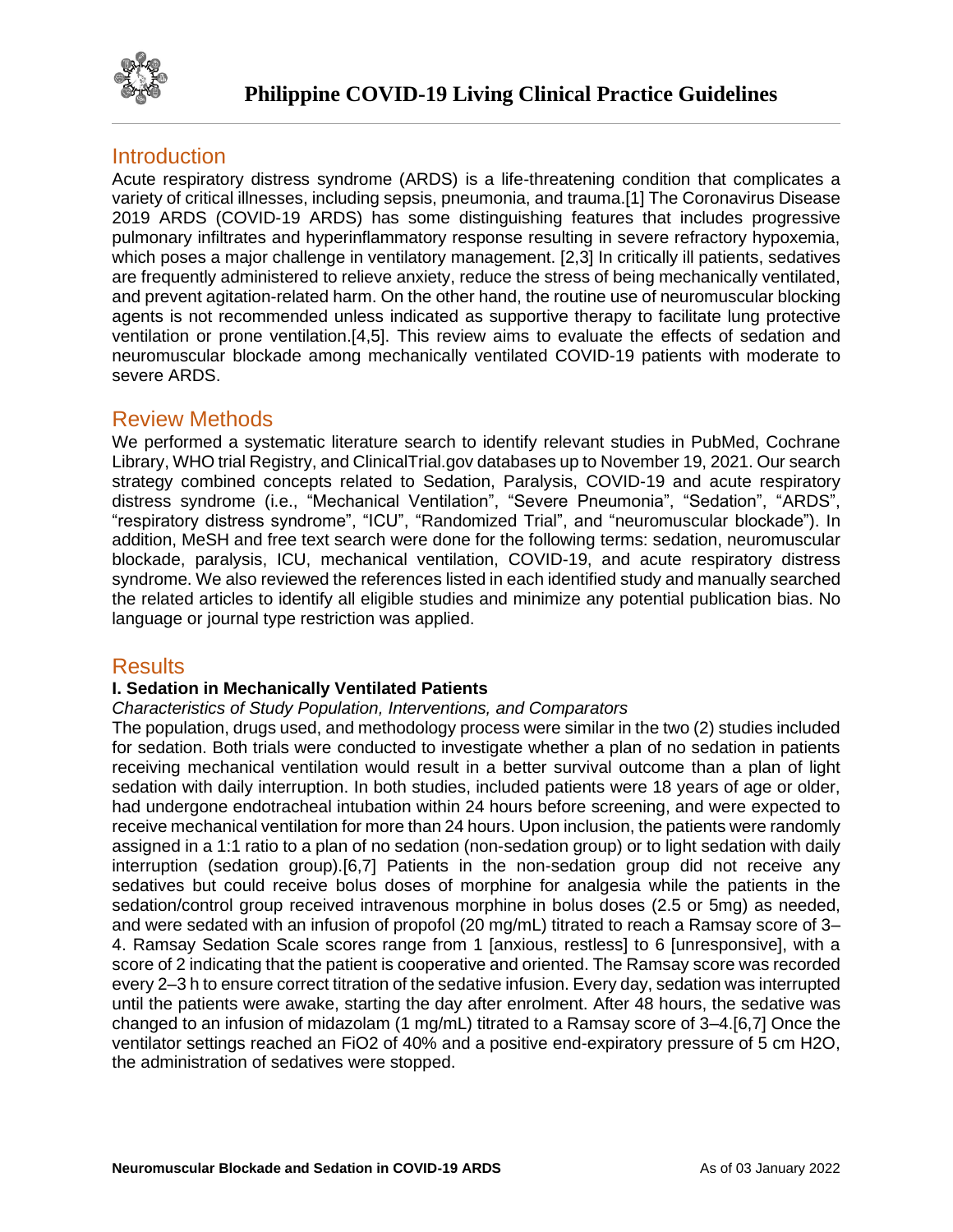

## *Mortality*

Two studies [6,7] were included in evaluating the effect of sedation in 813 mechanically ventilated patients. In both studies, patients were randomly assigned in a 1:1 ratio to a plan of no sedation or to light sedation with daily interruption within 24 hours after intubation. Pooling of the results showed that among mechanically ventilated patients, the 90-day mortality outcome (RR 1.00, 95% CI 0.70-1.43; I<sup>2</sup>=59%; very low certainty), ventilator free days (MD -1.07, 95% CI -3.05-0.91; low certainty), and length of ICU stay (MD -0.34, 95% CI -6.15-5.47; low certainty), did not differ significantly between the two groups. Significant heterogeneity in mortality could have been introduced by differences in the study population in terms of cause of respiratory failure and sedation protocols. Certainty of evidence for mortality was downgraded to very low due to indirectness of the study population, inconsistency, and imprecision, while certainty of evidence for ventilator-free days and ICU length of stay were downgraded to low due to indirectness of the study population and imprecision.

### *Adverse Events*

Two randomized controlled trials reported adverse events between sedation and non-sedation treatment groups. Among the reported adverse events, major thrombotic events were significantly observed among patients who received sedation (RR 9.94, 95% CI 1.28-77.26; moderate certainty).[6] Delirium (RR 0.34, 95% CI 0.12-1.02; low certainty) [7], extubation (RR 0.66, 95% CI 0.26-1.66;  $I^2=0\%$ ; low certainty) [6,7], need for reintubation in 24 hours (RR 1.49, 95% CI 0.62-3.57; low certainty) [7], and incidence of ventilator-associated pneumonia (RR 1.11, 95% CI 0.40- 3.09; low certainty) [7] were not significantly different between sedation and non-sedation treatment groups. Certainty of evidence for major thrombotic events was downgraded to moderate due to indirectness while certainty of evidence for the rest of the reported adverse events was downgraded to low due to indirectness and imprecision.

### **II. Use of Neuromuscular Blockade in Mechanically Ventilated Patients with ARDS**

*Characteristics of Study Population, Interventions, and Comparators* 

The studies included for NMBA met all of the following criteria: (1) the design was a parallel group RCT; (2) the population was adults with ARDS of any severity; (3) the intervention included any continuous NMBA infusion, at any dose or duration, compared to placebo or no continuous NMBA infusion but allowing the use of as needed NMBA boluses; and (4) outcomes included any of the following: mortality at 28 days, ICU discharge, or hospital discharge; long-term outcomes, ICUacquired weakness; duration of mechanical ventilation; ventilator-free days (VFDs); ICU or hospital length of stay; barotrauma; or changes in oxygenation wherein PaO2/FiO2 ratio is specified.[8-13]

Four studies were conducted in France, and one was conducted in China, while the most recent study (PETAL/ROSE Trial), the largest RCT investigating NMBAs effect on ARDS thus far, was conducted in the United States. In all 6 studies, no significant differences were noted between the baseline characteristics of the treatment and control groups.[8-13] Four studies used a 48-hour infusion of cisatracurium [8,9,12,13] whereas the other two studies did not pre-specify a duration for NMBA infusions.[10,11] Weight-based dosing of cisatracurium was used in two of the studies [8,9] and a fixed high dose was used in three studies (15mg bolus, followed by a continuous infusion of 37.5mg per hour).[10,11,13] The study from China was the only included trial which used vecuronium, utilizing maintenance doses without boluses being reported: 0.05 mg/kg/h and 1 μg/ kg/min.[11]

The interventions used in the control arm varied between studies: three studies used a 48-hour infusion of placebo (normal saline) with deep sedation [8-10], an additional two studies did not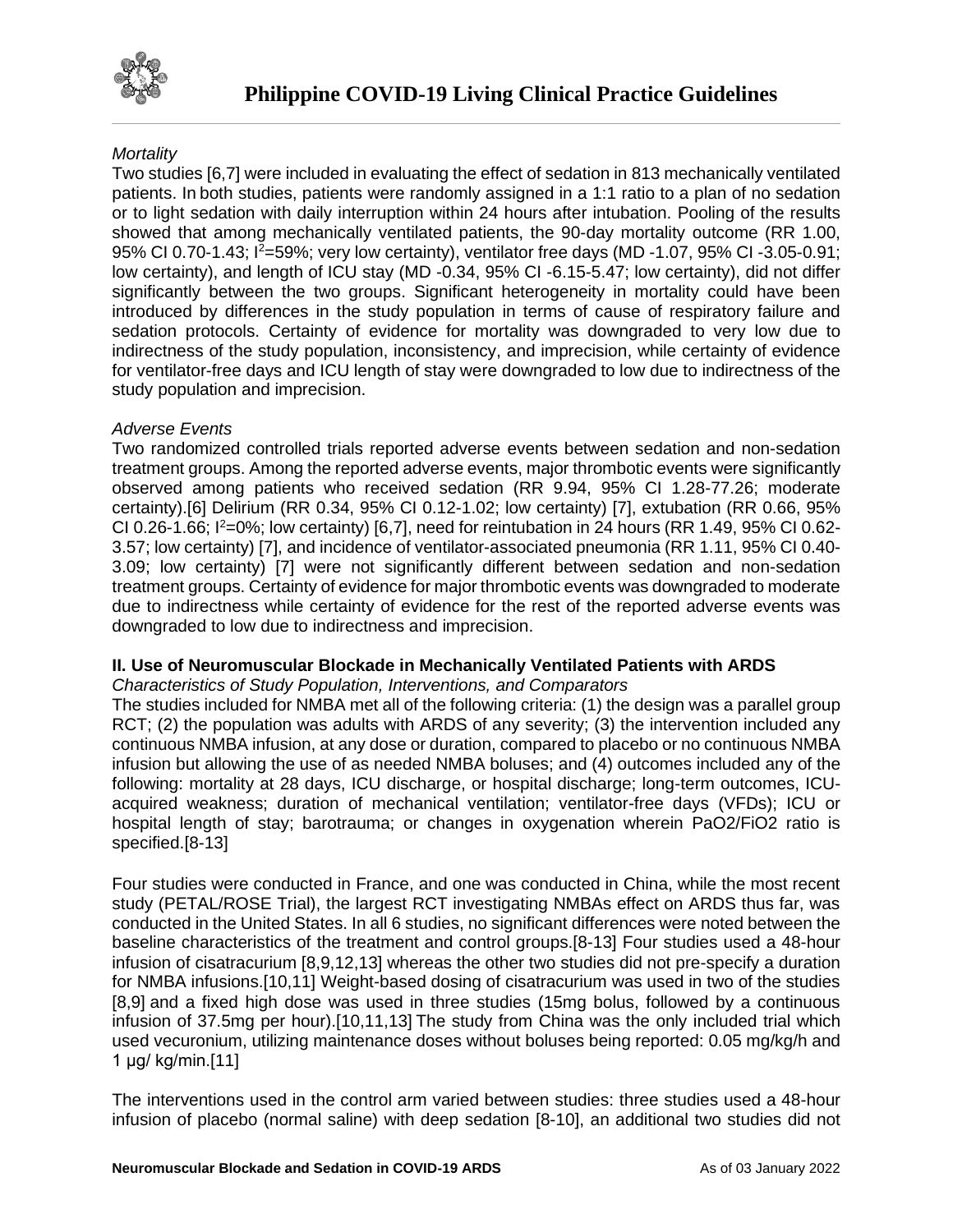

describe the control they used [11,13], and one study used light sedation in the control group.[12] All experimental groups received deep sedation on top of the assigned NMBA. Deep sedation was defined as a Ramsay score of 6 while light sedation was defined by a score on the Richmond Agitation–Sedation Scale of 0 or −1 (scores range from 4 [combative] to −5 [unresponsive], with a score of 0 indicating that the patient is alert and calm), a score on the Riker Sedation–Agitation Scale of 3 or 4 (scores range from 1 [unresponsive] to 7 [dangerous agitation], with a score of 4 indicating that the patient is calm and cooperative), or a score on the Ramsay Sedation Scale of 2 or 3 (scores range from 1 [anxious, restless] to 6 [unresponsive], with a score of 2 indicating that the patient is cooperative and oriented).[12,14]

In the study done by Guervilly et al., severe ARDS patient whose PaO2/FiO2 ratio was less than 100 did not get randomization but received open label NMBA infusion as per study protocol, only patients with PaO2/FiO2 ratio between 100 to 150 were randomized.[7] Most studies excluded patients with recent NMBA use prior to enrolment. In terms of neuromuscular blockade monitoring, three studies used nerve stimulators to monitor train of four (TOF) with NMBA dose adjustment accordingly. The other three studies were carried out with fixed NMBA dose. ROSE trial specifically mentioned that the reason for using a fixed dose was to replicate the dosing regimen used in the (ACURASYS) trial and to facilitate adherence to the trial protocol.[12,13] All the studies used lung protective ventilation with low tidal volume with an aim of keeping plateau pressure ≤30cmH2O. ROSE Trial used high PEEP strategy with a baseline PEEP at around 12cmH2O at enrolment.[12] ACURASYS and ROSE trials allowed any rescue therapy, and no statistical difference was found between the intervention group and control group.[12,13]

### *Mortality*

Pooled results of studies which used deep sedation on both its control and intervention groups [8-11,13] showed that the use of NMBA infusion was associated with lower 28-day mortality (RR 0.63, 95% CI 0.49–0.82;  $I^2=0$ %; moderate certainty), a lower 90-day mortality (RR 0.72, 95% CI 0.58–0.91;  $1^2$ =0%; moderate certainty), and a lower ICU mortality (RR 0.70, 95% CI 0.55-0.89; I <sup>2</sup>=0; moderate certainty).

The ROSE trial [12], the largest trial to date, which also applied the latest recommendation for the use of light sedation in mechanically ventilated patients in their control arm, reported no mortality benefit associated with NMBA use at 90 days regardless of ARDS severity or duration (RR 0.99, 95% CI 0.86-1.15; moderate certainty). There are a number of factors that might have contributed to the differences in results. In the ROSE/PETAL Trial, the subjects who were randomized to NMBAs received deep sedation, but for subjects in the control arm, light sedation was targeted and daily sedation interruptions were encouraged. Second, a high-PEEP strategy was utilized, which has been associated with improved recruitment and decreased lung stress and atelectrauma. Lastly, the mean time to inclusion for subjects in ROSE was earlier compared to the other five RCTs. The median time to randomization for subjects enrolled in ROSE was 6.8 to 8.2 hours compared to 21 to 22 hours in the other studies.

#### *Improvement in Oxygenation*

Improvement in oxygenation was assessed via change in the PaO2/FiO2 ratio evaluated at 48 and 72 hours of NMBA infusion. Three of the included studies [8,9,12] evaluated the effect of NMBA to oxygenation after 48 hours while four studies measured PaO2/FiO2 changes after 72 hours.[8,9,12,13] Pooled results showed no significant improvement in oxygenation after 48 hours (MD 22.2, 95%CI -4.47-48.88;  $I^2=64\%$ ; very low certainty). Significant benefit was observed with the PaO2/FiO2 ratio improvement after 72 hours (MD 12.9, 95% CI 3.88-21.92;  $1^{2}=32\%$ ; low certainty). Some of the proposed mechanisms leading to improvement in oxygenation include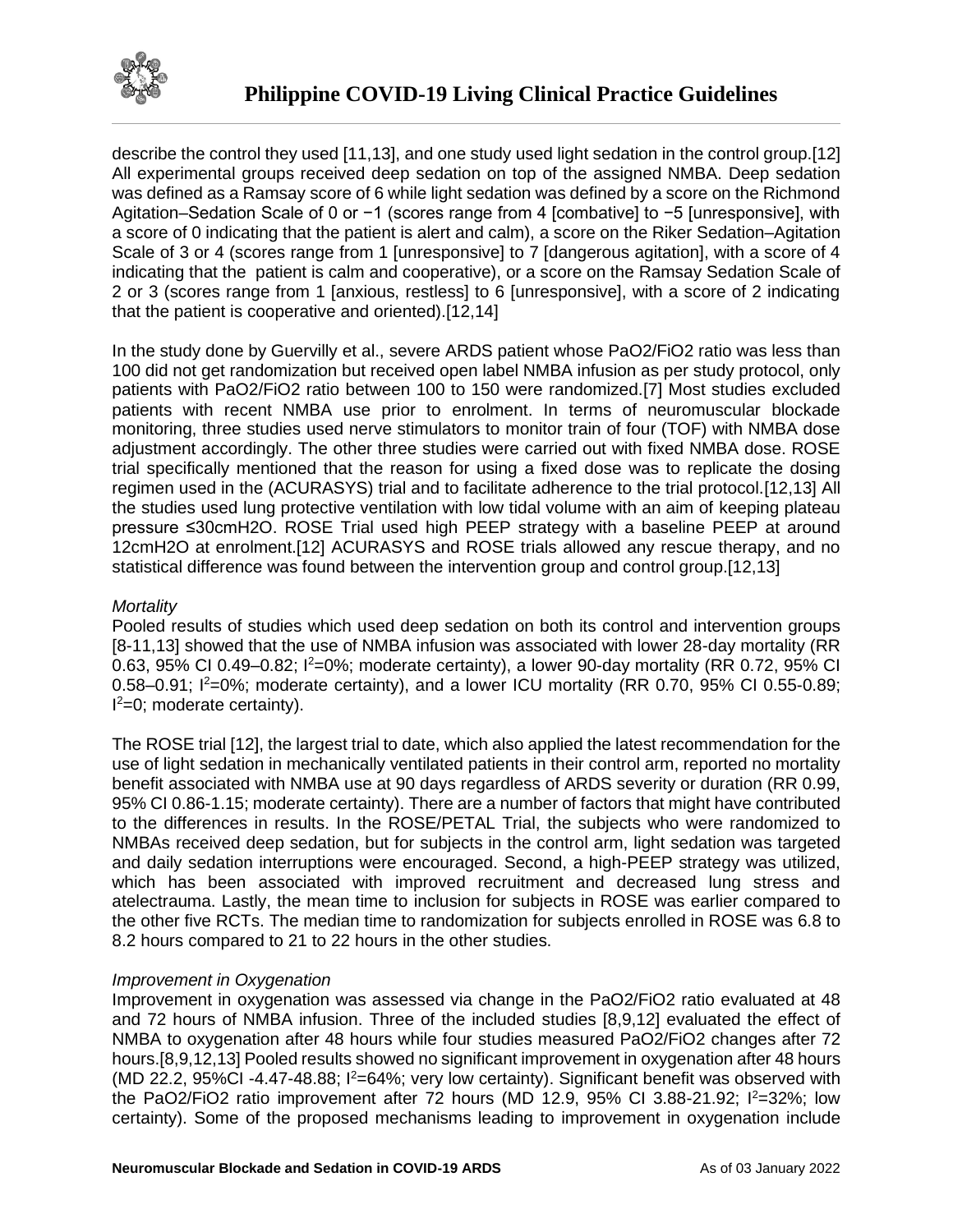

improved ventilator synchrony, decreased work of breathing, facilitation of lung protective strategy, better lung recruitment, and improved lung compliance.[15,16]

#### *Duration of Mechanical Ventilation and Ventilator-free Days*

Three of the studies (n=431) reported on the duration of mechanical ventilation.[8,9,13] Results showed no significant difference in the duration of mechanical ventilation among those given NMBA compared to those who were not given NMBA (MD -1.21 days, 95% CI -4.23-1.81;  $I^2=0\%$ ; low certainty). A similar trend was observed in the pooled analysis for ventilator-free days which also showed no significant difference between the NMBA and control groups (MD 0.68 days, 95% CI -0.86-2.22;  $1^{2}$ =32%; low certainty).

#### *Adverse Events*

Pooled data on adverse events showed a decrease in the risk of barotrauma (RR 0.55, 95% CI 0.35-0.85;  $I^2=0\%$ ; moderate certainty) and pneumothorax (RR 0.46, 95% CI 0.28-0.77;  $I^2=0\%$ ; moderate certainty) in the NMBA group. Barotrauma was defined as new-onset pneumothorax, pneumomediastinum, subcutaneous emphysema, or pneumatocele larger than 2cm in diameter. These may be due to the increase in lung compliance and decrease in ventilatory desynchrony between the machine and the patient.[8,9,12,13] Certainty of evidence was downgraded to moderate due to indirectness of the study population.

Four of the included studies [8,9,12,13] reported on adverse events. The PETAL trial reported most of the adverse events in the pooled data.[12] Pooled analysis on the development of any adverse event showed no significant difference between those who were given NMBA infusion compared to control group (RR 1.63, 95% CI 0.97-2.71;  $I^2=0\%$ ; low certainty). Adverse events observed were methemoglobinemia, complete heart block, atrial fibrillation, cardiac arrest, SVT, ventricular tachycardia, new-onset pneumonia, hyperkalemia, intracranial hemorrhage, cerebrovascular accident, aspiration, hypotension, and superficial venous thrombosis. Certainty of evidence was downgraded to low due to indirectness of the study population and imprecision.

ICU-acquired weakness up to 28 days from randomization was also assessed and was evaluated with the use of the Medical Research Council (MRC) scale, a previously validated scale that assesses three muscle groups in each arm and leg.[8,9,12,13] The score for each muscle group ranged from 0 (paralysis) to 5 (normal strength), with the overall score ranging from 0 to 60.[2] The definition of ICU-acquired paresis was an MRC score of less than 48.[2] The pooled results did not show a significant difference in the rate of ICU-acquired weakness with NMBA infusion  $(RR 1.15, 95\% \text{ CI } 0.95\text{-}1.39$ ;  $I^2=0\%$ ; low certainty). Certainty of evidence was downgraded to low due to indirectness of the study population and imprecision.

## Recommendations from Other Groups

There are currently no guidelines regarding sedation and neuromuscular blockade specific for this patient population. At present, sedation regimens for COVID-19 ARDS patients are based on the standard guidelines in treating patients with "classic" or "pre-COVID" ARDS.

As per Clinical Practice Guidelines for the Prevention and Management of Pain, Agitation/Sedation, Delirium, Immobility, and Sleep Disruption (PADIS) in Adult Patients in the ICU 2018, using light sedation in critically ill, mechanically ventilated adults is suggested in order to relieve anxiety, reduce the stress of being mechanically ventilated, and prevent agitationrelated harm *(conditional recommendation, low quality of evidence).*[17]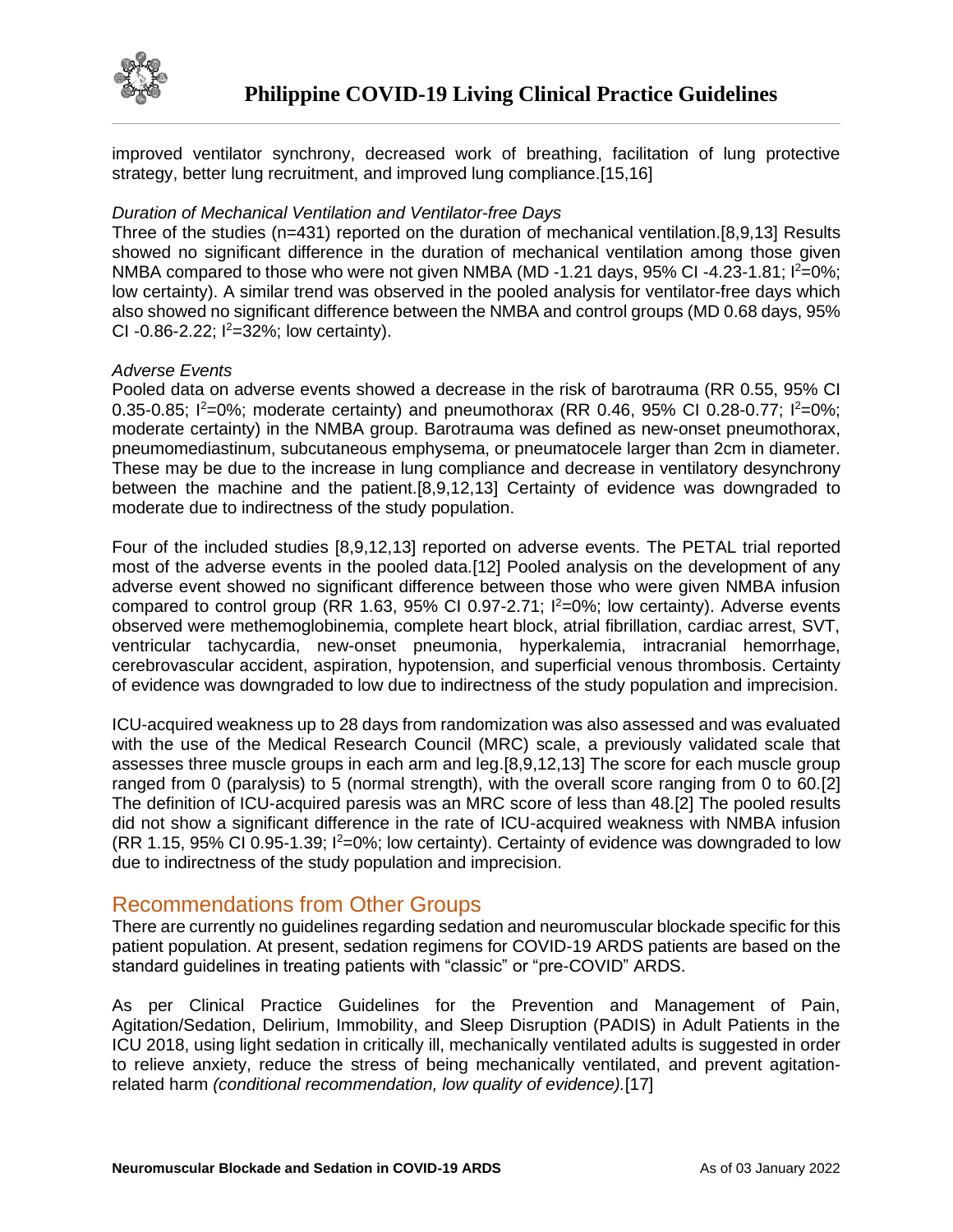

As of Surviving Sepsis Guidelines 2021, continuous NMBA infusion did not improve mortality when compared with a light sedation strategy with as needed NMBA boluses (RR 0.99, 95% CI 0.86−1.15). On the other hand, continuous NMBA infusion reduced mortality when compared to deep sedation with as needed NMBA boluses (RR 0.71, 95% CI 0.57−0.89).[18] Since cisatracurium is the only agent recorded to have been studied in large RCTs, it is then the preferred agent to use. In summary, it is recommended for adults with sepsis induced moderatesevere ARDS to use intermittent NMBA boluses over NMBA continuous infusion.[18]

In an ICM-RPG for the use of neuromuscular blocker by Alhazzani 2020, the panel issued one recommendation and two suggestions regarding the use of NMBA in ARDS. The current evidence does not support the early routine use of NMBA infusion in all adults with ARDS. It favors avoiding an NMBA infusion for patients who are ventilated using a lighter sedation strategy. But, for patients who require deep sedation to facilitate lung protective ventilation, prone positioning, and neuromuscular blockade, an infusion of an NMBA is a reasonable option; limiting its use to 48hrs is recommended.[19]

As for local guidelines issued by the Clinical Practice Guidelines for Sepsis and Septic Shock in Adults in the Philippines 2020, the use of either continuous or intermittent sedation in mechanically-ventilated patients with sepsis or septic shock is recommended *(conditional recommendation, low quality of evidence)* as an adjunct to short-acting non-benzodiazepine sedatives (e.g. dexmedetomidine and propofol) in order to address agitation and the need for adequate sedation to achieve protocol-based sedation targets *(conditional recommendation, low quality of evidence).* With regard to NMBA use, local guidelines recommend its early use preferably within 48 hours of ARDS diagnosis in moderate to severe ARDS *(weak recommendation, very low quality of evidence).*[20]

## Research Gaps

The data specific for patients with COVID-19 with ARDS are limited, derived mainly from observational studies and clinical experiential accounts. A randomized clinical trial, if possible, is needed to further assess and evaluate optimal components of care (i.e., use of sedation and neuromuscular blockade) in this particular patient population. Though their condition is similar to "traditional" ARDS, the differences in other processes might affect the final outcome when studied strictly among the said population.

## Ongoing Trials

There are four registered clinical trials in ClinicalTrials.gov as of November 20, 2021 (see Appendix 6), one of which is a randomized clinical trial comparing the effect of neuromuscular blockade with sedation vs sedation alone in intubated COVID-19 patients with ARDS but is yet to begin recruitment. The remaining three trials are related to inhaled sedatives and its possible utilization in COVID-19 ARDS patients. Two of the three trials have completed their data collection but no published article is presently available. Other than this, one registered randomized clinical trial was found comparing sedation vs non sedation in mechanically ventilated patients. No published results are available at present.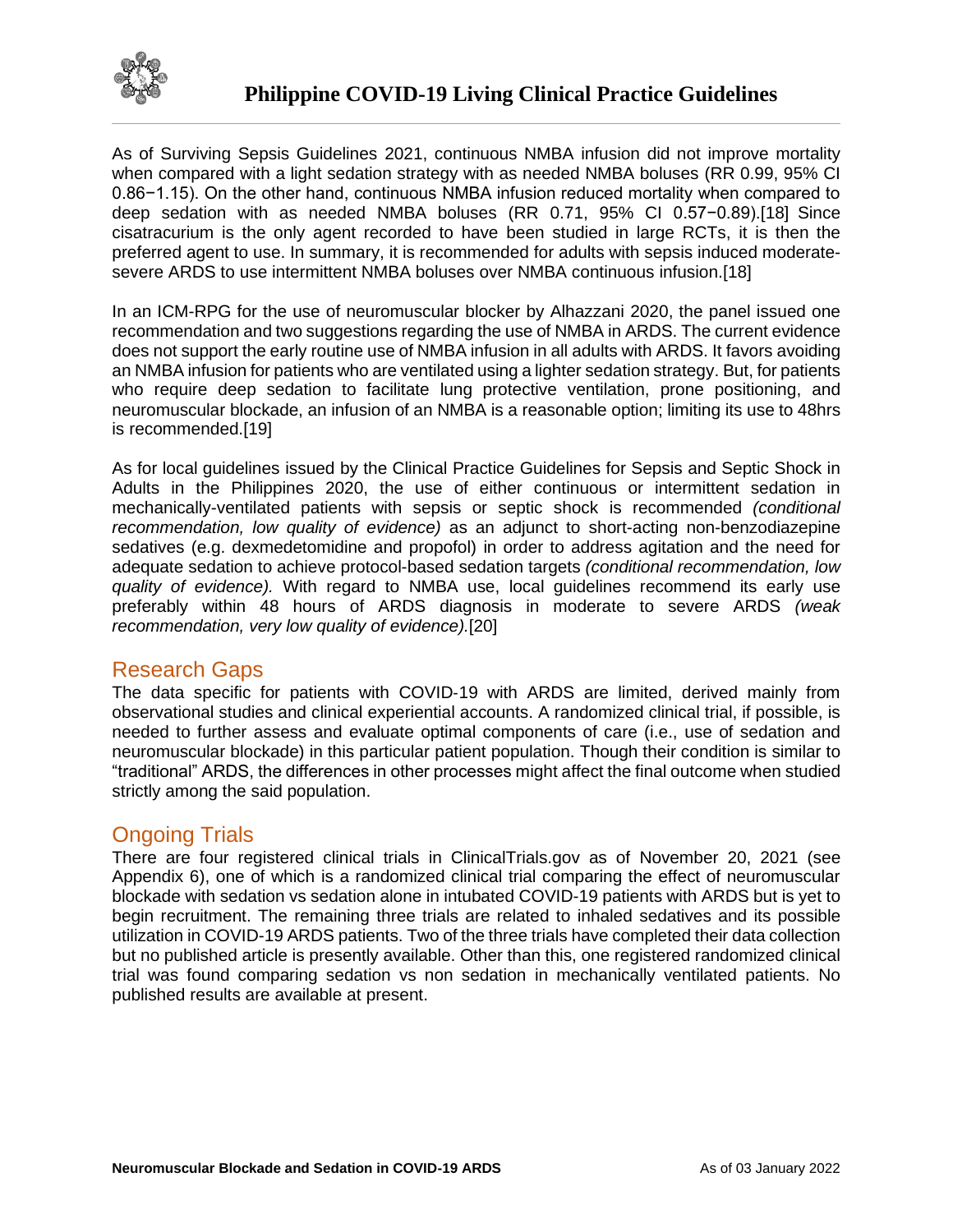

## **References**

- [1] Udobi KF, Childs E, Touijer K. Acute respiratory distress syndrome. Am Fam Physician. 2003 Jan 15;67(2):315-22. PMID: 12562153.
- [2] Welker C, Huang J, Gil IJN, Ramakrishna H. 2021 Acute Respiratory Distress Syndrome Update, With Coronavirus Disease 2019 Focus. J Cardiothorac Vasc Anesth. 2021 Feb 27:S1053-0770(21)00188-9. doi: 10.1053/j.jvca.2021.02.053. Epub ahead of print. PMID: 33781671; PMCID: PMC7912364.Owusu, K.; Johnson, J.; Malkhasyan, V.; Ammar, M.; Chess, A.; Siner, J. Sedation and Analgesia Variation in COVID-19, Critical Care Medicine: January 2021 - Volume 49 - Issue 1 - p 45 doi: 10.1097/01.ccm.0000726372.90579.33
- [3] Pfortmueller CA, Spinetti T, Urman RD, Luedi MM, Schefold JC. COVID-19-associated acute respiratory distress syndrome (CARDS): Current knowledge on pathophysiology and ICU treatment - A narrative review. Best Pract Res Clin Anaesthesiol. 2021 Oct;35(3):351-368. doi: 10.1016/j.bpa.2020.12.011. Epub 2020 Dec 17. PMID: 34511224; PMCID: PMC7831801.
- [4] Shah FA, Girard TD, Yende S. Limiting sedation for patients with acute respiratory distress syndrome - time to wake up. Curr Opin Crit Care. 2017 Feb;23(1):45-51. doi: 10.1097/MCC.0000000000000382. PMID: 27898439; PMCID: PMC5729753.
- [5] Bourenne J, Hraiech S, Roch A, Gainnier M, Papazian L, Forel JM. Sedation and neuromuscular blocking agents in acute respiratory distress syndrome. Ann Transl Med. 2017 Jul;5(14):291. doi: 10.21037/atm.2017.07.19. PMID: 28828366; PMCID: PMC5537113.
- [6] Olsen HT, Nedergaard HK, Strøm T, Oxlund J, Wian KA, Ytrebø LM, et al. Nonsedation or Light Sedation in Critically Ill, Mechanically Ventilated Patients. N Engl J Med. 2020 Mar 19;382(12):1103-1111. doi: 10.1056/NEJMoa1906759. Epub 2020 Feb 16. PMID: 32068366.
- [7] Strøm T, Martinussen T, Toft P. A protocol of no sedation for critically ill patients receiving mechanical ventilation: a randomised trial. Lancet. 2010 Feb 6;375(9713):475-80. doi: 10.1016/S0140-6736(09)62072-9. Epub 2010 Jan 29. PMID: 20116842.
- [8] Forel JM, Roch A, Marin V, Michelet P, Demory D, Blache JL, et al. Neuromuscular blocking agents decrease inflammatory response in patients presenting with acute respiratory distress syndrome. Crit Care Med 2006;34:2749–57.
- [9] Gainnier M, Roch A, Forel JM, Thirion X, Arnal JM, Donati S, et al. Effect of neuromuscular blocking agents on gas exchange in patients presenting with acute respiratory distress syndrome. Crit Care Med 2004;32:113–9.
- [10] Guervilly C, Bisbal M, Forel JM, Mechati M, Lehingue S, Bourenne J, et al. Effects of neuromuscular blockers on transpulmonary pressures in moderate to severe acute respiratory distress syndrome. Intensive Care Med 2017;43:408–18.
- [11] Lyu G, Wang X, Jiang W, Cai T, Zhang Y. [Clinical study of early use of neuromuscular blocking agents in patients with severe sepsis and acute respiratory distress syndrome]. Zhonghua Wei Zhong Bing Ji Jiu Yi Xue 2014;26:325–9.
- [12] National Heart, Lung, and Blood Institute PETAL Clinical Trials Network, Moss M, Huang DT, Brower RG, Ferguson ND, Ginde AA, Gong MN, et al. Early Neuromuscular Blockade in the Acute Respiratory Distress Syndrome. N Engl J Med. 2019 May 23;380(21):1997-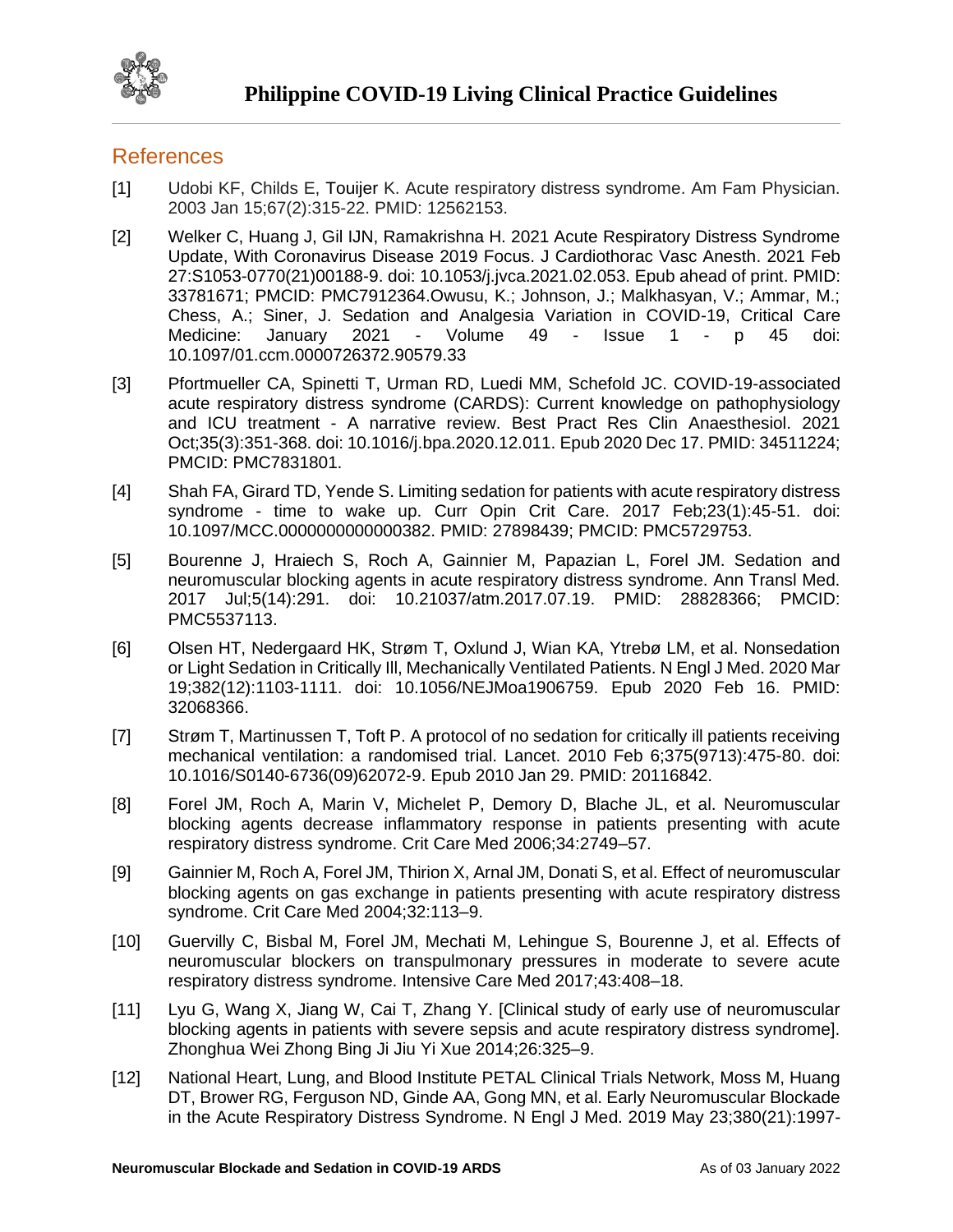

2008. doi: 10.1056/NEJMoa1901686. Epub 2019 May 19. PMID: 31112383; PMCID: PMC6741345.

- [13] Papazian L, Forel JM, Gacouin A, Penot-Ragon C, Perrin G, Loundou A, et al.; ACURASYS Study Investigators. Neuromuscular blockers in early acute respiratory distress syndrome. N Engl J Med 2010;363:1107–16.
- [14] Sessler CN, Gosnell MS, Grap MJ, et al. The Richmond Agitation-Sedation Scale: validity and reliability in adult intensive care unit patients. Am J Respir Crit Care Med 2002;166:1338-44.
- [15] Tanaka LM, Azevedo LC, Park M, et al; ERICC Study Investigators: Early sedation and clinical outcomes of mechanically ventilated patients: A prospective multicenter cohort study. Crit Care 2014; 18:R156
- [16] Treggiari M: Randomized trial of light versus deep sedation on mental health after critical illness. Crit Care Med 2010; 38:349–350
- [17] Devlin JW, Skrobik Y, Gélinas C, Needham DM, Slooter AJC, Pandharipande PP, et al. Clinical Practice Guidelines for the Prevention and Management of Pain, Agitation/Sedation, Delirium, Immobility, and Sleep Disruption in Adult Patients in the ICU. Crit Care Med. 2018 Sep;46(9):e825-e873. doi: 10.1097/CCM.0000000000003299. PMID: 30113379.
- [18] Evans L, Rhodes A, Alhazzani W, Antonelli M, Coopersmith CM, French C, et al. Surviving Sepsis Campaign: International Guidelines for Management of Sepsis and Septic Shock 2021. Crit Care Med. 2021 Nov 1;49(11):e1063-e1143. doi: 10.1097/CCM.0000000000005337. PMID: 34605781.
- [19] Alhazzani W, Alshahrani M, Jaeschke R, Forel JM, Pa pazian L, Sevransky J, et al. Neuromuscular blocking agents in acute respiratory distress syndrome: a systematic review and meta-analysis of randomized controlled trials. Crit Care 2013;17:R43.
- [20] De los Reyes MRA, Alejandria MM, Benedicto JP, Convocar PF, Palo JET, Buensalido JAL, et al. Clinical Practice Guidelines for Sepsis and Septic Shock in Adults in the Philippines 2020. Available from: https://www.psmid.org/wpcontent/uploads/2020/03/2020-CPG-for-Sepsis-in-AdultsFull-Manuscript.pdf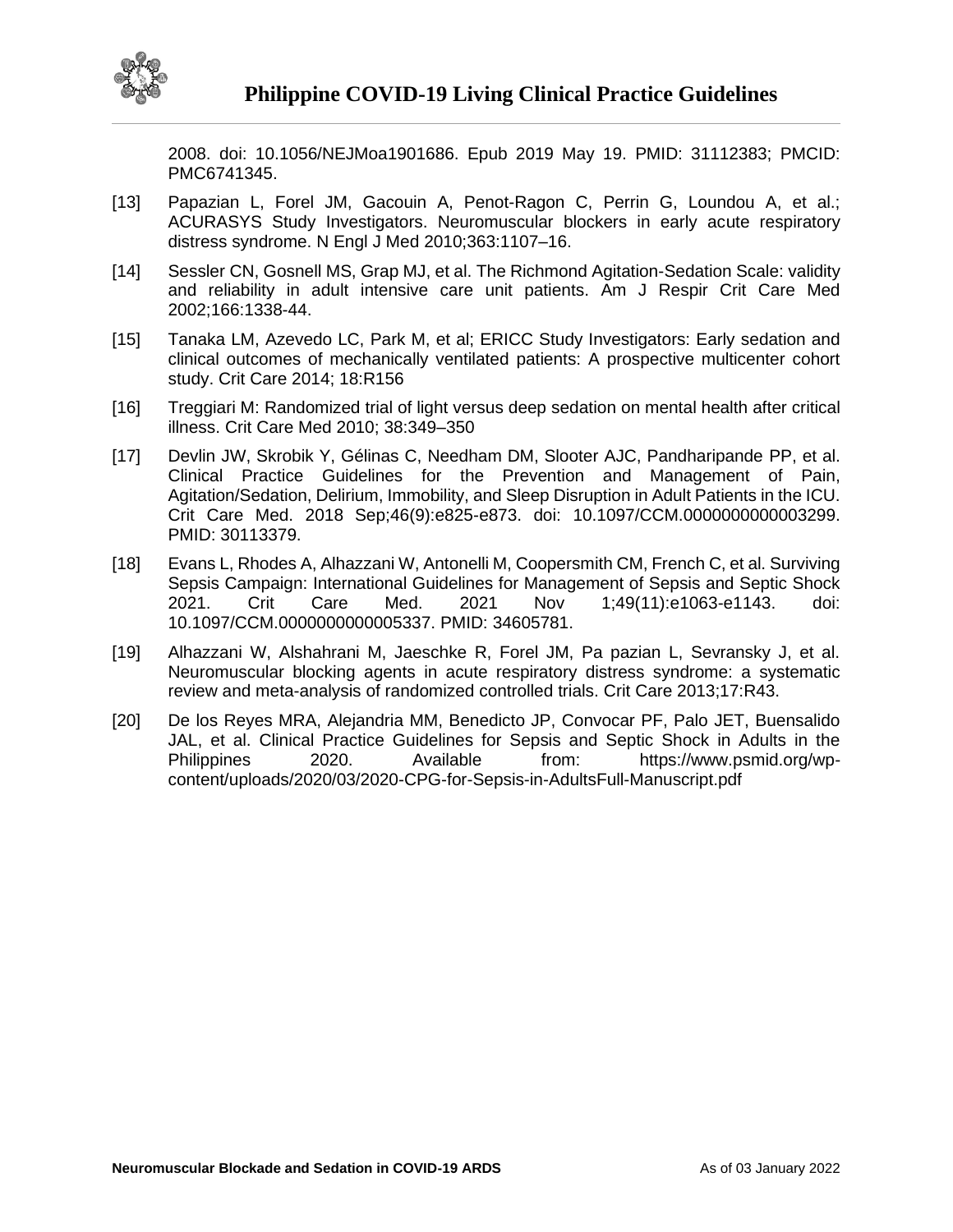

## Appendix 1. Evidence to Decision

**Table 1. Summary of initial judgements prior to the panel discussion: sedation (N=5)**

| <b>FACTORS</b>                  |                    |                            | <b>JUDGEMENT</b> |               | <b>RESEARCH EVIDENCE/ADDITIONAL</b><br><b>CONSIDERATIONS</b>                                                                                                                                                                                                                                           |
|---------------------------------|--------------------|----------------------------|------------------|---------------|--------------------------------------------------------------------------------------------------------------------------------------------------------------------------------------------------------------------------------------------------------------------------------------------------------|
| Problem                         | <b>No</b>          | Yes<br>(5)                 |                  |               | Critically ill patients with ARDS may<br>require sedation and neuromuscular<br>blockade as supportive therapy to<br>alleviate patient anxiety and improve<br>tolerance, and as therapeutic measures<br>to improve ventilatory synchrony and<br>oxygenation without contributing to<br>adverse outcomes |
| <b>Benefits</b>                 | Large              | Moderate<br>(1)            | Small $(2)$      | Uncertain (2) | No significant difference in: the 90-day<br>mortality outcome (RR 1.00; 95% CI<br>0.70, 1.43; I2=59%; Very Low Certainty),<br>ventilator free days (MD -1.07; 95% CI -<br>3.05, 0.91; Low Certainty), and length of<br>ICU stay (MD -0.34; 95% CI -6.15, 5.47;<br>Low Certainty).                      |
| Harm                            | Large $(3)$        | Small<br>(1)               | Uncertain (1)    | No response   | Reported adverse events: major<br>thrombotic events was significantly<br>observed among patients who received<br>sedation (RR 9.94; 95% Cl 1.28, 77.26;<br>Moderate Certainty)                                                                                                                         |
| <b>Certainty of</b><br>Evidence | High               | Moderate                   | Low<br>(1)       | Very low (4)  | Very low due to indirectness in study<br>population, inconsistency, and<br>imprecision                                                                                                                                                                                                                 |
| <b>Balance of</b><br>effects    | Favors drug<br>(1) | Does not<br>favor drug (3) | Uncertain (1)    |               |                                                                                                                                                                                                                                                                                                        |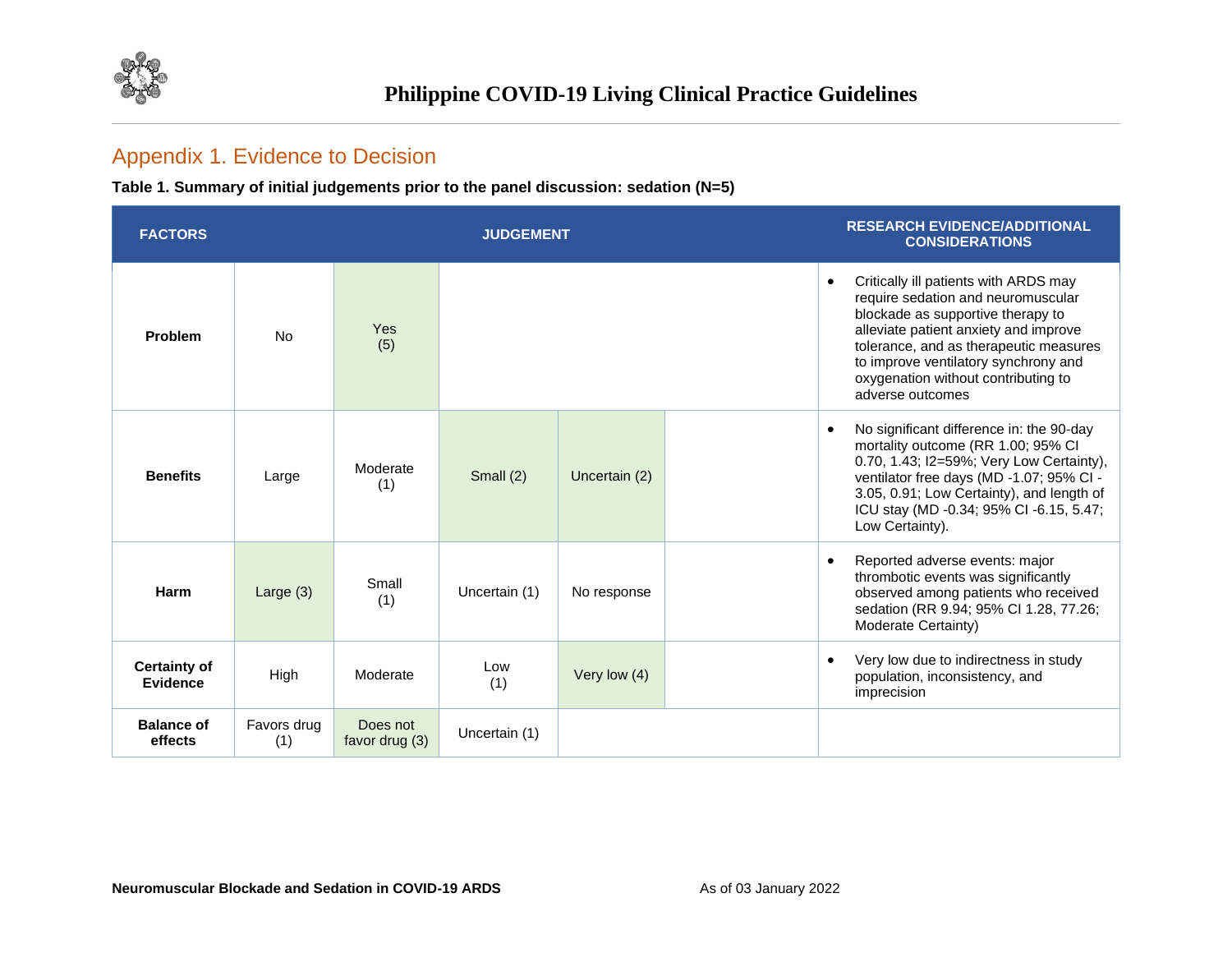

| <b>Values</b>                                               | Important<br>uncertainty<br>or variability<br>(4) | Possibly<br>important<br>uncertainty or<br>variability<br>(1) | Possibly NO<br>important<br>uncertainty or<br>variability         | No important<br>uncertainty or<br>variability |                     |                  |  |
|-------------------------------------------------------------|---------------------------------------------------|---------------------------------------------------------------|-------------------------------------------------------------------|-----------------------------------------------|---------------------|------------------|--|
| <b>Resources</b><br>Required                                | Uncertain<br>(4)                                  | Large cost<br>(1)                                             | Moderate Cost                                                     | Negligible<br>cost                            | Moderate<br>savings | Large<br>savings |  |
| <b>Certainty of</b><br>evidence of<br>required<br>resources | No included<br>studies<br>(5)                     | Very low                                                      | Low                                                               | Moderate                                      | High                |                  |  |
| Cost<br>effectiveness                                       | No included<br>studies<br>(5)                     | Favors the<br>comparison                                      | Does not favor<br>either the<br>intervention or<br>the comparison | Favors the<br>intervention                    |                     |                  |  |
| <b>Equity</b>                                               | Uncertain (0)                                     | Reduced<br>(1)                                                | Probably no<br>impact $(4)$                                       | Increased                                     |                     |                  |  |
| <b>Acceptability</b>                                        | Uncertain (1)                                     | No $(4)$                                                      | Yes<br>(0)                                                        |                                               |                     |                  |  |
| <b>Feasibility</b>                                          | Uncertain                                         | No                                                            | Yes $(5)$                                                         |                                               |                     |                  |  |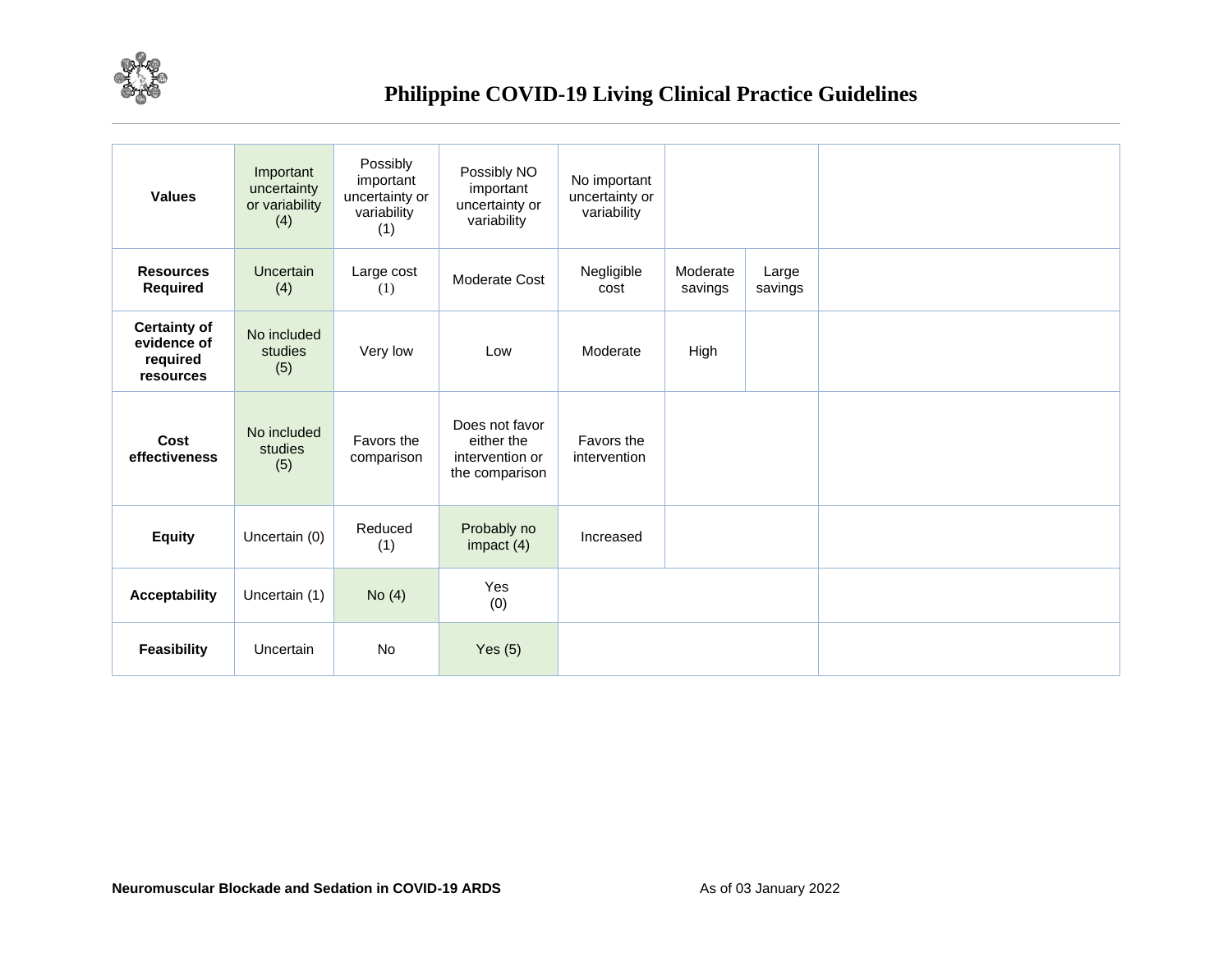

| <b>FACTORS</b>                  |                    |                        | <b>JUDGEMENT</b> |             | <b>RESEARCH EVIDENCE/ADDITIONAL</b><br><b>CONSIDERATIONS</b>                                                                                                                                                                                                                                                                                                                                                                                                                        |
|---------------------------------|--------------------|------------------------|------------------|-------------|-------------------------------------------------------------------------------------------------------------------------------------------------------------------------------------------------------------------------------------------------------------------------------------------------------------------------------------------------------------------------------------------------------------------------------------------------------------------------------------|
| Problem                         | <b>No</b>          | Yes<br>(5)             |                  |             | Critically ill patients with ARDS may<br>$\bullet$<br>require sedation and neuromuscular<br>blockade as supportive therapy to<br>alleviate patient anxiety and improve<br>tolerance, and as therapeutic measures<br>to improve ventilatory synchrony and<br>oxygenation without contributing to<br>adverse outcomes                                                                                                                                                                 |
| <b>Benefits</b>                 | Large              | Moderate<br>(5)        | Small            | Uncertain   | A lower 28-day mortality (RR 0.63; 95%<br>$\bullet$<br>CI 0.49-0.82; l <sup>2</sup> =0%; Moderate<br>Certainty), a lower 90-day mortality (RR<br>0.72; 95% CI 0.58-0.91; l <sup>2</sup> =0%;<br>Moderate Certainty), and a lower ICU<br>mortality (RR 0.70; 95% CI 0.55-0.89,<br>$I^2=0$ ; Moderate Certainty).<br>Significant benefit was observed with the<br>PaO2/FiO2 ratio improvement after 72<br>hours (MD 12.9; 95% CI 3.88, 21.92;<br>l <sup>2</sup> =32%; Low Certainty). |
| Harm                            | Large $(3)$        | Small<br>(2)           | Uncertain        | No response | Decreased risk of barotrauma (RR 0.55;<br>$\bullet$<br>95% CI 0.35, 0.85; l <sup>2</sup> =0%; Moderate<br>Certainty) and pneumothorax (RR 0.46;<br>95% CI 0.28, 0.77; I <sup>2</sup> =0%; Moderate<br>Certainty) in the NMBA group                                                                                                                                                                                                                                                  |
| <b>Certainty of</b><br>Evidence | High               | Moderate               | Low<br>(5)       | Very low    | Certainty of evidence was low due to<br>$\bullet$<br>indirectness in study population, and<br>imprecision                                                                                                                                                                                                                                                                                                                                                                           |
| <b>Balance of</b><br>effects    | Favors drug<br>(5) | Does not<br>favor drug | Uncertain        |             |                                                                                                                                                                                                                                                                                                                                                                                                                                                                                     |

#### **Table 2. Summary of initial judgements prior to the panel discussion: neuromuscular blockade (N=5)**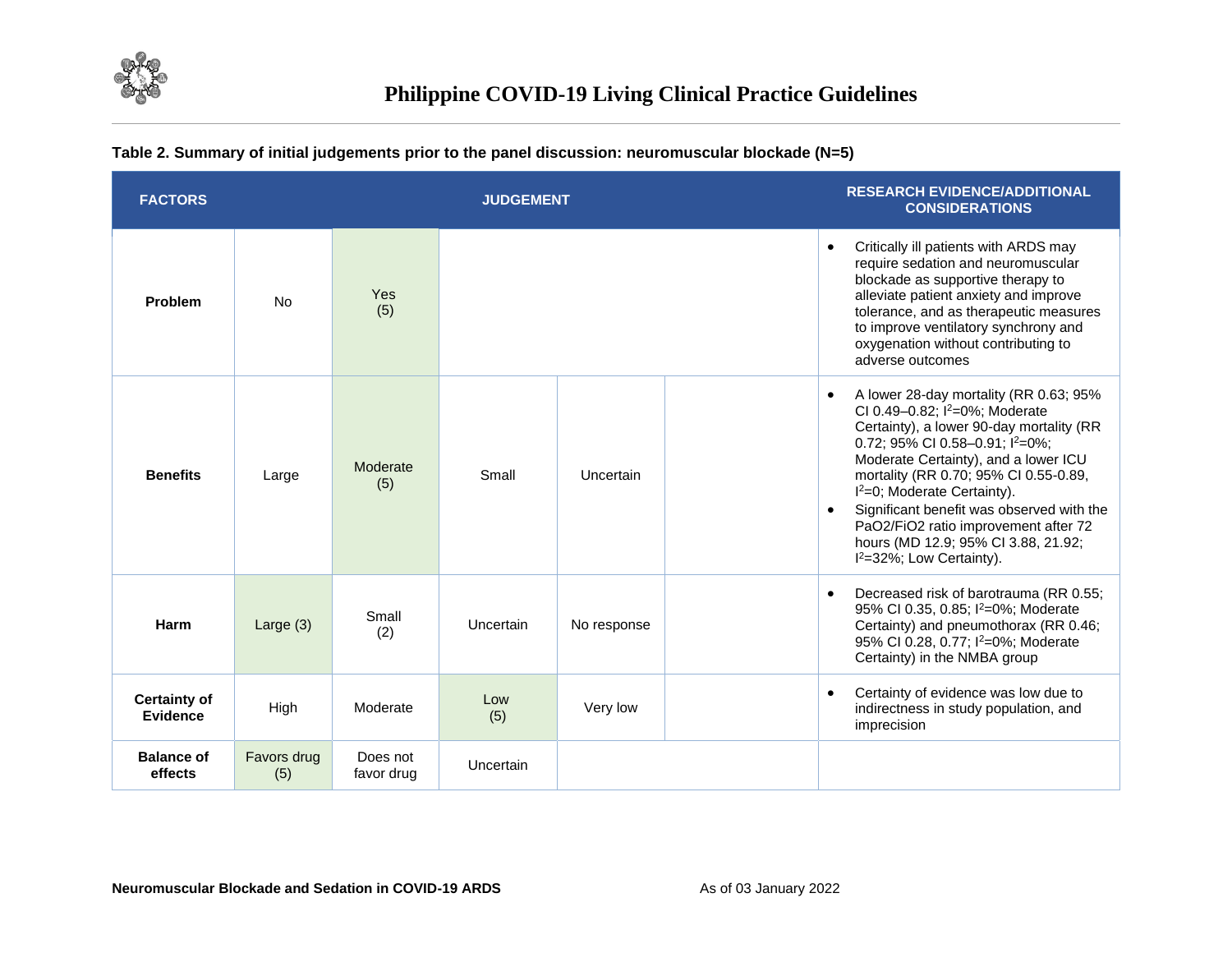

| <b>Values</b>                                               | Important<br>uncertainty<br>or variability | Possibly<br>important<br>uncertainty or<br>variability (1) | Possibly NO<br>important<br>uncertainty or<br>variability (2)     | No important<br>uncertainty or<br>variability (2) |                     |                  |  |  |
|-------------------------------------------------------------|--------------------------------------------|------------------------------------------------------------|-------------------------------------------------------------------|---------------------------------------------------|---------------------|------------------|--|--|
| <b>Resources</b><br>Required                                | <b>Uncertain</b><br>(5)                    | Large cost                                                 | Moderate Cost                                                     | Negligible<br>cost                                | Moderate<br>savings | Large<br>savings |  |  |
| <b>Certainty of</b><br>evidence of<br>required<br>resources | No included<br>studies<br>(5)              | Very low                                                   | Low                                                               | Moderate                                          | High                |                  |  |  |
| Cost<br>effectiveness                                       | No included<br>studies<br>(5)              | Favors the<br>comparison                                   | Does not favor<br>either the<br>intervention or<br>the comparison | Favors the<br>intervention                        |                     |                  |  |  |
| <b>Equity</b>                                               | Uncertain<br>(1)                           | Reduced<br>(1)                                             | Probably no<br>impact $(3)$                                       | Increased                                         |                     |                  |  |  |
| <b>Acceptability</b>                                        | Uncertain                                  | <b>No</b>                                                  | Yes<br>(5)                                                        |                                                   |                     |                  |  |  |
| <b>Feasibility</b>                                          | Uncertain                                  | No                                                         | Yes $(5)$                                                         |                                                   |                     |                  |  |  |
|                                                             |                                            |                                                            |                                                                   |                                                   |                     |                  |  |  |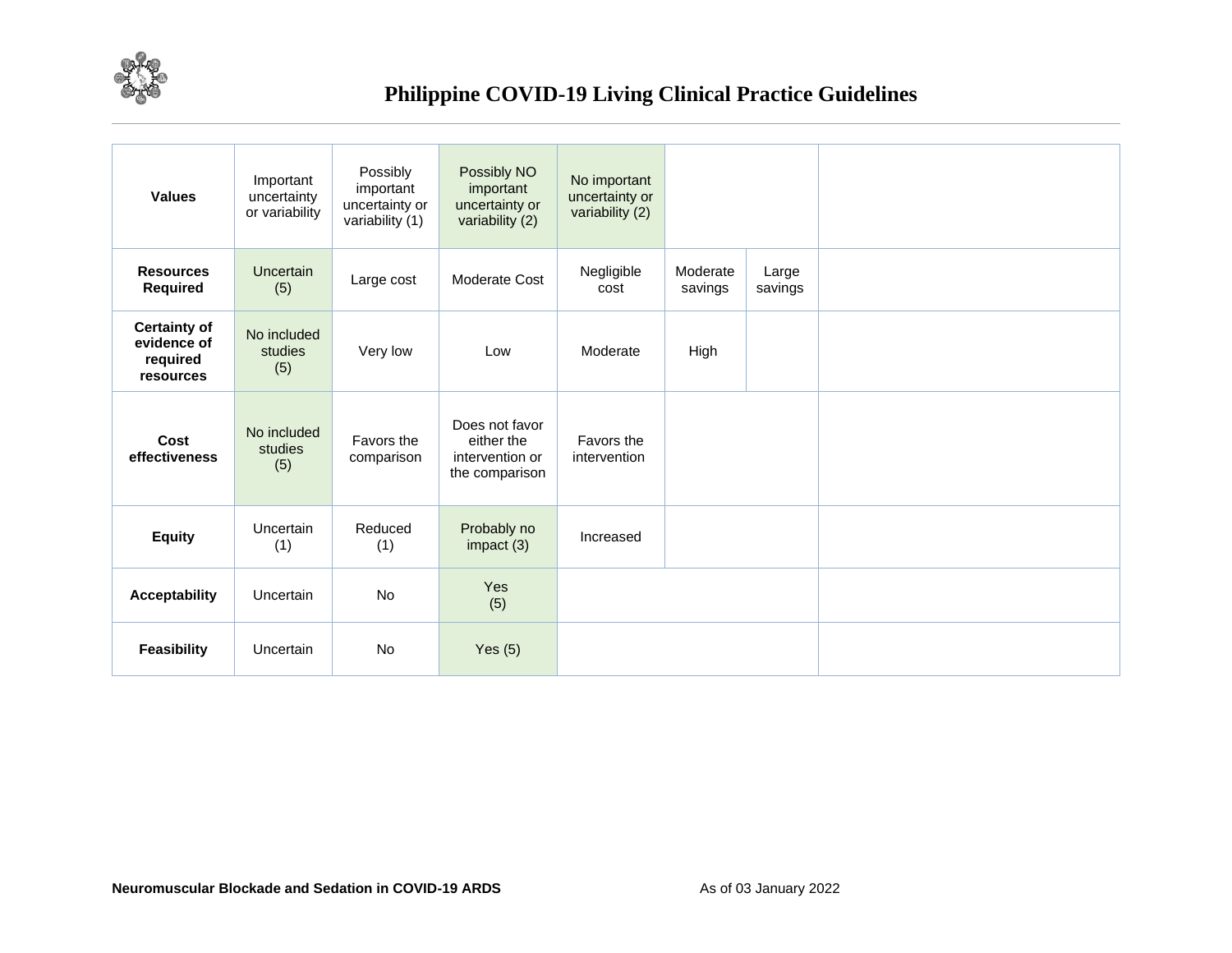

## Appendix 2. Search Yield and Results



**Neuromuscular Blockade and Sedation in COVID-19 ARDS** As of 03 January 2022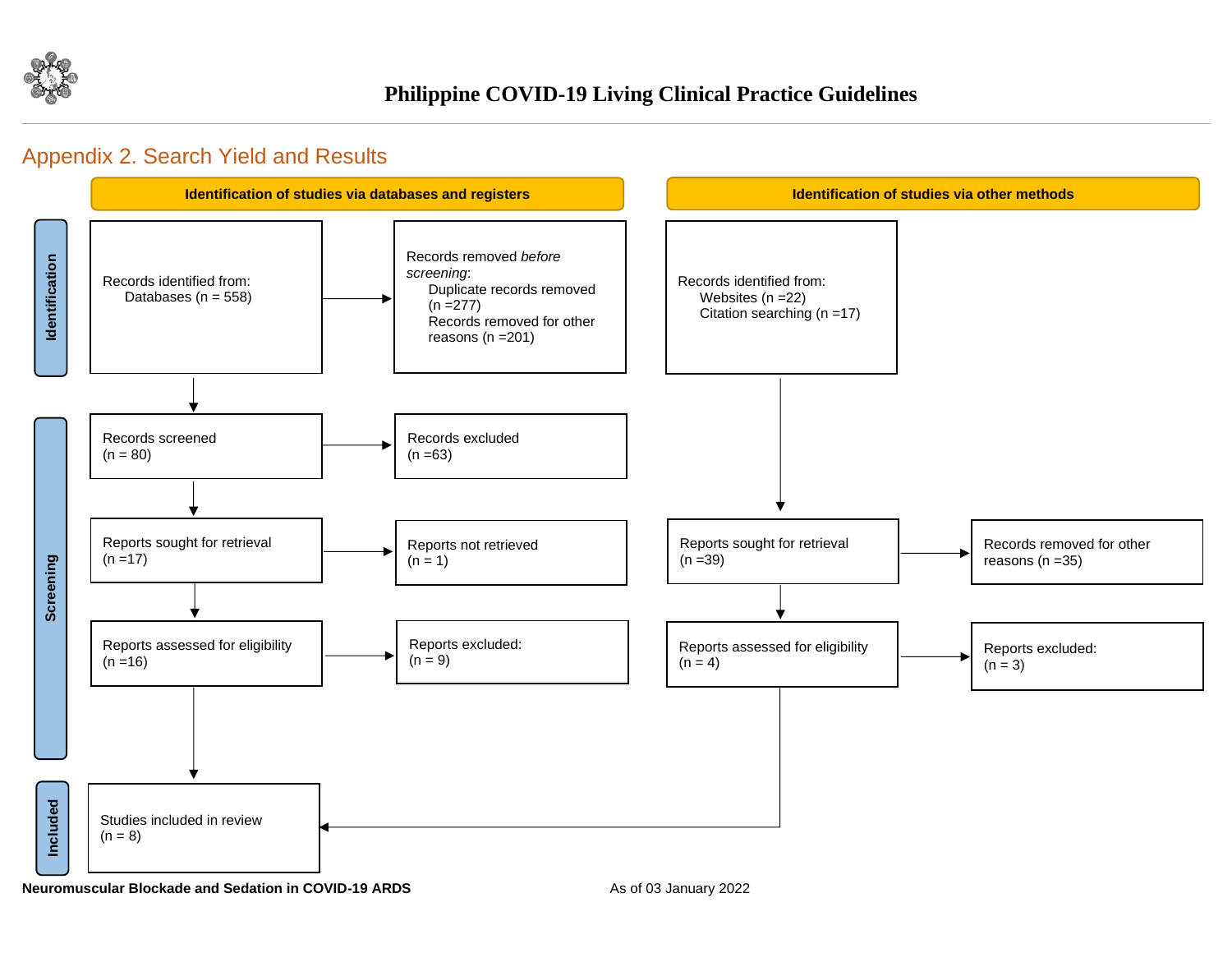

# Appendix 3. Characteristics of Included Studies

#### **3.1 Study Characteristics of Included Studies on Sedation (n=2)**

| <b>Study ID</b><br><b>Title</b><br><b>Author</b>                                                                                                                                  | <b>Study Design</b>                         | <b>Setting/Country</b>                                      | <b>Total</b><br>number<br>of<br><b>Patients</b><br><b>Included</b> | <b>Population</b>                                                                                                                                                                             | Intervention     | Comparator/<br><b>Control</b>                                                                                                     | <b>Outcome</b><br><b>Monitored</b><br>or Observed                                                                                                                                                                                                                                                                                                                                                                                                                                                                                                                        | <b>Result</b>                                                                                                                                                                                                                                                                                                                                                                                                                                                                                                                                                                                                                                                                                                                                                                                                                                                                                                                                  |
|-----------------------------------------------------------------------------------------------------------------------------------------------------------------------------------|---------------------------------------------|-------------------------------------------------------------|--------------------------------------------------------------------|-----------------------------------------------------------------------------------------------------------------------------------------------------------------------------------------------|------------------|-----------------------------------------------------------------------------------------------------------------------------------|--------------------------------------------------------------------------------------------------------------------------------------------------------------------------------------------------------------------------------------------------------------------------------------------------------------------------------------------------------------------------------------------------------------------------------------------------------------------------------------------------------------------------------------------------------------------------|------------------------------------------------------------------------------------------------------------------------------------------------------------------------------------------------------------------------------------------------------------------------------------------------------------------------------------------------------------------------------------------------------------------------------------------------------------------------------------------------------------------------------------------------------------------------------------------------------------------------------------------------------------------------------------------------------------------------------------------------------------------------------------------------------------------------------------------------------------------------------------------------------------------------------------------------|
|                                                                                                                                                                                   |                                             |                                                             |                                                                    |                                                                                                                                                                                               |                  |                                                                                                                                   |                                                                                                                                                                                                                                                                                                                                                                                                                                                                                                                                                                          |                                                                                                                                                                                                                                                                                                                                                                                                                                                                                                                                                                                                                                                                                                                                                                                                                                                                                                                                                |
| Olsen et. $\overline{al.^9}$<br>(2020)<br>DOI:<br>10.1056/NEJMoa190<br>6759<br>Non sedation or Light<br>Sedation in Critically<br>III, Mechanically<br><b>Ventilated Patients</b> | Randomized<br>Clinical Trial,<br>open label | Multicenter<br>5 in Denmark;<br>2 in Norway;<br>1 in Sweden | $n = 700$                                                          | -18 years of age or<br>older<br>- Underwent<br>endotracheal<br>intubation within 24<br>hours before<br>screening<br>- Expected to receive<br>mechanical ventilation<br>for more than 24 hours | -non<br>sedation | -interrupted<br>sedation<br>(Using<br>Propofol for<br>the first<br>48hours<br>followed by<br>midazolam<br>infusion<br>thereafter) | Primary outcome:<br>1. all-cause mortality at<br>90 days after<br>randomization.<br><b>Secondary outcomes:</b><br>1. Number of days until<br>death up to 90 days<br>after randomization<br>2. Number of<br>thromboembolic events<br>(pulmonary embolus or<br>deep vein thrombosis)<br>3.Number of days free<br>from coma or delirium<br>4. The highest score on<br>the Risk, Injury, Failure,<br>Loss of Kidney<br>Function, and<br>End-Stage Kidney<br>Disease (RIFLE)<br>5. Length of stay in the<br>ICU<br>6. The number of days<br>without mechanical<br>ventilation | -48 patients $(42.4%)$ in the<br>non sedation group<br>had died and 130 patients<br>(37.0%) in the sedation group<br>-Number of days until death<br>up to 90 days was 13 days<br>(interquartile range, 6 to 27) in<br>the non sedation group and<br>12 days (interquartile range, 5<br>to 28) in the sedation<br>group<br>-A major thromboembolic<br>event (pulmonary embolus or<br>deep-vein thrombosis) within<br>90 days after randomization<br>occurred in 1 patient (0.3%) in<br>the non sedation group and in<br>10 patients (2.8%) in the<br>sedation group<br>-The number of days free<br>from coma or delirium was 27<br>in the non sedation group and<br>26 in the sedation group<br>-The highest measured<br>RIFLE score within 28 days<br>after randomization was 2 in<br>both groups<br>-All other secondary<br>outcomes did not differ<br>significantly between<br>the trial groups: Length of<br>stay in the ICU (13 vs 14) and |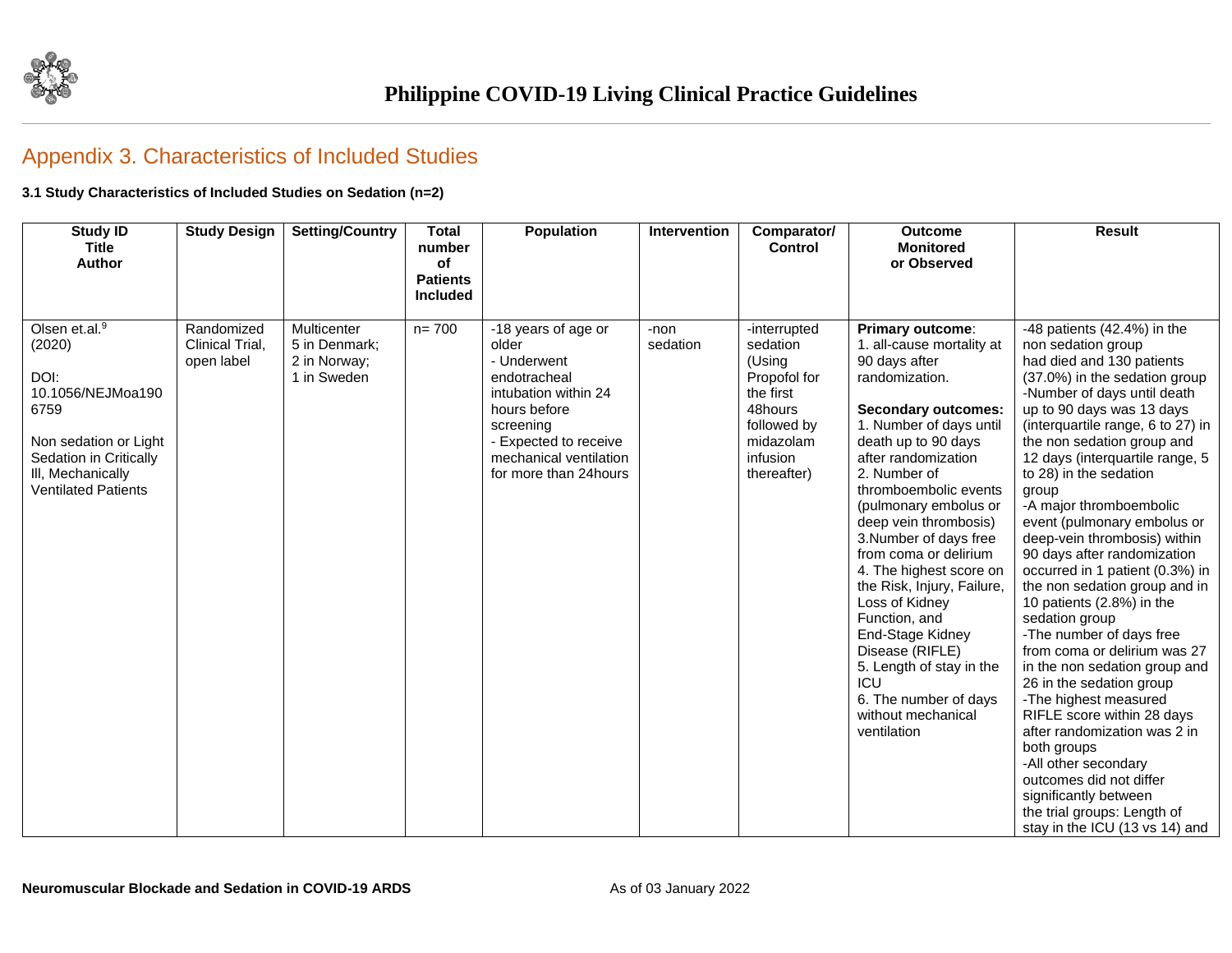

|                                                                                                                                                                                                                        |                                             |                           |           |                                                                                                                                                                                               |                  |                                                                                                                                   |                                                                                                                                                                                                                                                                                                                                                                                                                                                                                                                                      | Median number of days<br>without mechanical ventilation<br>$(20 \text{ vs } 19).$                                                                                                                                                                                                                                                                                                                                                                                                                                                                                                                                                                                                                                                                                                                                                                                                                                                                                            |
|------------------------------------------------------------------------------------------------------------------------------------------------------------------------------------------------------------------------|---------------------------------------------|---------------------------|-----------|-----------------------------------------------------------------------------------------------------------------------------------------------------------------------------------------------|------------------|-----------------------------------------------------------------------------------------------------------------------------------|--------------------------------------------------------------------------------------------------------------------------------------------------------------------------------------------------------------------------------------------------------------------------------------------------------------------------------------------------------------------------------------------------------------------------------------------------------------------------------------------------------------------------------------|------------------------------------------------------------------------------------------------------------------------------------------------------------------------------------------------------------------------------------------------------------------------------------------------------------------------------------------------------------------------------------------------------------------------------------------------------------------------------------------------------------------------------------------------------------------------------------------------------------------------------------------------------------------------------------------------------------------------------------------------------------------------------------------------------------------------------------------------------------------------------------------------------------------------------------------------------------------------------|
| Strom et. al. <sup>12</sup><br>(2010)<br>DOI:<br>10.1016/S0140-<br>6736(09)62072-9<br>A Protocol of No<br>Sedation for Critically<br><b>III Patients Receiving</b><br>Mechanical<br>Ventilation: A<br>Randomised Trial | Randomized<br>Clinical Trial,<br>open label | Single Center;<br>Denmark | $n = 113$ | -18 years of age or<br>older<br>- Underwent<br>endotracheal<br>intubation within 24<br>hours before<br>screening<br>- Expected to receive<br>mechanical ventilation<br>for more than 24 hours | -non<br>sedation | -interrupted<br>sedation<br>(Using<br>Propofol for<br>the first<br>48hours<br>followed by<br>midazolam<br>infusion<br>thereafter) | Primary outcome:<br>1. Number of days<br>without mechanical<br>ventilation in a 28-day<br>period<br><b>Secondary outcomes:</b><br>1. Length of stay in the<br>ICU (28 days)<br>2. Length of stay in the<br>hospital (90 days)<br>3. Mortality in the ICU<br>$(28 \text{ days})$<br>4. Mortality in the<br>Hospital (90 days)<br>5. Occurrences of need<br>for CT or<br>MRI brain scans<br>6. Number of accidental<br>removal of<br>endotracheal tube<br>7. Number of ventilator-<br>associated pneumonia<br>8. Incidence of delirium | -The no sedation strategy was<br>associated with a significantly<br>higher number of days without<br>ventilation<br>-Length of stay in the<br>intensive care unit was<br>significantly shorter in the no<br>sedation group than in the<br>sedation group, with a<br>difference of 9-7 days<br>-Length of hospital stay was<br>substantially shorter in the no<br>sedation group than in the<br>sedation group, with a<br>difference of 24 days<br>-No difference was recorded<br>in the occurrence of<br>complications between both<br>groups:<br>>Accidental removal of the<br>endotracheal tube (n=7 vs<br>$n=6$ ; $p=0.69$ );<br>>Need for CT or MRI brain<br>scans (n=5 vs n=8; $p=0.43$ );<br>>Ventilator-associated<br>pneumonia (n=6 vs n=7;<br>$p=0.85$<br>>Need for intubation again<br>within 24 h ( $n=7$ vs $n=11$ ;<br>$p=0.37$ ).<br>-Delirium was recorded in 11<br>(20%) patients in the no<br>sedation group and 4 (7%) in<br>the sedation group $(p=0.04)$ |

**3.2 Study Characteristics of Included Studies on Neuromuscular Blockade (n=6)**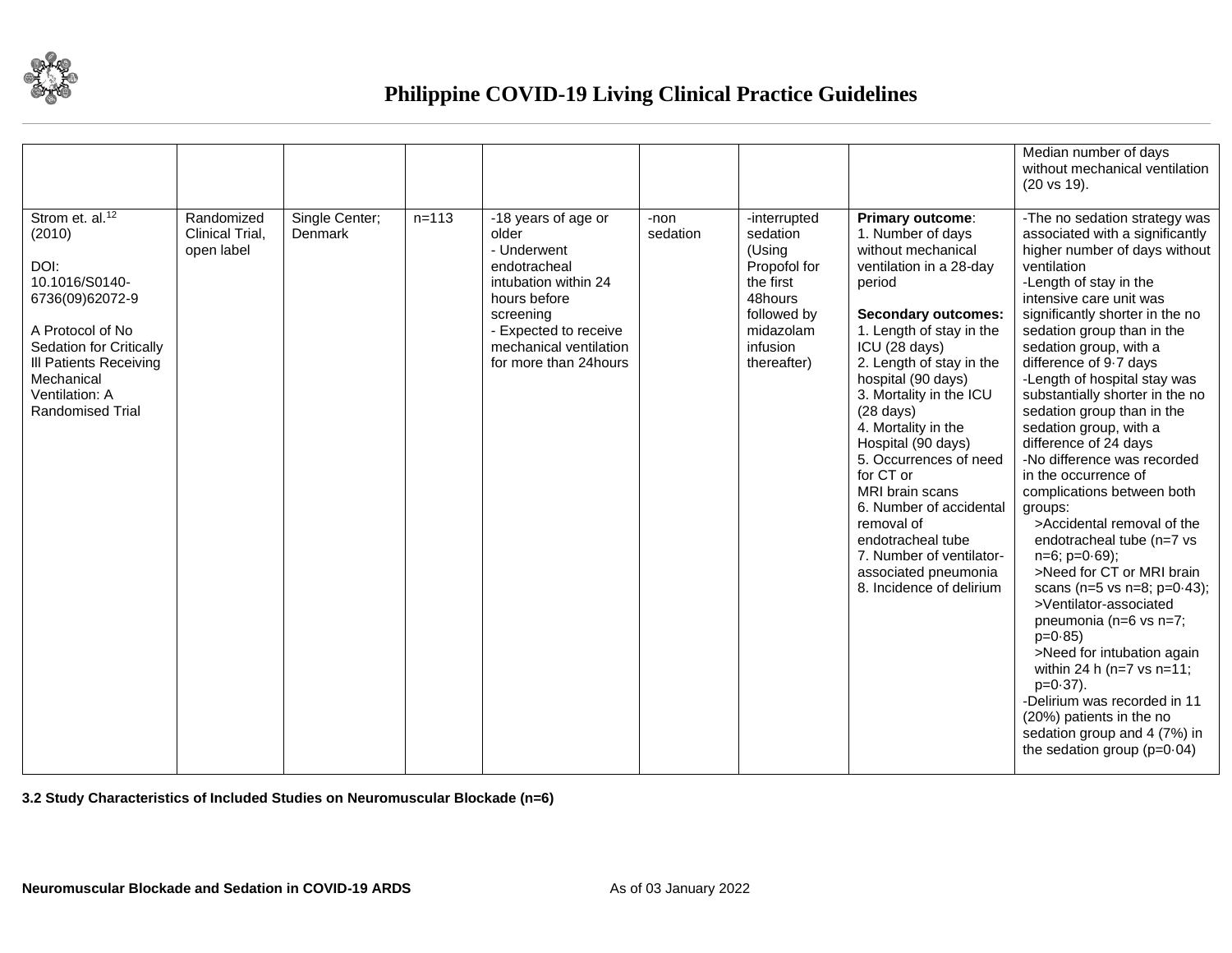

| <b>Study ID</b><br><b>Title</b><br>Author                                                                                                                                                                                              | <b>Study Design</b>                 | <b>Setting/Country</b>     | <b>Total</b><br>number<br>of<br><b>Patients</b><br><b>Included</b> | Population                                                                                                                                  | <b>Intervention</b>                                                                                                          | Comparator/<br><b>Control</b>                                                                                                  | <b>Outcome</b><br><b>Monitored</b><br>or Observed                                                                                                                                                                                                                          | <b>Result</b>                                                                                                                                                                                                                                                                                                                                                                    |
|----------------------------------------------------------------------------------------------------------------------------------------------------------------------------------------------------------------------------------------|-------------------------------------|----------------------------|--------------------------------------------------------------------|---------------------------------------------------------------------------------------------------------------------------------------------|------------------------------------------------------------------------------------------------------------------------------|--------------------------------------------------------------------------------------------------------------------------------|----------------------------------------------------------------------------------------------------------------------------------------------------------------------------------------------------------------------------------------------------------------------------|----------------------------------------------------------------------------------------------------------------------------------------------------------------------------------------------------------------------------------------------------------------------------------------------------------------------------------------------------------------------------------|
| Gainnier et. al. <sup>5</sup><br>(2004)<br>DOI:<br>10.1097/01.CCM.000<br>0104114.72614.BC<br>Effect of<br>neuromuscular<br>blocking agents on<br>gas exchange in<br>patients presenting<br>with acute respiratory<br>distress syndrome | Randomized<br><b>Clinical Trial</b> | Multicenter (4),<br>France | $n=56$                                                             | -Adult patients >18<br>years old<br>-Intubated <48hrs<br>-AECC definition of<br>ARDS; PaO2/FIO2<br>ratio ≤150; PEEP≥5<br>cm H <sub>20</sub> | <b>NMBA</b><br>infusion<br>(Cisatracurium)<br>for 48hrs<br>$\ddot{}$<br>Deep<br>sedation<br>[Midazolam<br>and<br>Sufentanil] | Standard of<br>care<br>(Deep<br>Sedation)<br>[Midazolam<br>and<br>Sufentanil]<br>$+$<br>Placebo<br>(Sodium<br>chloride<br>0.9% | <b>Primary outcome:</b><br>1. f PaO2/FIO2 ratio<br>(p 0.021)<br><b>Secondary outcome:</b><br>1. Decrease in positive<br>end-expiratory pressure<br>2 Adverse events                                                                                                        | -Patients randomized to the<br>NMBA group had a higher<br>PaO2/FIO2 at 48, 96, and<br>120 hrs.<br>-A decrease in positive end-<br>expiratory pressure (p0.036)<br>was found in the NMBA<br>group.<br>-Only one patient (from the<br>control group) developed<br>pneumothorax                                                                                                     |
| Forel et. $aI4$<br>(2006)<br>DOI:<br>10.1097/01.CCM.000<br>0239435.87433.0D.<br>Neuromuscular<br>blocking agents<br>decrease<br>inflammatory<br>response in patients<br>presenting with acute<br>respiratory distress<br>syndrome      | Randomized<br><b>Clinical Trial</b> | Multicenter (3),<br>France | $n = 32$                                                           | -Adult patients >18<br>years old<br>-Intubated <48hrs<br>-AECC definition of<br>ARDS; PaO2/FIO2<br>ratio ≤150; PEEP≥5<br>cm H <sub>20</sub> | <b>NMBA</b><br>infusion<br>(Cisatracurium)<br>for 48hrs<br>Deep<br>sedation<br>[Midazolam<br>and<br>Sufentanil]              | Standard of<br>care<br>(Deep<br>Sedation)<br>[Midazolam<br>and<br>Sufentanil]<br>$+$<br>Placebo<br>(Sodium<br>chloride<br>0.9% | Primary outcome:<br>1. Effects of a 48-hr<br>period of NMBA infusion<br>on pulmonary and<br>systemic inflammatory<br>response (measured by<br>IL-6, IL-8, IL-1B)<br><b>Secondary outcome:</b><br>1. Improvement in<br>oxygenation, measured<br>with the PaO2/FIO2<br>ratio | -At 48 hrs, pulmonary<br>concentrations of IL-1 (p<br>0.005), IL-6 (p 0.038), and<br>IL-8 (p 0.017) were lower in<br>the NMBA group as<br>compared with the control<br>group.<br>-A decrease over time in IL-6<br>(p 0.05) and IL-8 (p 0.003)<br>serum concentrations in the<br>NMBA group.<br>-Sustained improvement in<br>PaO2/FIO2 ratio in the<br>NMBA group ( $p < .001$ ). |
| Papazian et. al. <sup>11</sup><br><b>ACURASYS</b><br>(2010)                                                                                                                                                                            | Randomized<br><b>Clinical Trial</b> | Multicenter (20)<br>France | $n = 340$                                                          | -Adult patients >18<br>years old<br>-Intubated <48hrs                                                                                       | <b>NMBA</b><br>infusion                                                                                                      | Standard of<br>care                                                                                                            | Primary outcome:                                                                                                                                                                                                                                                           | The hazard ratio for death at<br>90 days in the cisatracurium<br>group, as compared with the                                                                                                                                                                                                                                                                                     |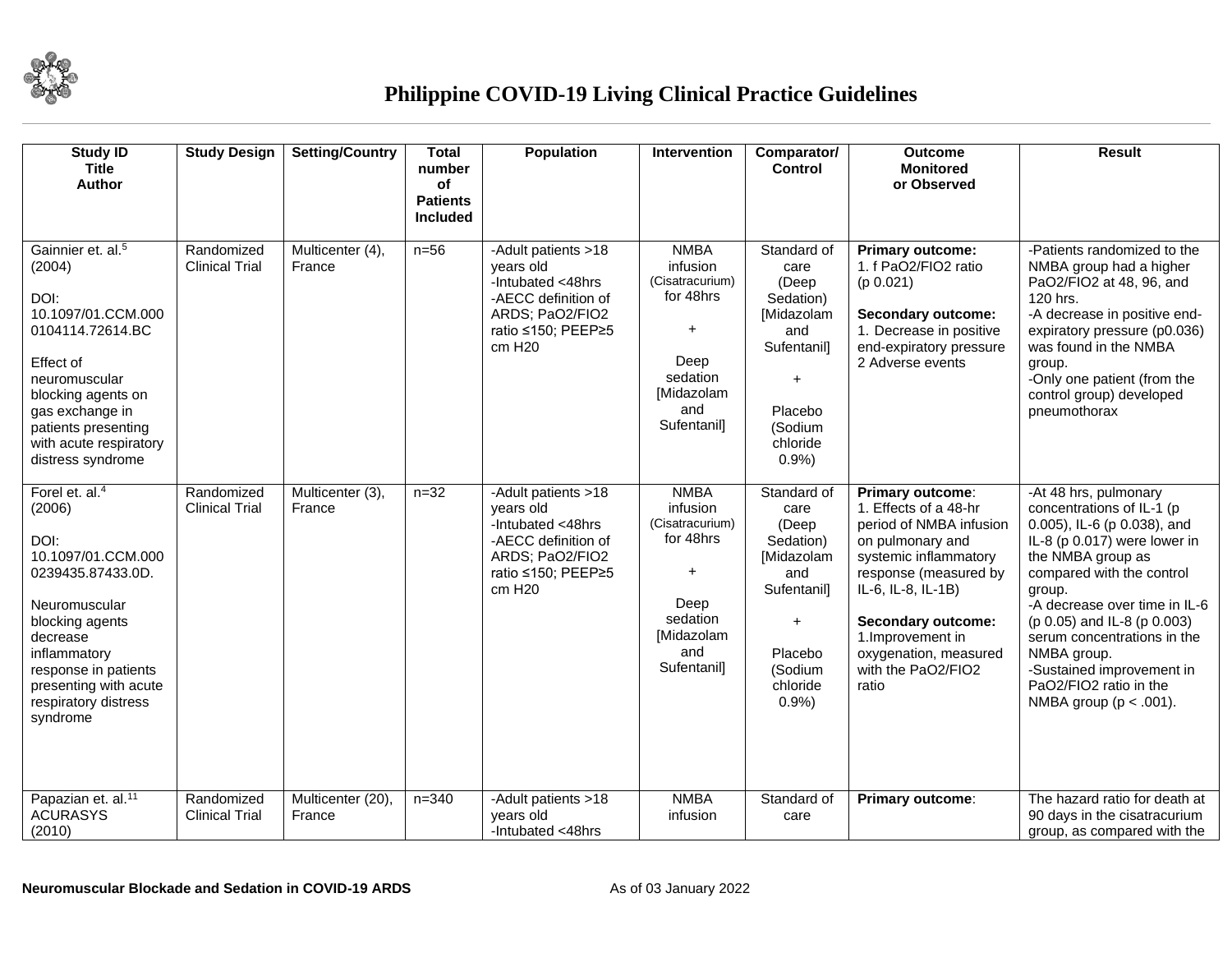

| DOI:<br>10.1056/NEJMoa100<br>5372<br>Neuromuscular<br>blockers in early<br>acute respiratory<br>distress syndrome                                                                                                                          |                                     | (Masking:<br>Quadruple<br>(Participant,<br>Care Provider,<br>Investigator,<br><b>Outcomes</b><br>Assessor) |        | -AECC definition of<br>ARDS; PaO2/FIO2<br>ratio ≤150; PEEP≥5<br>cm H <sub>20</sub>                                                 | (Cisatracurium)<br>for 48hrs<br>$\ddot{}$<br>Deep<br>sedation<br>[Midazolam,<br>Propofol,<br>Ketamine,<br>and<br>Sufentanil] | (Deep<br>Sedation)<br>[Midazolam,<br>Propofol,<br>Ketamine,<br>and<br>Sufentanil]<br>$\ddot{}$<br>Placebo | 1. Reduction of the<br>mortality rate of ARDS<br>patients at d90<br><b>Secondary outcome:</b><br>1. Mortality at day 28,<br>day 60, day 180 and<br><b>ICU</b> mortality<br>2. Ventilator-free days<br>and alive at day 28 and<br>day 60<br>3. Exposure time to<br>FIO2 > 80% or PEEP ><br>10 cmH2O during the<br>first 7 days<br>4. Sedatives and<br>analgesics requirements<br>during the first 7 days<br>5.Organ failure-free<br>days and alive at day 28<br>6.Incidence of<br>barotrauma<br>7. Incidence of critical<br>illness neuromyopathy<br>8. Incidence of ventilator-<br>associated pneumonia<br>9. Quality of life at day<br>180 | placebo group, was 0.68<br>(95% confidence interval<br>[CI], 0.48 to 0.98; P=0.04),<br>after adjustment for both the<br>baseline PaO2:FIO2 and<br>plateau pressure and the<br>Simplified Acute Physiology<br>Il score. The crude 90-day<br>mortality was 31.6% (95%<br>Cl, 25.2 to 38.8) in the<br>cisatracurium group and<br>40.7% (95% CI, 33.5 to 48.4)<br>in the placebo group<br>$(P=0.08)$ . Mortality at 28<br>days was 23.7% (95% CI,<br>18.1 to 30.5) with<br>cisatracurium and 33.3%<br>(95% Cl, 26.5 to 40.9) with<br>placebo (P=0.05). The rate of<br>ICU-acquired paresis did not<br>differ significantly between<br>the two groups |
|--------------------------------------------------------------------------------------------------------------------------------------------------------------------------------------------------------------------------------------------|-------------------------------------|------------------------------------------------------------------------------------------------------------|--------|------------------------------------------------------------------------------------------------------------------------------------|------------------------------------------------------------------------------------------------------------------------------|-----------------------------------------------------------------------------------------------------------|---------------------------------------------------------------------------------------------------------------------------------------------------------------------------------------------------------------------------------------------------------------------------------------------------------------------------------------------------------------------------------------------------------------------------------------------------------------------------------------------------------------------------------------------------------------------------------------------------------------------------------------------|--------------------------------------------------------------------------------------------------------------------------------------------------------------------------------------------------------------------------------------------------------------------------------------------------------------------------------------------------------------------------------------------------------------------------------------------------------------------------------------------------------------------------------------------------------------------------------------------------------------------------------------------------|
| Lyu et. al. $7$<br>(2014)<br>DOI:<br>10.3760/cma.j.issn.20<br>95-4352.2014.05.008<br>Clinical study of early<br>use of neuromuscular<br>blocking agents in<br>patients with severe<br>sepsis and acute<br>respiratory distress<br>syndrome | Randomized<br><b>Clinical Trial</b> | Single Center,<br>China                                                                                    | $n=96$ | -Adult patients >18<br>years old<br>-Severe sepsis<br>-Intubated<br>-Moderate to severe<br>ARDS (Berlin Criteria)<br>PaO2/FiO2<200 | <b>NMBA</b><br>infusion<br>(Vecuronium)<br>for 48hrs<br>Deep<br>sedation                                                     | Standard of<br>care<br>(Deep<br>Sedation)                                                                 | Primary outcome:<br>1. 21-day mortality rate<br><b>Secondary outcomes:</b><br>1.acute physiology and<br>chronic health<br>evaluation II<br>(APACHEII) score<br>2. Sequential organ<br>failure assessment<br>(SOFA)<br>3. Arterial oxygenation<br>index (PaO2/FiO2)                                                                                                                                                                                                                                                                                                                                                                          | -For both moderate and<br>severe ARDS group, there<br>were no statistically<br>significant difference in<br>APACHEII score, SOFA<br>score, PaO2/FiO2, ScvO2,<br>Lac and CRP before<br>treatment between two<br>groups.<br>-48hrs after treatment<br>APACHEII score, SOFA<br>score, PaO2/FiO2, ScvO2,<br>and Lac were                                                                                                                                                                                                                                                                                                                             |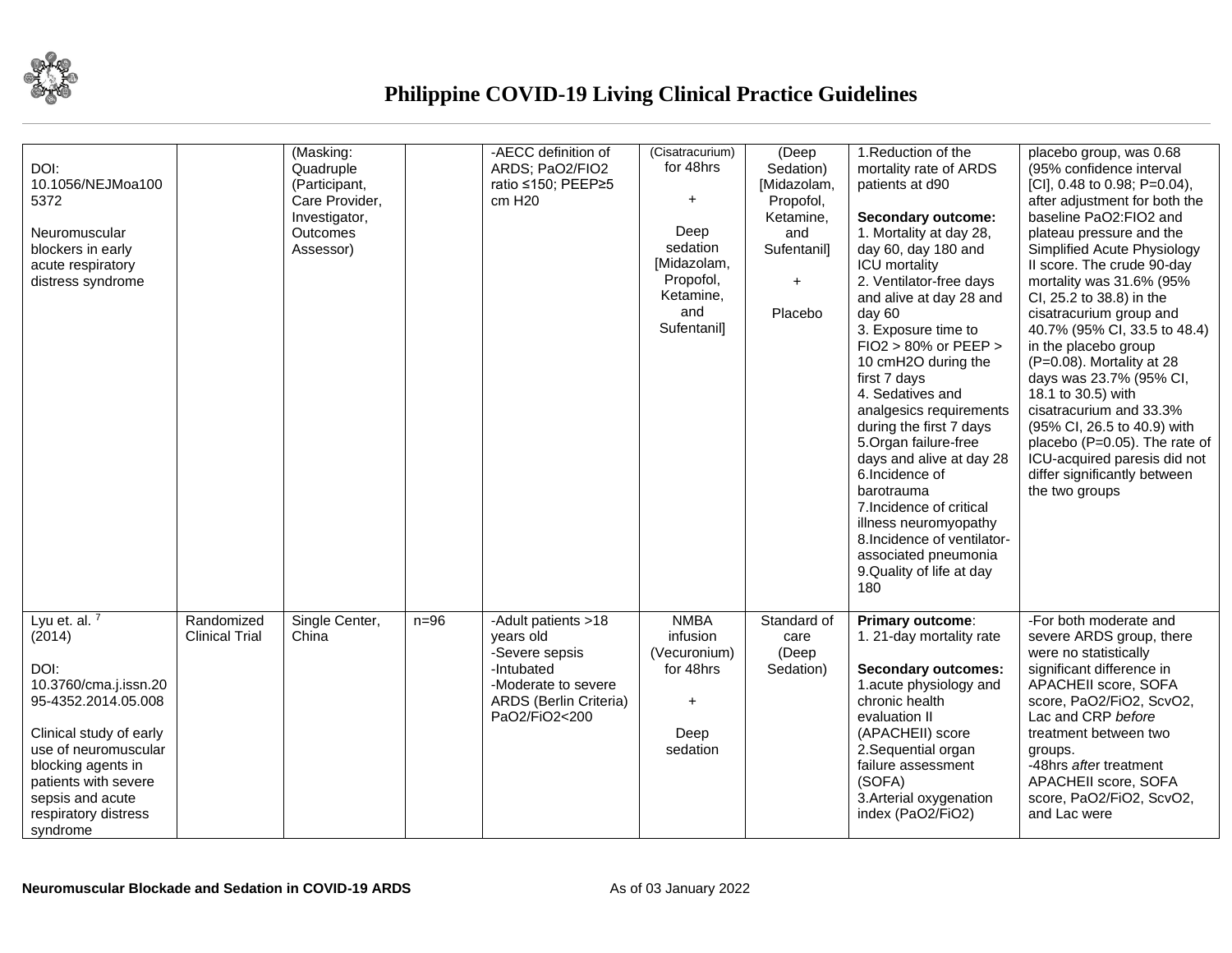

|                                                                                                                                                                                                                                   |                                     |                                 |           |                                                                                                                          |                                                                                                                               |                                                                                             | 4. Central venous<br>oxygen saturation<br>(ScvO2)<br>5. Arterial blood lactate<br>(Lac)<br>6.C-reactive<br>protein (CRP) levels at<br>48 hours after treatment                                                                                                                                                                                                                | significantly improved in<br>severe ARDS group<br>compared with control group,<br>while the value of CRP<br>showed no significant<br>difference<br>-21-day mortality in treatment<br>group was significantly lower<br>than that in control group<br>-In moderate ARDS group,<br>the clinical parameters were<br>improved in both groups<br>except for CRP at 48 hours<br>after treatment<br>-The 21-day mortality rate in<br>the treatment group was<br>slightly lower than that in the<br>control group but showed no<br>statistically significant<br>difference. |
|-----------------------------------------------------------------------------------------------------------------------------------------------------------------------------------------------------------------------------------|-------------------------------------|---------------------------------|-----------|--------------------------------------------------------------------------------------------------------------------------|-------------------------------------------------------------------------------------------------------------------------------|---------------------------------------------------------------------------------------------|-------------------------------------------------------------------------------------------------------------------------------------------------------------------------------------------------------------------------------------------------------------------------------------------------------------------------------------------------------------------------------|--------------------------------------------------------------------------------------------------------------------------------------------------------------------------------------------------------------------------------------------------------------------------------------------------------------------------------------------------------------------------------------------------------------------------------------------------------------------------------------------------------------------------------------------------------------------|
| Guervilly et. al. <sup>6</sup><br>(2016)<br>DOI:<br>10.1007/s00134-016-<br>4653-4<br>Effects of<br>neuromuscular<br>blockers on<br>transpulmonary<br>pressures in<br>moderate to severe<br>acute respiratory<br>distress syndrome | Randomized<br><b>Clinical Trial</b> | Multicenter (2),<br>France      | $n = 24$  | -Adult patients >18<br>years old<br>-Intubated <48hrs<br>-ARDS Berlin<br>definitions.<br>PaO2/FiO2≤150,<br>PEEP≥5 cm H20 | <b>NMBA</b><br>infusion<br>(Cisatracurium)<br>for 48hrs<br>Deep<br>sedation<br>[Midazolam,<br>Ketamine,<br>and<br>Sufentanil] | Standard of<br>care<br>(Deep<br>Sedation)<br>[Midazolam,<br>Ketamine,<br>and<br>Sufentanil] | Primary outcome:<br>1. To assess the effects<br>of a 48-h infusion period<br>of NMBA on respiratory<br>mechanics (Pplat, total<br>PEEP, driving pressure,<br>inspiratory and<br>expiratory PL and ∆PL)<br>in moderate to<br>severe ARDS.<br>Secondary outcome:<br>1. To assess and<br>compare the<br>percentages of positive<br>expiratory PL during<br>the 48 h of the study | -NMBA infusion was<br>associated with an<br>improvement in oxygenation<br>in both moderate and severe<br>ARDS, accompanied by a<br>decrease in both<br>plateau pressure and total<br>positive end-expiratory<br>pressure<br>-The mean inspiratory and<br>expiratory PL were higher in<br>the moderate ARDS group<br>receiving NMBA than in the<br>control group<br>-No change was observed in<br>either driving pressure or<br>∆PL related to NMBA<br>administration.                                                                                              |
| PETAL <sup>8</sup><br>(2019)                                                                                                                                                                                                      | Randomized<br><b>Clinical Trial</b> | Multicenter (48),<br><b>USA</b> | $N=1,006$ | ARDS,<br>PaO2/FiO2≤150<br>PEEP≥8 cm H2O.                                                                                 | <b>NMBA</b><br>infusion                                                                                                       | Standard of<br>care                                                                         | Primary outcome:<br>1. Hospital Mortality to<br>Day 90 [ Time Frame:                                                                                                                                                                                                                                                                                                          | -The trial was stopped at the<br>second interim analysis for<br>futility.                                                                                                                                                                                                                                                                                                                                                                                                                                                                                          |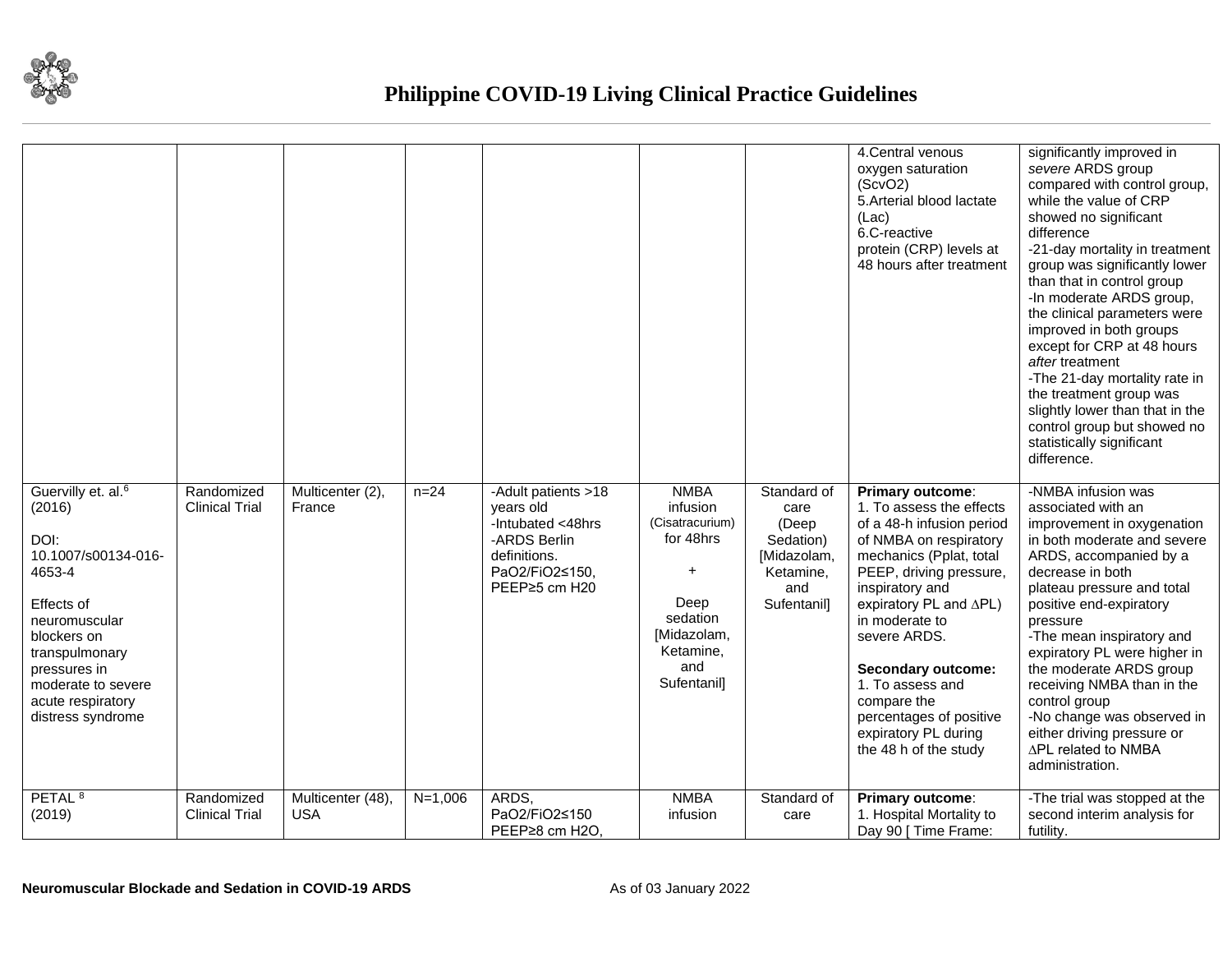

| DOI:                        |                 | Criteria met in <48 | (Cisatracurium) | (Light    | 90 days after                  | - At 90 days, 213 patients     |
|-----------------------------|-----------------|---------------------|-----------------|-----------|--------------------------------|--------------------------------|
| 10.1056/NEJMoa190           | Allocation:     | hours               | for 48hrs       | Sedation) | randomization]                 | (42.5%) in the intervention    |
| 1686                        | Randomized      |                     |                 |           |                                | group and $216(42.8%)$ in the  |
|                             | Intervention    |                     |                 |           | <b>Secondary outcomes:</b>     | control group had died         |
| Early Neuromuscular         | Model: Parallel |                     |                 |           | 1. Mean Ventilator Free        | before hospital discharge      |
| Blockade in the Acute       | Assignment      |                     | Deep            |           | Days to Day 28                 | (between group difference,     |
| <b>Respiratory Distress</b> | Masking: None   |                     | sedation        |           | 2. Mean Organ Failure          | -0.3 percentage points; 95%    |
| Syndrome                    | (Open Label)    |                     |                 |           | Free Days to Day 28            | confidence interval, −6.4 to   |
|                             |                 |                     |                 |           | 3. ICU Free Days to Day        | $5.9; P=0.93$ ).               |
|                             |                 |                     |                 |           | 28                             | - In the hospital, patients in |
|                             |                 |                     |                 |           | 4. Mean Hospital Free          | the intervention group were    |
|                             |                 |                     |                 |           | Days to Days 28                | less physically active and     |
|                             |                 |                     |                 |           | 5. Katz Activities of Daily    | had more adverse               |
|                             |                 |                     |                 |           | Living (ADL)/Lawton            | cardiovascular events than     |
|                             |                 |                     |                 |           | <b>Instrumental Activities</b> | patients in the control group. |
|                             |                 |                     |                 |           | Of Daily Living Scale          | -There were no consistent      |
|                             |                 |                     |                 |           | (IADL)                         | between-group differences in   |
|                             |                 |                     |                 |           | [3mos, 6mos, 12mos]            | end points as assessed at 3,   |
|                             |                 |                     |                 |           | 6. EuroQol (EQ-5D-5L):         | 6, and 12 months.              |
|                             |                 |                     |                 |           | <b>Health Related Quality</b>  |                                |
|                             |                 |                     |                 |           | of Life. [3mos, 6mos,          |                                |
|                             |                 |                     |                 |           | 12mos]                         |                                |
|                             |                 |                     |                 |           | 7. PTSS-14: Post-              |                                |
|                             |                 |                     |                 |           | traumatic Stress-like          |                                |
|                             |                 |                     |                 |           | Symptoms Scores >/=            |                                |
|                             |                 |                     |                 |           | 45. [3mos, 6mos, 12mos]        |                                |
|                             |                 |                     |                 |           | 8. MoCA-Blind: Montreal        |                                |
|                             |                 |                     |                 |           | <b>Cognitive Assessment</b>    |                                |
|                             |                 |                     |                 |           | [3mos,6mos,12mos]              |                                |
|                             |                 |                     |                 |           |                                |                                |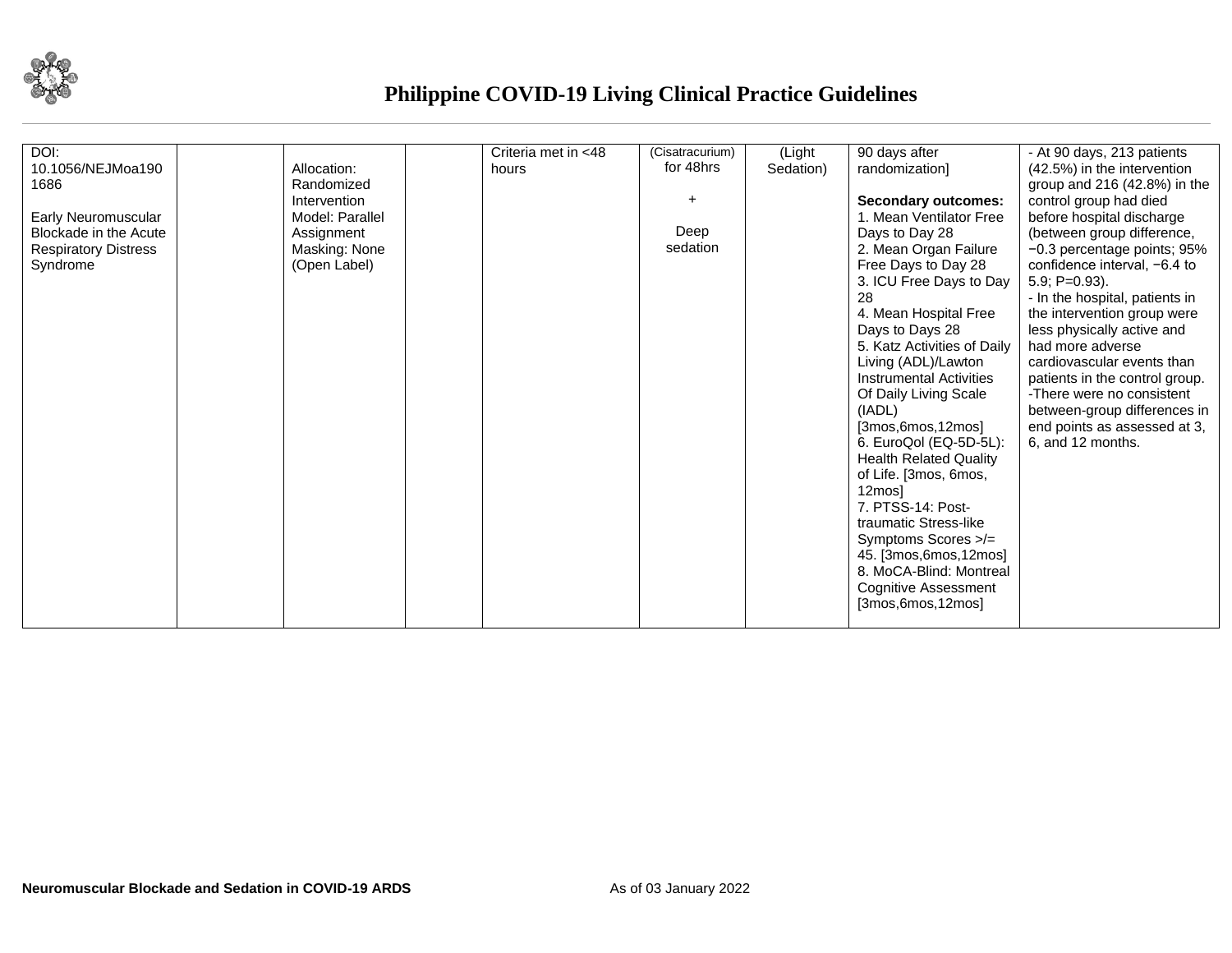

# Appendix 4. Risk of Bias Table

| <b>Study</b>                   | <b>Sequence</b><br>generation | <b>Allocation</b><br>concealmen<br>t                             | <b>Blinding</b>                                                                                                                                                                                                                                                                | Withdrawal;<br>loss to<br>follow-up | <b>Selective</b><br>outcome<br>reporting | Free of<br>other bias                                                                                                      | Overall<br><b>Risk of</b><br><b>Bias</b> |
|--------------------------------|-------------------------------|------------------------------------------------------------------|--------------------------------------------------------------------------------------------------------------------------------------------------------------------------------------------------------------------------------------------------------------------------------|-------------------------------------|------------------------------------------|----------------------------------------------------------------------------------------------------------------------------|------------------------------------------|
| Gainnier<br>et. al.<br>(2004)  | Low risk                      | Low risk<br>Centralized                                          | Low risk<br>Nurses aware of<br>assignment; infusion<br>covered by sheet.                                                                                                                                                                                                       | Low risk<br>None                    | Low risk<br>None                         | Low risk<br>None                                                                                                           | Low                                      |
| Forel<br>et. al.<br>(2006)     | Low risk                      | Low risk<br>Centralized                                          | Low risk<br>Nurses aware of<br>assignment; infusion<br>covered by sheet.                                                                                                                                                                                                       | Low risk<br>None                    | Low risk<br>None                         | Low risk<br>None                                                                                                           | Low                                      |
| Papazian<br>et. al.<br>(2010)  | Low risk                      | Low risk<br>Centralized,<br>using<br>undisclosed<br>block sizes. | Low risk<br>Blinding of patients,<br>clinicians, evaluators,<br>investigators, analysts.                                                                                                                                                                                       | Low risk<br>None                    | Low risk<br>None                         | Low risk<br>None                                                                                                           | Low                                      |
| Lyu<br>et. al.<br>(2014)       | Low risk                      | Unclear risk<br>Not reported                                     | High risk<br>Probably only patients<br>blinded.                                                                                                                                                                                                                                | Unclear risk<br>Not reported        | High risk<br>Incomplete<br>reporting     | High risk<br>Unclear                                                                                                       | High                                     |
| Guervilly<br>et. al.<br>(2016) | Low risk                      | Low risk                                                         | Low risk                                                                                                                                                                                                                                                                       | Low risk                            | Low risk                                 | Low risk                                                                                                                   | Low                                      |
| <b>ROSE</b><br>(2019)          | Low risk                      | Low risk<br>Process Not<br>specifically<br>explained             | Low risk<br>-Primary end point<br>unblinded.<br>-uncertainty about In-<br>hospital assessors of end<br>points being unaware of<br>treatment group, but all<br>post-discharge end points<br>were assessed by trial<br>personnel who were<br>unaware of the group<br>assignment. | Low risk                            | Low risk                                 | Low risk<br>Although<br>trial was<br>topped<br>early for<br>futility it<br>included a<br>very large<br>number of<br>events | Low                                      |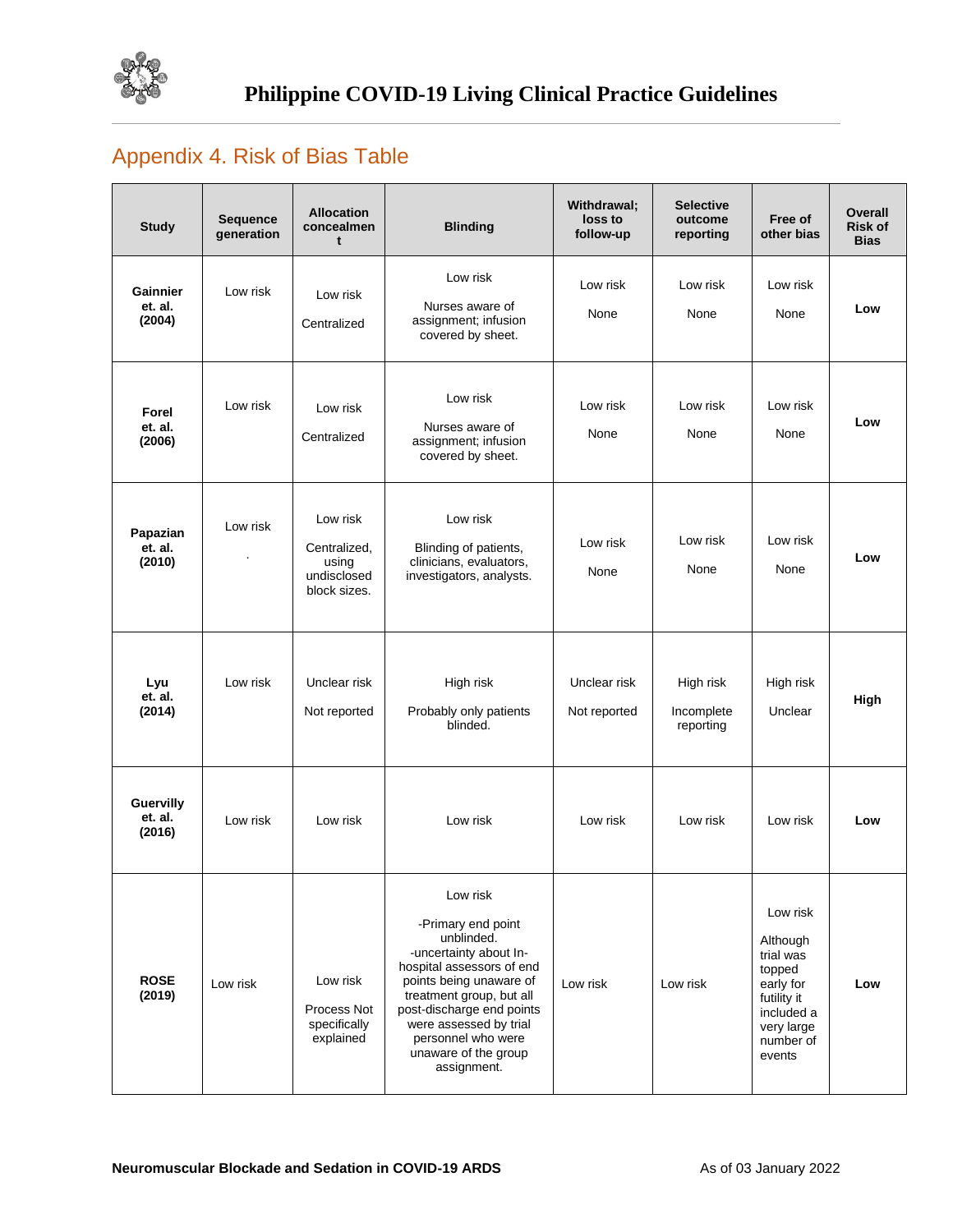

# Appendix 5. GRADE Evidence Profile

#### **5.1 GRADE PROFILE: Sedation vs Non Sedation**

|                                |                                    |                     | <b>Certainty assessment</b>                                                       |                     |                      |                             | Nº of patients  |                    |                                      | Effect                                               |                                             |                  |
|--------------------------------|------------------------------------|---------------------|-----------------------------------------------------------------------------------|---------------------|----------------------|-----------------------------|-----------------|--------------------|--------------------------------------|------------------------------------------------------|---------------------------------------------|------------------|
| $Ne$ of<br>studies             | <b>Study</b><br>design             | <b>Risk of bias</b> | Inconsistency                                                                     | <b>Indirectness</b> | <b>Imprecision</b>   | <b>Other considerations</b> | <b>Sedation</b> | <b>No Sedation</b> | <b>Relative</b><br>(95% CI)          | <b>Absolute</b><br>(95% CI)                          | <b>Certainty</b>                            | Importance       |
| 90-Day Mortality               |                                    |                     |                                                                                   |                     |                      |                             |                 |                    |                                      |                                                      |                                             |                  |
| $\overline{2}$                 | randomised trials                  | not serious         | serious <sup>a</sup>                                                              | seriousb            | serious <sup>c</sup> | none                        | 157/409 (38.4%) | 168/404 (41.6%)    | RR 1.00<br>$(0.70 \text{ to } 1.43)$ | 0 fewer per 1,000<br>(from 125 fewer to 179<br>more) | $\oplus$ $\oplus$<br>Low                    | CRITICAL         |
|                                | Length of ICU Stay                 |                     |                                                                                   |                     |                      |                             |                 |                    |                                      |                                                      |                                             |                  |
| $\overline{2}$                 | randomised trials                  | not serious         | not serious                                                                       | seriousb            | serious <sup>c</sup> | none                        | 409             | 404                | $\sim$                               | MD 0.34 lower<br>(6.15 lower to 5.47 higher)         | $\oplus$ $\oplus$<br>Low                    | <b>IMPORTANT</b> |
| <b>Ventilator Free Days</b>    |                                    |                     |                                                                                   |                     |                      |                             |                 |                    |                                      |                                                      |                                             |                  |
| $\overline{2}$                 | randomised trials                  | not serious         | not serious                                                                       | seriousb            | serious <sup>c</sup> | none                        | 409             | 404                | ٠                                    | MD 1.07 lower<br>(3.05 lower to 0.91 higher)         | $\oplus$ $\oplus$<br>Low                    | <b>IMPORTANT</b> |
| <b>Adverse Event: Delirium</b> |                                    |                     |                                                                                   |                     |                      |                             |                 |                    |                                      |                                                      |                                             |                  |
|                                | randomised<br>trials               | not serious         | not serious                                                                       | seriousb            | serious <sup>c</sup> | none                        | 4/58 (6.9%)     | 11/55 (20.0%)      | RR 0.34<br>$(0.12 \text{ to } 1.02)$ | 132 fewer per 1,000<br>(from 176 fewer to 4<br>more) | $\oplus$ $\oplus$<br>Low                    | CRITICAL         |
|                                | <b>Adverse Event: Extubation</b>   |                     |                                                                                   |                     |                      |                             |                 |                    |                                      |                                                      |                                             |                  |
| $\overline{2}$                 | randomised<br>trials               | not serious         | not serious                                                                       | seriousb            | serious <sup>c</sup> | none                        | 7/409 (1.7%)    | 11/404 (2.7%)      | RR 0.66<br>$(0.26 \text{ to } 1.66)$ | 9 fewer per 1,000<br>(from 20 fewer to 18<br>more)   | $\oplus$ OO<br>Low                          | CRITICAL         |
|                                |                                    |                     | Adverse Event: Major Thrombotic Event (Pulmonary Embolism & Deep Vein Thrombosis) |                     |                      |                             |                 |                    |                                      |                                                      |                                             |                  |
| -1                             | randomised<br>trials               | not serious         | not serious                                                                       | seriousb            | not serious          | none                        | 10/351 (2.8%)   | 1/349 (0.3%)       | RR 9.94<br>(1.28 to 77.26)           | 26 more per 1,000<br>(from 1 more to 219<br>more)    | $\oplus \oplus \oplus \bigcirc$<br>Moderate | CRITICAL         |
|                                | <b>Adverse Event: Reintubation</b> |                     |                                                                                   |                     |                      |                             |                 |                    |                                      |                                                      |                                             |                  |
|                                |                                    |                     |                                                                                   |                     |                      |                             |                 |                    |                                      |                                                      |                                             |                  |

| randomised<br>trials | not serious | not serious | seriousb | serious <sup>c</sup> | none | 11/58 (19.0%) | 7/55 (12.7%) | RR 1.49<br>$(0.62 \text{ to } 3.57)$ | 62 more per 1,000<br>(from 48 fewer to 327<br>more | $\oplus$ $\oplus$<br>Low | CRITICAL |
|----------------------|-------------|-------------|----------|----------------------|------|---------------|--------------|--------------------------------------|----------------------------------------------------|--------------------------|----------|
|                      |             |             |          |                      |      |               |              |                                      |                                                    |                          |          |

**Adverse Event: Ventilator-Associated Pneumonia**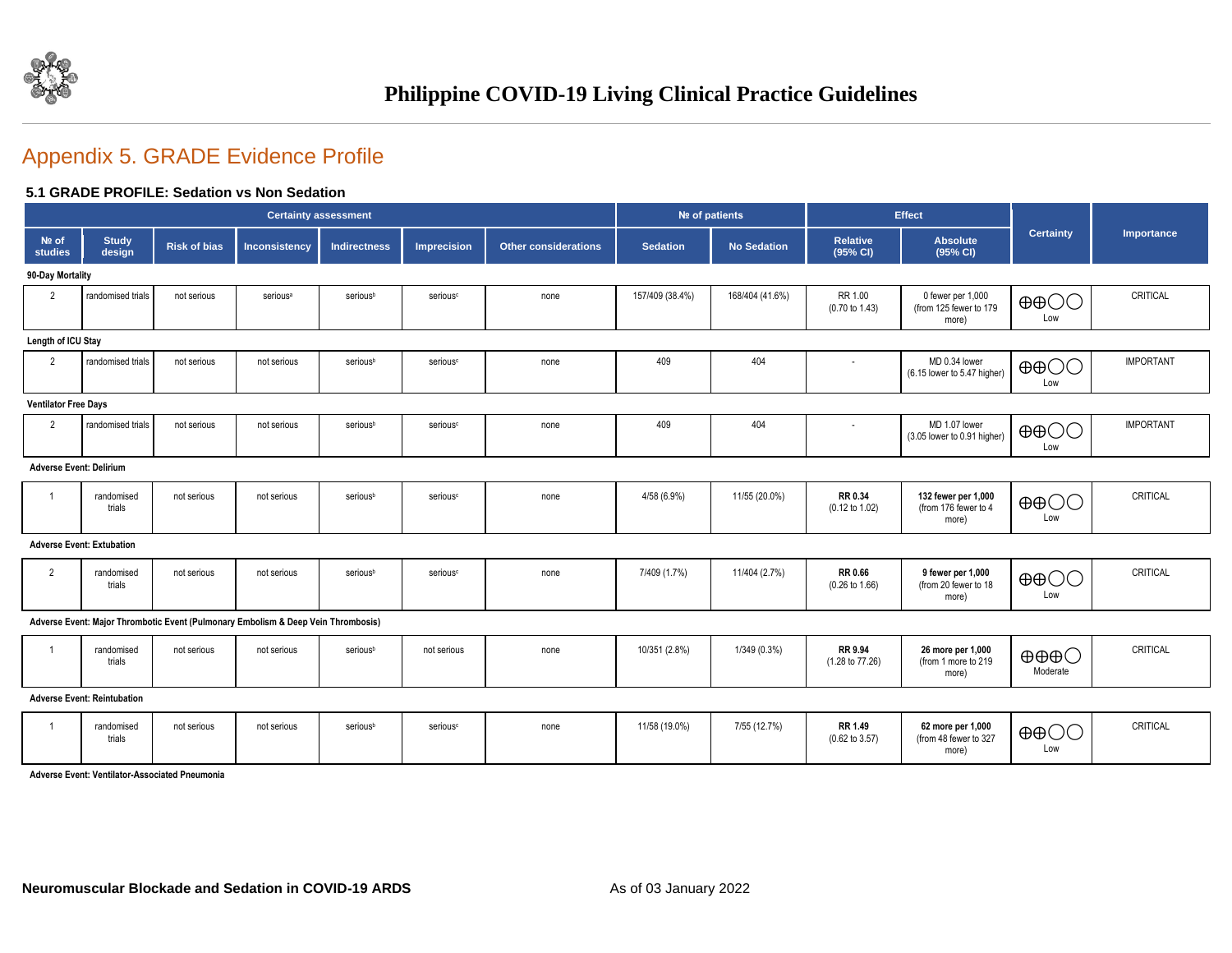

|                  |                        |                     |               | <b>Certainty assessment</b> |                      |                             | $Ne$ of patients |                    |                             | <b>Effect</b>                                       |                          |            |
|------------------|------------------------|---------------------|---------------|-----------------------------|----------------------|-----------------------------|------------------|--------------------|-----------------------------|-----------------------------------------------------|--------------------------|------------|
| Nº of<br>studies | <b>Study</b><br>design | <b>Risk of bias</b> | Inconsistency | <b>Indirectness</b>         | <b>Imprecision</b>   | <b>Other considerations</b> | <b>Sedation</b>  | <b>No Sedation</b> | <b>Relative</b><br>(95% CI) | <b>Absolute</b><br>(95% CI)                         | <b>Certainty</b>         | Importance |
|                  | randomised<br>trials   | not serious         | not serious   | seriousb                    | serious <sup>c</sup> | none                        | 7/58 (12.1%)     | 6/55 (10.9%)       | RR 1.11<br>(0.40 to 3.09)   | 12 more per 1,000<br>(from 65 fewer to 228<br>more) | $\oplus$ $\oplus$<br>Low | CRITICAL   |

**CI:** confidence interval; MD: mean difference; **RR:** risk ratio

#### **Explanations**

a. Significant heterogeneity (I<sup>2</sup>>50%)

b. Study population were mechanically ventilated patients with ARDS but of non-COVID etiology

c. Risk estimates crossed the line of no effect

#### **5.2. GRADE PROFILE: Neuromuscular Blockade vs Standard of Care (Sedation Only)**

|                                           |                     |                                                            | <b>Certainty assessment</b> |                      |                         | <b>Summary of findings</b>                  |                 |                       |                                             |                                                                    |                                                        |
|-------------------------------------------|---------------------|------------------------------------------------------------|-----------------------------|----------------------|-------------------------|---------------------------------------------|-----------------|-----------------------|---------------------------------------------|--------------------------------------------------------------------|--------------------------------------------------------|
| <b>Participants</b>                       |                     |                                                            |                             |                      |                         |                                             |                 | Study event rates (%) | <b>Relative effect</b>                      |                                                                    | Anticipated absolute effects                           |
| (studies)<br>Follow-up                    | <b>Risk of bias</b> | <b>Inconsistency</b>                                       | <b>Indirectness</b>         | Imprecision          | <b>Publication bias</b> | <b>Overall certainty</b><br>of evidence     | <b>With SoC</b> | <b>With NMBA</b>      | (95% CI)                                    | <b>Risk with SoC</b>                                               | <b>Risk difference with</b><br><b>NMBA</b>             |
| <b>Duration of Mechanical Ventilation</b> |                     |                                                            |                             |                      |                         |                                             |                 |                       |                                             |                                                                    |                                                        |
| 431<br>(3 RCTs)                           | not serious         | not serious                                                | serious <sup>b</sup>        | not serious          | none                    | $\oplus \oplus \oplus \bigcirc$<br>Moderate | 208             | 223                   |                                             | The mean<br>duration of<br>Mechanical<br>Ventilation was -<br>1.21 | MD 1.21 lower<br>(4.23 lower to 1.81<br>higher)        |
|                                           |                     | Mortality Outcome by Level of Sedation (Light) at 90 days  |                             |                      |                         |                                             |                 |                       |                                             |                                                                    |                                                        |
| 1006<br>(1 RCT)                           | not serious         | not serious                                                | serious <sup>b</sup>        | serious <sup>c</sup> | none                    | $\oplus$ $\oplus$<br>Low                    | 216/505 (42.8%) | 213/501 (42.5%)       | <b>RR 0.99</b><br>$(0.86 \text{ to } 1.15)$ | 428 per 1,000                                                      | 4 fewer per 1,000<br>(from 60 fewer to 64<br>more)     |
|                                           |                     | Mortality Outcome by Level of Sedation (Deep) at t 90 days |                             |                      |                         |                                             |                 |                       |                                             |                                                                    |                                                        |
| 431<br>(3 RCTs)                           | not serious         | not serious                                                | serious <sup>b</sup>        | not serious          | none                    | $\oplus \oplus \oplus \bigcirc$<br>Moderate | 98/208 (47.1%)  | 76/223 (34.1%)        | <b>RR 0.72</b><br>$(0.58 \text{ to } 0.91)$ | 471 per 1,000                                                      | 132 fewer per 1,000<br>(from 198 fewer to 42<br>fewer) |
| Mortality Outcome at 21-28days            |                     |                                                            |                             |                      |                         |                                             |                 |                       |                                             |                                                                    |                                                        |
| 503<br>$(5$ RCTs)                         | not serious         | not serious                                                | serious <sup>b</sup>        | not serious          | none                    | $\oplus \oplus \oplus \bigcirc$<br>Moderate | 98/245 (40.0%)  | 65/258 (25.2%)        | <b>RR 0.63</b><br>$(0.49 \text{ to } 0.82)$ | 400 per 1,000                                                      | 148 fewer per 1,000<br>(from 204 fewer to 72<br>fewer) |
| <b>ICU Mortality</b>                      |                     |                                                            |                             |                      |                         |                                             |                 |                       |                                             |                                                                    |                                                        |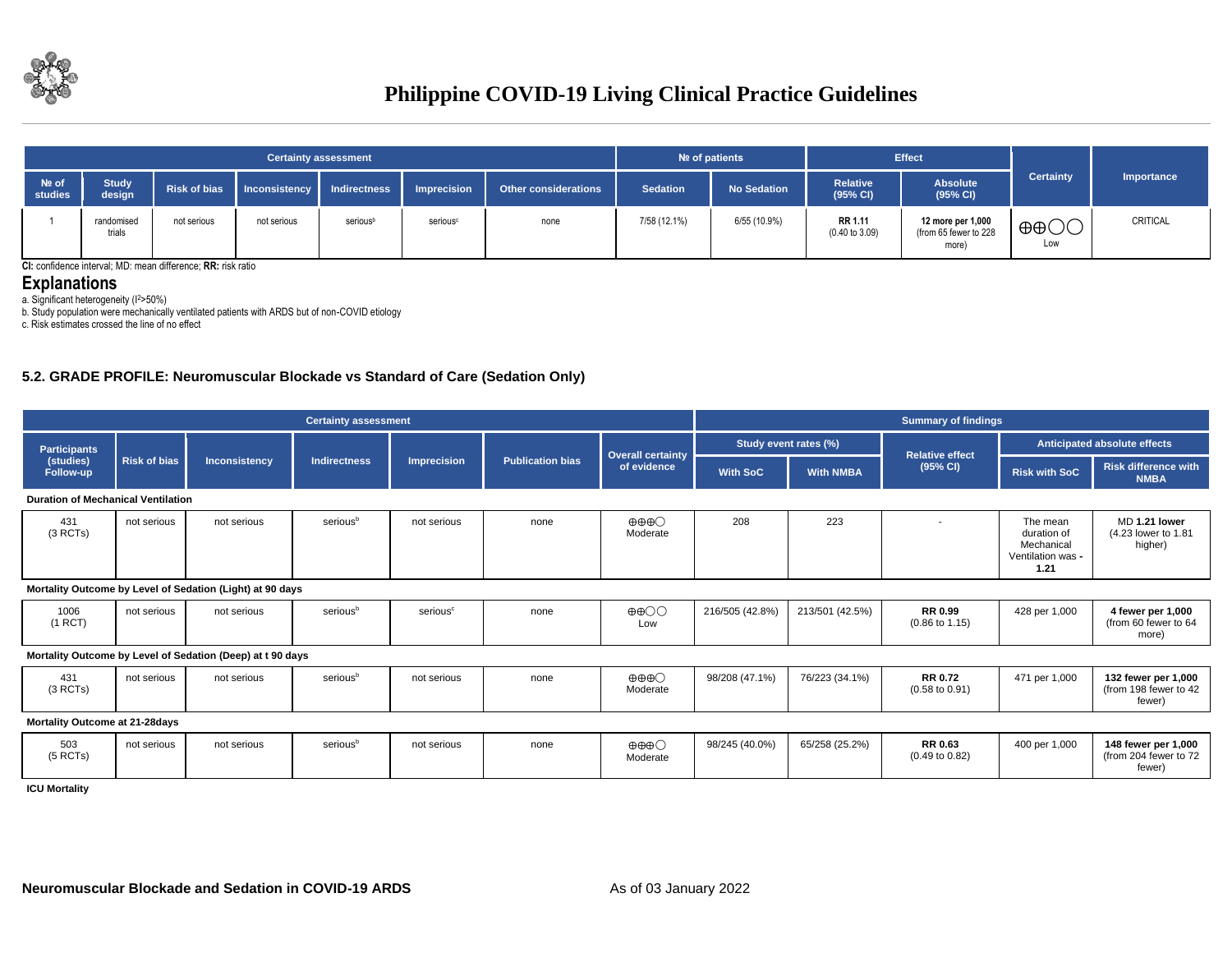

|                               |                                                                     |                                                                     | <b>Certainty assessment</b> |                      |      |                                               | <b>Summary of findings</b> |                 |                                             |                                                                  |                                                        |  |  |  |
|-------------------------------|---------------------------------------------------------------------|---------------------------------------------------------------------|-----------------------------|----------------------|------|-----------------------------------------------|----------------------------|-----------------|---------------------------------------------|------------------------------------------------------------------|--------------------------------------------------------|--|--|--|
| 455<br>$(4$ RCTs)             | not serious                                                         | not serious                                                         | serious <sup>b</sup>        | not serious          | none | $\oplus \oplus \oplus \bigcirc$<br>Moderate   | 98/221 (44.3%)             | 73/234 (31.2%)  | <b>RR 0.70</b><br>$(0.55$ to $0.89)$        | 443 per 1,000                                                    | 133 fewer per 1.000<br>(from 200 fewer to 49<br>fewer) |  |  |  |
|                               | Improvement in Oxygenation after 48hours (assessed with: PaO2/FiO2) |                                                                     |                             |                      |      |                                               |                            |                 |                                             |                                                                  |                                                        |  |  |  |
| 821<br>(3 RCTs)               | not serious                                                         | serious <sup>a</sup>                                                | seriousb                    | serious <sup>c</sup> | none | $\bigoplus$ $\bigodot$ $\bigodot$<br>Very Low | 394                        | 427             |                                             | The mean<br>improvement in<br>Oxygenation after<br>48hours was 0 | MD 22.2 higher<br>(4.47 lower to 48.88)<br>higher)     |  |  |  |
|                               |                                                                     | Improvement in Oxygenation after 72hours (assessed with: PaO2/FiO2) |                             |                      |      |                                               |                            |                 |                                             |                                                                  |                                                        |  |  |  |
| 1011<br>$(4$ RCTs)            | not serious                                                         | not serious                                                         | seriousb                    | serious <sup>c</sup> | none | $\oplus$ $\oplus$<br>Low                      | 469                        | 542             |                                             | The mean<br>improvement in<br>Oxygenation after<br>72hours was 0 | MD 12.9 higher<br>(3.88 higher to 21.92)<br>higher)    |  |  |  |
| Ventilator Free Days (Day 28) |                                                                     |                                                                     |                             |                      |      |                                               |                            |                 |                                             |                                                                  |                                                        |  |  |  |
| 1437<br>$(4$ RCTs)            | not serious                                                         | not serious                                                         | serious <sup>b</sup>        | serious <sup>c</sup> | none | $\oplus$ $\oplus$<br>Low                      | 713                        | 724             |                                             | The mean<br>ventilator Free<br>Days (Day 28)<br>was 0            | MD 0.68 higher<br>(0.86 lower to 2.22<br>higher)       |  |  |  |
| <b>Barotrauma</b>             |                                                                     |                                                                     |                             |                      |      |                                               |                            |                 |                                             |                                                                  |                                                        |  |  |  |
| 1437<br>$(4$ RCTs)            | not serious                                                         | not serious                                                         | seriousb                    | not serious          | none | $\oplus \oplus \oplus \bigcirc$<br>Moderate   | 52/713 (7.3%)              | 29/724 (4.0%)   | <b>RR 0.55</b><br>$(0.35 \text{ to } 0.85)$ | 73 per 1,000                                                     | 33 fewer per 1,000<br>(from 47 fewer to 11<br>fewer)   |  |  |  |
| Pneumothorax                  |                                                                     |                                                                     |                             |                      |      |                                               |                            |                 |                                             |                                                                  |                                                        |  |  |  |
| 1401<br>(3 RCTs)              | not serious                                                         | not serious                                                         | serious <sup>b</sup>        | not serious          | none | $\oplus \oplus \oplus \bigcirc$<br>Moderate   | 45/695 (6.5%)              | 21/706 (3.0%)   | <b>RR 0.46</b><br>$(0.28 \text{ to } 0.77)$ | 65 per 1,000                                                     | 35 fewer per 1,000<br>(from 47 fewer to 15<br>fewer)   |  |  |  |
| <b>ICU Acquired Weakness</b>  |                                                                     |                                                                     |                             |                      |      |                                               |                            |                 |                                             |                                                                  |                                                        |  |  |  |
| 714<br>$(4$ RCTs)             | not serious                                                         | not serious                                                         | serious <sup>b</sup>        | serious <sup>e</sup> | none | $\oplus$ OO<br>Low                            | 115/351 (32.8%)            | 136/363 (37.5%) | RR 1.15<br>$(0.95 \text{ to } 1.39)$        | 328 per 1,000                                                    | 49 more per 1,000<br>(from 16 fewer to 128<br>more)    |  |  |  |
| <b>Adverse Events</b>         |                                                                     |                                                                     |                             |                      |      |                                               |                            |                 |                                             |                                                                  |                                                        |  |  |  |
| 1437<br>$(4$ RCTs)            | not serious                                                         | not serious                                                         | serious <sup>b</sup>        | serious <sup>f</sup> | none | $\oplus$ $\oplus$<br>Low                      | 22/713 (3.1%)              | 36/724 (5.0%)   | RR 1.63<br>$(0.97$ to $2.71)$               | 31 per 1,000                                                     | 19 more per 1,000<br>(from 1 fewer to 53<br>more)      |  |  |  |

**CI:** confidence interval; **MD:** mean difference; **RR:** risk ratio

**Explanations**

a. Significant heterogeneity (I2>50%)

b. The population included in the studies are Non-Covid ARDS patients. Based on latest studies, there are some considered differences between the pathology of Non- Covid and Covid ARDS which may change the actual results i c. CI included both small benefit and harm

d. Downgraded by 1 due to serious imprecision. CI included extreme benefit and harm

e. CI included substantial harm and trivial benefit.

f. The CI included both substantial harm and small benefit. Also, the number of events is small (n=58).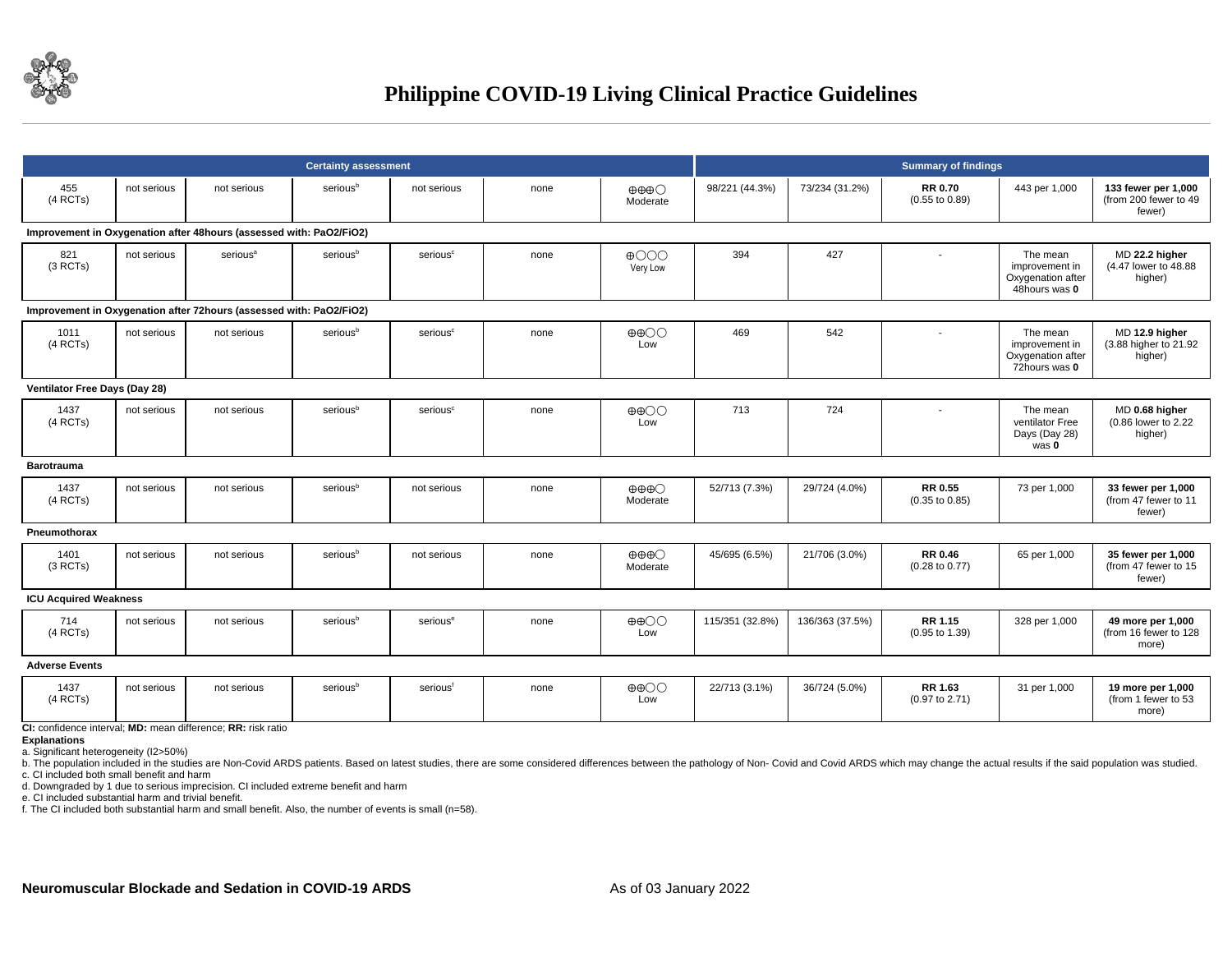

## Appendix 6. Characteristics of Ongoing Studies

#### **6.1 Study Characteristics of Ongoing Studies on Sedation and Neuromuscular Blockade on COVID-19 patients (n=4)**

| <b>Title</b><br><b>Identifier</b><br><b>Expected Completion Date</b>                                                                                                                                                                   | Intervention                                                                                                                                                                                                                                                                                        | <b>Comparator/Control</b>                                                                                                                                                                                    | <b>Patients/Population</b><br><b>Recruited</b>                                                                                                                                                                                                                                                     | <b>Outcomes</b>                                                                                                                                                                                                                                                                                                                                                                                                                                           |
|----------------------------------------------------------------------------------------------------------------------------------------------------------------------------------------------------------------------------------------|-----------------------------------------------------------------------------------------------------------------------------------------------------------------------------------------------------------------------------------------------------------------------------------------------------|--------------------------------------------------------------------------------------------------------------------------------------------------------------------------------------------------------------|----------------------------------------------------------------------------------------------------------------------------------------------------------------------------------------------------------------------------------------------------------------------------------------------------|-----------------------------------------------------------------------------------------------------------------------------------------------------------------------------------------------------------------------------------------------------------------------------------------------------------------------------------------------------------------------------------------------------------------------------------------------------------|
| Comparison for the Effect of<br>Neuromuscular Blocking Agents<br>Versus Sedation Alone on Severe<br>ARDS Patients Due to COVID-19<br>NCT04922814<br>August 1, 2022                                                                     | Experimental: Muscle relaxant<br>group (group B)<br>They will receive muscle relaxation<br>treatment for at least 48 hours.<br>Cisatracurium will be given. Short<br>term infusions up to 24 hours will<br>be given in a dose rate of 2-3<br>mic/Kg/min followed by intervallic<br>shots of 2-5 mg. | <b>Control: No Intervention</b><br>(Group A) Only sedation for<br>mechanically ventilated COVID<br>patients                                                                                                  | -18 Years to 75 Years<br>-With Severe ARDS:<br>PaO2/FiO2 <200.<br>resistant hypoxemia and<br>tachypnoea $(RR > 40$<br>breath/minute)<br>Not relieved by high<br>frequency nasal canula<br>or CPAP.<br>-Need for invasive<br>mechanical ventilation<br>(uncooperative)<br><b>NOT YET RECRUITING</b> | <b>Primary Outcome Measures:</b><br>-PaO2/FiO2: Ratio of arterial oxygen<br>pressure in milliliters mercury to fraction of<br>inspired oxygen at same time within the<br>arterial blood gas<br><b>Secondary Outcome Measures:</b><br>-Change in lung mechanics<br>-SOFA score<br>-Measurement of tissue perfusion:<br>-Monitoring of Alveolar - Arterial Oxygen<br>difference<br>-28 days survival<br>-Recording risk factors<br>-Recording complications |
| Sevoflurane Sedation in COVID-19<br>ARDS Patients to Reduce Lung<br>Injury: a Randomized Controlled<br>Trial<br>NCT04355962<br>July 16, 2021<br>(Final data collection date for<br>primary outcome measure)<br>(No results posted yet) | <b>Experimental: Sevoflurane</b><br>Sedation<br>Sedation with sevoflurane (etSevo<br>0.5-1.5 Vol %) for 48 hours in<br>patients with COVID-19 ARDS                                                                                                                                                  | <b>Control: Intravenous</b><br>No use of sevoflurane, but current<br>intravenous sedation at discretion<br>of the ICU physician in charge, e.g.<br>with propofol, fentanyl, midazolam<br>and dexmedetomidine | -Male and female<br>patients<br>$-18$ to 85 years<br>-Positive SARS-CoV-2<br>test or CTscan<br>suspected of COVID-19<br><b>ARDS</b><br>-On sedation and<br>mechanical ventilation in<br>ICU                                                                                                        | <b>Primary Outcome Measures:</b><br>-Composite outcome of death rate (rate of<br>patients that did not survive)<br>-Organ failure rate (rate of patients surviving<br>with persistent organ dysfunction) at day 28<br><b>Secondary Outcome Measures:</b><br>-The effect of sevoflurane<br>-Plasma Inflammatory markers<br>-Length of stay at hospital<br>-Sex-related differences in complications                                                        |
| Inhaled Sedation in COVID-19-<br>related Acute Respiratory Distress<br>Syndrome (ISCA): an International<br>Research Data Study in the Recent<br><b>Context of Widespread Disease</b>                                                  | Experimental: Inhaled sedation                                                                                                                                                                                                                                                                      | <b>Control: Intravenous sedation</b>                                                                                                                                                                         | - >18years old<br>- Admitted in ICU<br>requiring invasive<br>mechanical ventilation -                                                                                                                                                                                                              | <b>Primary Outcome Measures:</b><br>-Number of days off the ventilator<br><b>Secondary Outcome Measures:</b><br>-All-cause mortality                                                                                                                                                                                                                                                                                                                      |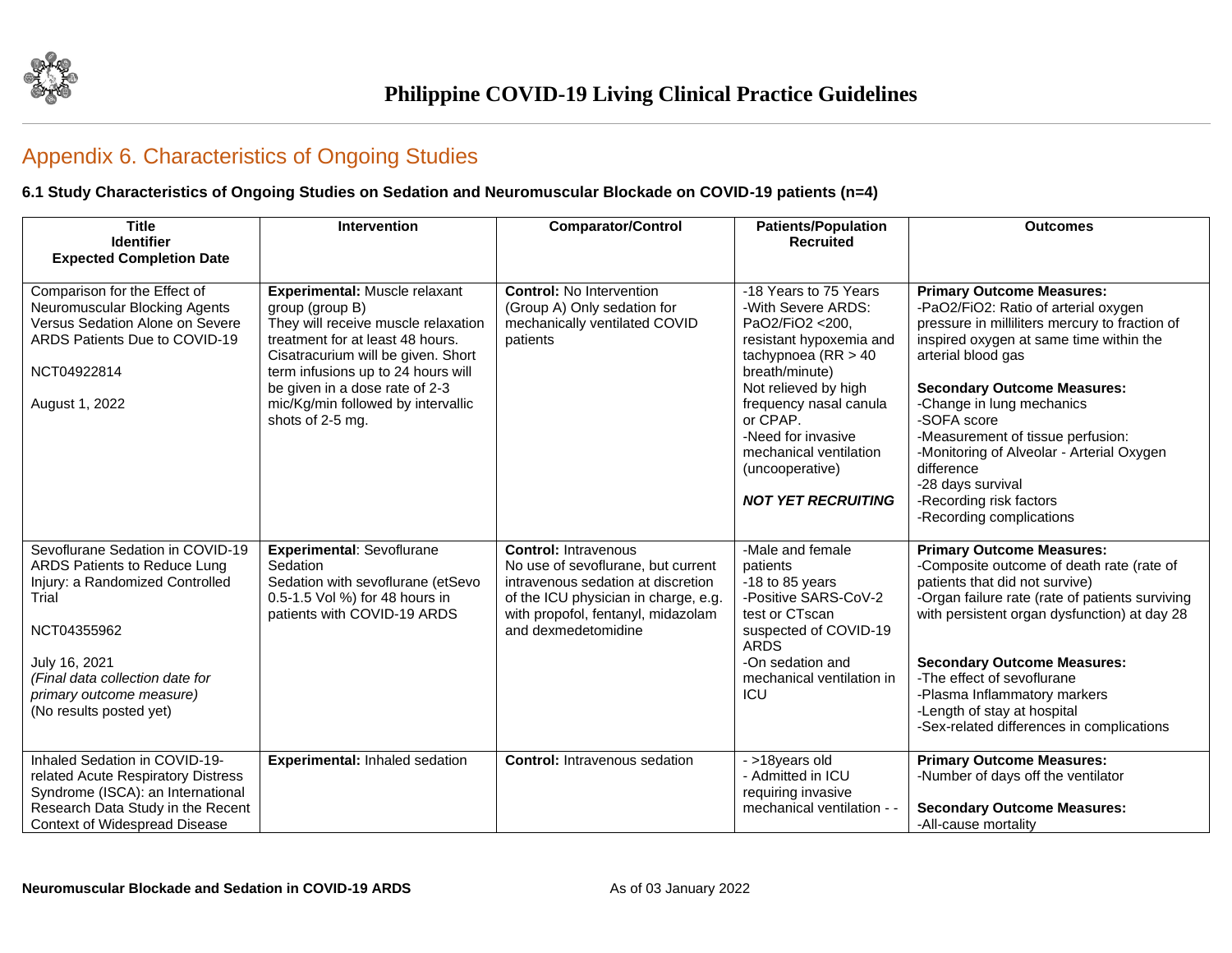

| Resulting From the 2019 (SARS-<br>CoV2) Coronavirus Pandemics<br>(COVID-19)NL8523<br>NCT04383730<br>April 30, 2021<br>(Final data collection date for<br>primary outcome measure)<br>(No results posted yet)                                                                                              |                                                                                                                                                                                                                                                                                                                                                                                             |                                                                                                                                                                                                                                                                                                                                                                                                                                                                                                                                                    | -Suspected or confirmed<br>COVID <sub>19</sub>                                                                                                                                                                                             | -Ventilator-free days<br>$-ICU-free$<br>-Number of days alive and not in the ICU<br>from inclusion to day 28<br>-Duration of invasive mechanical ventilation<br>-Duration of controlled mechanical<br>-Physiological measures of lung function<br>-Development of complications<br>-Duration of vasopressor<br>-Duration of renal replacement therapy<br>-Duration (in days) of any adjuvant therapies<br>-Number of days with continuous<br>neuromuscular blockade<br>-Type of sedation practices |
|-----------------------------------------------------------------------------------------------------------------------------------------------------------------------------------------------------------------------------------------------------------------------------------------------------------|---------------------------------------------------------------------------------------------------------------------------------------------------------------------------------------------------------------------------------------------------------------------------------------------------------------------------------------------------------------------------------------------|----------------------------------------------------------------------------------------------------------------------------------------------------------------------------------------------------------------------------------------------------------------------------------------------------------------------------------------------------------------------------------------------------------------------------------------------------------------------------------------------------------------------------------------------------|--------------------------------------------------------------------------------------------------------------------------------------------------------------------------------------------------------------------------------------------|----------------------------------------------------------------------------------------------------------------------------------------------------------------------------------------------------------------------------------------------------------------------------------------------------------------------------------------------------------------------------------------------------------------------------------------------------------------------------------------------------|
| SedAting With Volatile Anesthetics<br>Critically III COVID-19 Patients in<br>ICU: Effects On Ventilatory<br>Parameters And Survival.<br>Multicentre Open-label, Pragmatic,<br>Randomized Controlled Trial and a<br>Parallel Prospective (Non-<br>randomized) Cohort Study<br>NCT04415060<br>June 15, 2023 | <b>Experimental:</b><br>Inhaled - volatile anesthetic<br>The ICU patient will be randomized<br>to either Isoflurane or Sevoflurane.<br>whichever is available at the<br>hospital. Dosage will be modified<br>as per health care team guidance<br>for the best treatment of the<br>participant.<br>Interventions:<br>Drug: Isoflurane Inhalant Product<br>Drug: Sevoflurane inhalant product | No Intervention: Standard Care<br>The ICU patient will be randomized<br>to standard of care, which is any IV<br>sedation supplied by the hospital.<br>Dosage will be modified as per<br>health care team guidance for the<br>best treatment of the participant.<br>No Intervention: Non-randomized<br>ICU patients who cannot be<br>randomized will receive inhaled or<br>IV sedation as per available in their<br>unit. This is done to try to obtain<br>the maximum amount of<br>information available from the<br>patients present to our ICUs. | $-$ 2 18 years of age;<br>Mechanically ventilated<br>-Receiving IV sedation<br>by infusion or bolus for<br>$\leq$ 72 hours to facilitate<br>mechanical ventilation<br>- Proven or suspected<br>(under investigation)<br>COVID-19 infection | <b>Primary Outcome Measures:</b><br>-Hospital Mortality<br>-Ventilator-Free<br>-ICU-Free Davs<br>-Participant Quality of Life at 3 and 12<br>months after discharge<br><b>Secondary Outcome Measures:</b><br>-Median Daily Oxygenation<br>-Delirium and Coma Free Days<br>-Adjunctive ARDS therapies<br>-Hospital-Free Days<br>-Disability<br>-Cost Utility Analysis<br>-Quality of Life                                                                                                           |

#### **6.2 Study Characteristics of Ongoing Studies on Sedation on NON COVID patients (n=1)**

| Title                           | Intervention | <b>Control Intervention:</b>     | <b>Patients/Population</b> | <b>Outcomes</b> |
|---------------------------------|--------------|----------------------------------|----------------------------|-----------------|
| <b>Identifier</b>               |              | . .<br><b>Comparator/Control</b> | Recruited                  |                 |
| <b>Expected Completion Date</b> |              |                                  |                            |                 |
|                                 |              |                                  |                            |                 |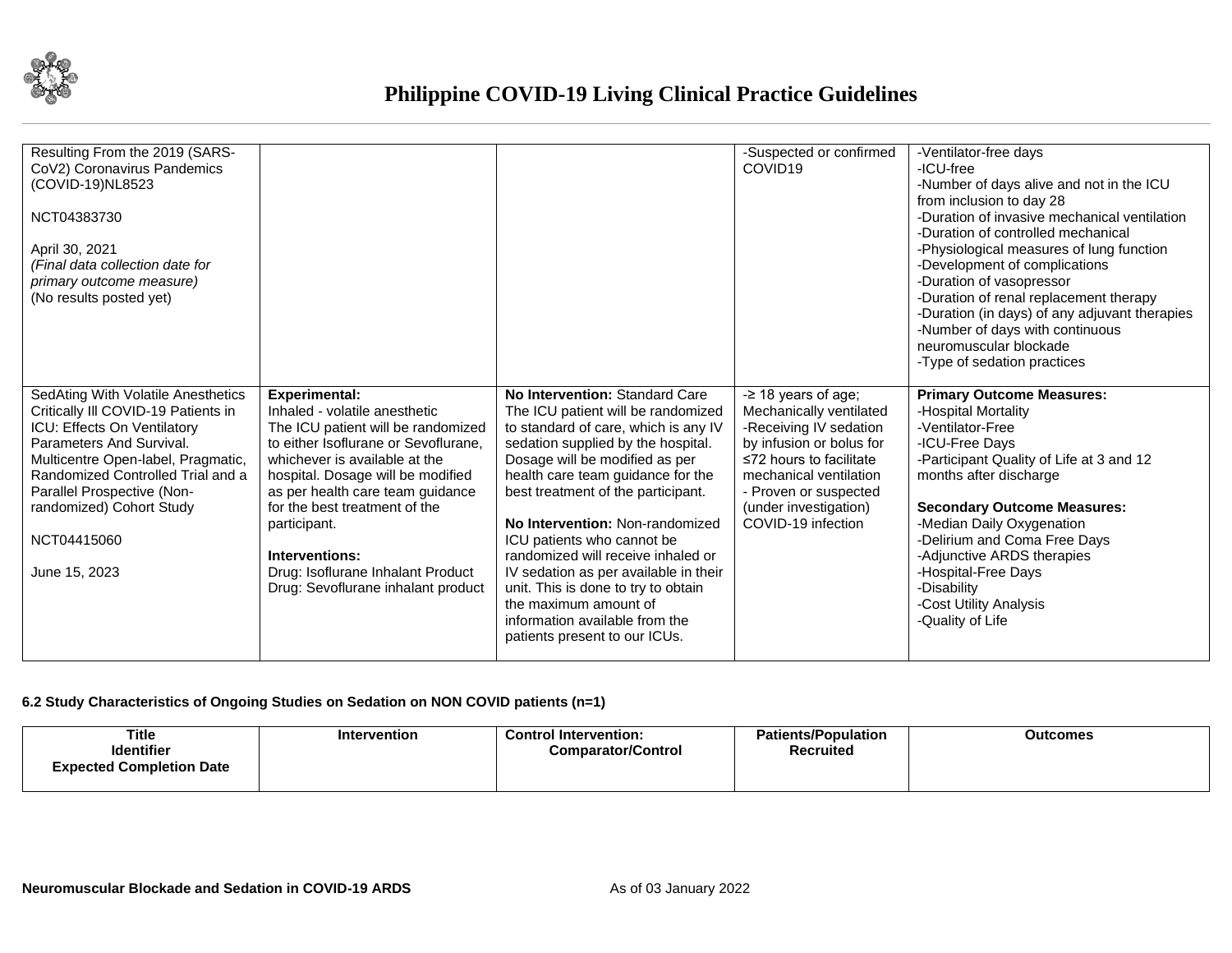

| Non-sedation versus sedation with            | <b>Experimental:</b>                 | <b>Control:</b>                      | -Endotracheally           | <b>Primary Outcome Measures:</b>                                                        |
|----------------------------------------------|--------------------------------------|--------------------------------------|---------------------------|-----------------------------------------------------------------------------------------|
| a daily wake-up trial in critically ill      | The experimental group will not      | The control group will be sedated    | intubated within the last | -All-cause mortality at 90 days after                                                   |
| patients receiving mechanical                | receive sedatives. Patients are      | with continuous infusion of          | 24 hours                  | randomization                                                                           |
| ventilation (NONSEDA Trial): study           | thoroughly and repeatedly informed   | sedatives to Ramsay score 3 to 4.    | -Expected time on         |                                                                                         |
| protocol for a randomised                    | by the staff of where they are, what | The first 48 hours the patients will | ventilator >24 hours as   | <b>Secondary Outcome Measures:</b>                                                      |
| controlled trial                             | has happened, and what type of       | be sedated with propofol, after 48   | estimated by the          | -Days until death throughout the total                                                  |
|                                              | treatment they are going to receive. | hours midazolam will be used.        | attending physician       | observation period                                                                      |
| NCT00196768                                  |                                      |                                      | -Age $\geq$ 18 years      | -Coma- and delirium-free days                                                           |
|                                              |                                      |                                      |                           | -Highest RIFLE score days until discharge                                               |
| June 2018<br>(Final data collection date for |                                      |                                      |                           | from the intensive care unit (within 28 days)<br>-Days until the participant is without |
| primary outcome measure)                     |                                      |                                      |                           | mechanical ventilation (within 28 days); and)                                           |
| (No results posted yet)                      |                                      |                                      |                           | -Proportion of patients with a major                                                    |
|                                              |                                      |                                      |                           | cardiovascular outcome.                                                                 |
|                                              |                                      |                                      |                           |                                                                                         |
|                                              |                                      |                                      |                           | Explorative outcomes:                                                                   |
|                                              |                                      |                                      |                           | -All cause mortality at 28 days after                                                   |
|                                              |                                      |                                      |                           | randomization                                                                           |
|                                              |                                      |                                      |                           | -Days until discharge from the intensive care                                           |
|                                              |                                      |                                      |                           | unit                                                                                    |
|                                              |                                      |                                      |                           | -Days until the participant is without                                                  |
|                                              |                                      |                                      |                           | mechanical ventilation                                                                  |
|                                              |                                      |                                      |                           | -Days until discharge from the hospital                                                 |
|                                              |                                      |                                      |                           | - Incidence of organ failure                                                            |
|                                              |                                      |                                      |                           |                                                                                         |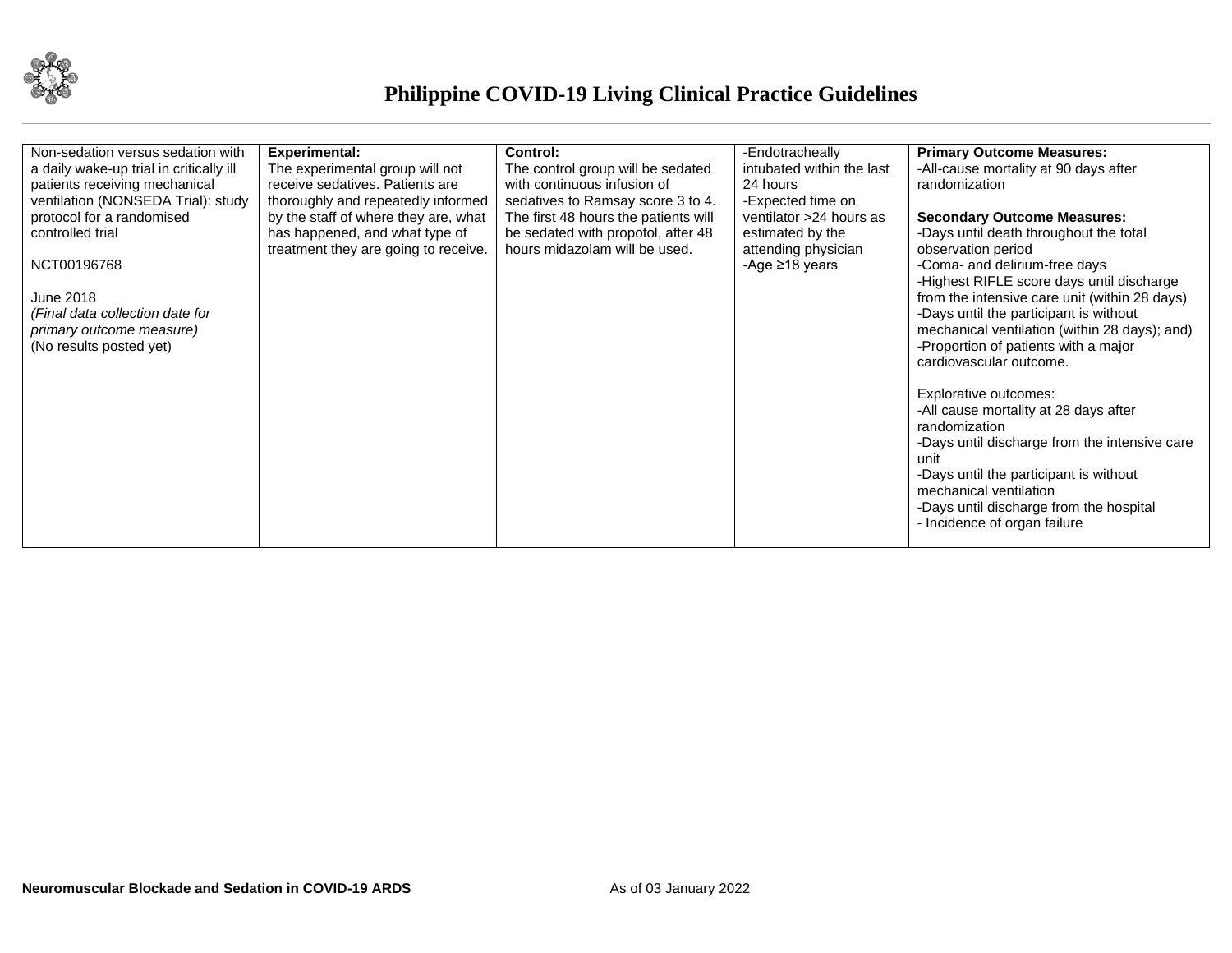

## Appendix 7. Forest Plots

## **A. SEDATION IN MECHANICALLY VENTILATED PATIENTS**



#### **Figure 1: 90-day Mortality Outcome for Sedation versus No Sedation**

|                                                                                                                                                                          |      | <b>Experimental</b> |     |                   | <b>Control</b> |     |            | <b>Mean Difference</b>                  |        |                                         | <b>Mean Difference</b> |     |
|--------------------------------------------------------------------------------------------------------------------------------------------------------------------------|------|---------------------|-----|-------------------|----------------|-----|------------|-----------------------------------------|--------|-----------------------------------------|------------------------|-----|
| <b>Study or Subgroup</b>                                                                                                                                                 | Mean | SD.                 |     | <b>Total Mean</b> |                |     |            | SD Total Weight IV, Random, 95% Cl Year |        |                                         | IV, Random, 95% CI     |     |
| Strom 2010                                                                                                                                                               |      | 9.6 30.3095         | 58  |                   | 13.8 42.3593   | 55  | 2.1%       | -4.20 [-17.84, 9.44] 2010               |        |                                         |                        |     |
| Olsen 2020                                                                                                                                                               |      | 19 13 4989          | 351 |                   | 20 13.4989     | 349 | 97.9%      | $-1.00$ [ $-3.00$ , 1.00] 2020          |        |                                         |                        |     |
| <b>Total (95% CI)</b><br>Heterogeneity: Tau <sup>2</sup> = 0.00; Chi <sup>2</sup> = 0.21, df = 1 (P = 0.65); $P = 0\%$<br>Test for overall effect: $Z = 1.06$ (P = 0.29) |      |                     | 409 |                   |                |     | 404 100.0% | $-1.07$ [ $-3.05, 0.91$ ]               | $-100$ | -50<br>Favours control Favours sedation | -50                    | 100 |

#### **Figure 2: Ventilator Free Days for Sedation versus No Sedation**

|                                                                                                                                                 |      | <b>Sedation</b> |     |                   | Control    |     |        | <b>Mean Difference</b>               |        |     | <b>Mean Difference</b>                 |           |
|-------------------------------------------------------------------------------------------------------------------------------------------------|------|-----------------|-----|-------------------|------------|-----|--------|--------------------------------------|--------|-----|----------------------------------------|-----------|
| <b>Study or Subgroup</b>                                                                                                                        | Mean | SD              |     | <b>Total Mean</b> | SD.        |     |        | Total Weight IV, Random, 95% Cl Year |        |     | IV. Random, 95% CI                     |           |
| Strom 2010                                                                                                                                      |      | 22.8 78.7944    | 58  | 13.1              | 44.0241    | 55  |        | 6.2% 9.70 [-13.68, 33.08] 2010       |        |     |                                        |           |
| Olsen 2020                                                                                                                                      |      | 13 40.4968      | 351 |                   | 14 40.4968 | 349 | 93.8%  | $-1.00$ F7.00, 5.001 2020            |        |     |                                        |           |
| <b>Total (95% CI)</b>                                                                                                                           |      |                 | 409 |                   |            | 404 | 100.0% | $-0.34$ [ $-6.15, 5.47$ ]            |        |     |                                        |           |
| Heterogeneity: Tau <sup>2</sup> = 0.00; Chi <sup>2</sup> = 0.75, df = 1 (P = 0.38); $P = 0\%$<br>Test for overall effect: $Z = 0.11$ (P = 0.91) |      |                 |     |                   |            |     |        |                                      | $-100$ | -50 | 50<br>Favours control Favours sedation | $100^{1}$ |

#### **Figure 3: Length of ICU Stay for Sedation versus No Sedation**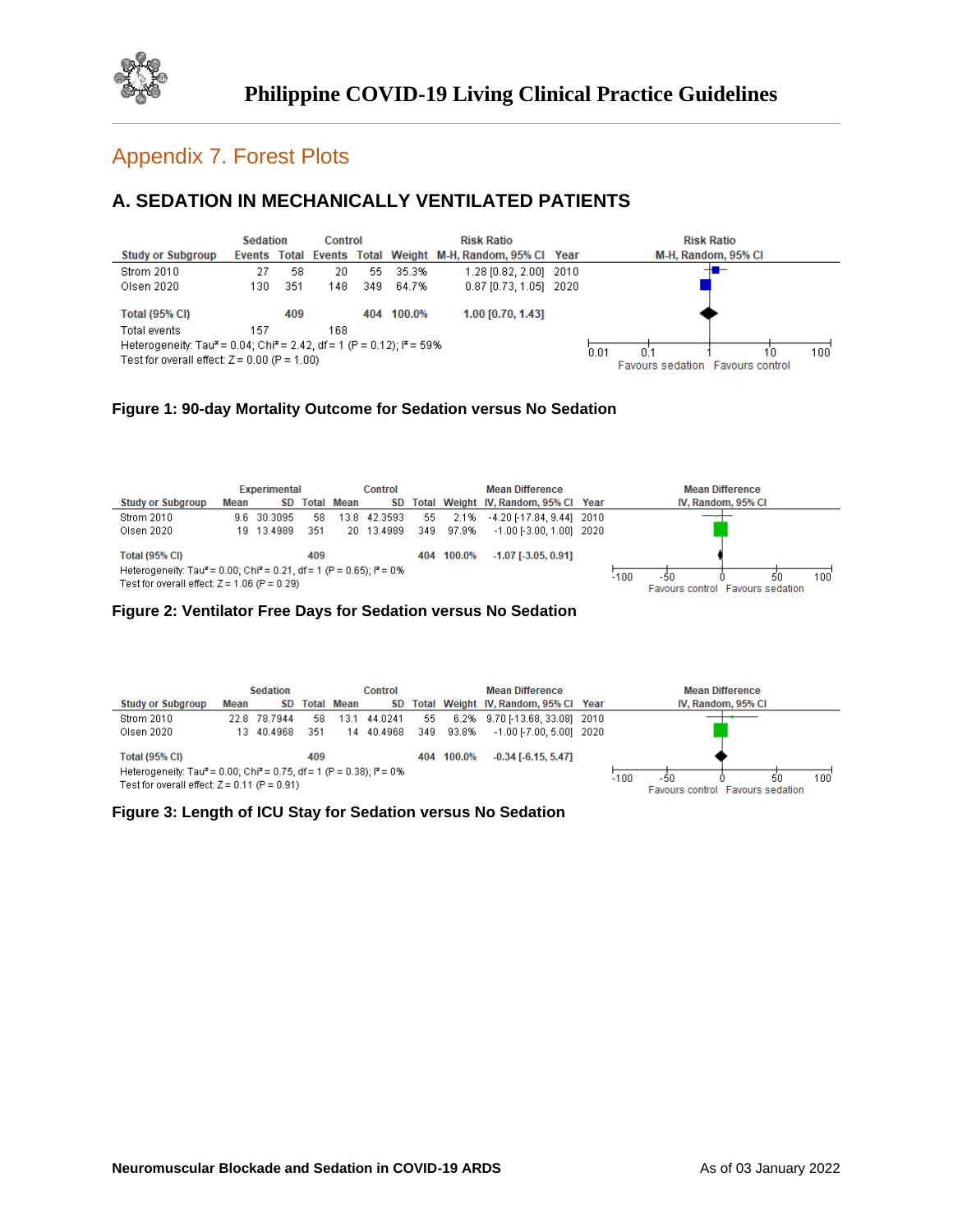

|                                                                                                 | Sedation       |          |                     | <b>No Sedation</b> |                | <b>Risk Ratio</b>                          | <b>Risk Ratio</b>                                                       |
|-------------------------------------------------------------------------------------------------|----------------|----------|---------------------|--------------------|----------------|--------------------------------------------|-------------------------------------------------------------------------|
| <b>Study or Subgroup</b>                                                                        |                |          | Events Total Events |                    |                | Total Weight M-H, Random, 95% CI           | M-H, Random, 95% CI                                                     |
| 1.1.1 Delirium                                                                                  |                |          |                     |                    |                |                                            |                                                                         |
| Strom 2010<br>Subtotal (95% CI)                                                                 | 4              | 58<br>58 | 11                  | 55<br>55           | 19.3%<br>19.3% | $0.34$ [0.12, 1.02]<br>$0.34$ [0.12, 1.02] |                                                                         |
| <b>Total events</b>                                                                             | 4              |          | 11                  |                    |                |                                            |                                                                         |
| Heterogeneity: Not applicable                                                                   |                |          |                     |                    |                |                                            |                                                                         |
| Test for overall effect: $Z = 1.93$ (P = 0.05)                                                  |                |          |                     |                    |                |                                            |                                                                         |
|                                                                                                 |                |          |                     |                    |                |                                            |                                                                         |
| 1.1.2 Extubation                                                                                |                |          |                     |                    |                |                                            |                                                                         |
| <b>Olsen 2020</b>                                                                               | 1              | 351      | 4                   | 349                | 8.6%           | $0.25$ [0.03, 2.21]                        |                                                                         |
| Strom 2010                                                                                      | 6              | 58       | $\overline{7}$      | 55                 | 20.1%          | $0.81$ [0.29, 2.27]                        |                                                                         |
| Subtotal (95% CI)                                                                               |                | 409      |                     | 404                | 28.7%          | $0.66$ [0.26, 1.66]                        |                                                                         |
| <b>Total events</b>                                                                             | $\overline{7}$ |          | 11                  |                    |                |                                            |                                                                         |
| Heterogeneity: Tau <sup>2</sup> = 0.00; Chi <sup>2</sup> = 0.95, df = 1 (P = 0.33); $I^2 = 0\%$ |                |          |                     |                    |                |                                            |                                                                         |
| Test for overall effect: $Z = 0.89$ (P = 0.37)                                                  |                |          |                     |                    |                |                                            |                                                                         |
| 1.1.3 Major Thrombolic Event                                                                    |                |          |                     |                    |                |                                            |                                                                         |
| <b>Olsen 2020</b>                                                                               | 10             | 351      | 1                   | 349                | 9.5%           | 9.94 [1.28, 77.26]                         |                                                                         |
| Subtotal (95% CI)                                                                               |                | 351      |                     | 349                | 9.5%           | 9.94 [1.28, 77.26]                         |                                                                         |
| Total events                                                                                    | 10             |          | $\mathbf{1}$        |                    |                |                                            |                                                                         |
| Heterogeneity: Not applicable                                                                   |                |          |                     |                    |                |                                            |                                                                         |
| Test for overall effect: $Z = 2.20$ (P = 0.03)                                                  |                |          |                     |                    |                |                                            |                                                                         |
| 1.1.4 Reintubation                                                                              |                |          |                     |                    |                |                                            |                                                                         |
| Strom 2010                                                                                      | 11             | 58       | 7                   | 55                 | 22.4%          | 1.49 [0.62, 3.57]                          |                                                                         |
| Subtotal (95% CI)                                                                               |                | 58       |                     | 55                 | 22.4%          | 1.49 [0.62, 3.57]                          |                                                                         |
| Total events                                                                                    | 11             |          | $\overline{7}$      |                    |                |                                            |                                                                         |
| Heterogeneity: Not applicable                                                                   |                |          |                     |                    |                |                                            |                                                                         |
| Test for overall effect: $Z = 0.90$ (P = 0.37)                                                  |                |          |                     |                    |                |                                            |                                                                         |
| 1.1.5 Ventilator-Associated Pneumonia                                                           |                |          |                     |                    |                |                                            |                                                                         |
| Strom 2010                                                                                      | $\overline{7}$ | 58       | 6                   | 55                 | 20.1%          | 1.11 [0.40, 3.09]                          |                                                                         |
| Subtotal (95% CI)                                                                               |                | 58       |                     | 55                 | 20.1%          | 1.11 [0.40, 3.09]                          |                                                                         |
| Total events                                                                                    | $\overline{7}$ |          | 6                   |                    |                |                                            |                                                                         |
| Heterogeneity: Not applicable                                                                   |                |          |                     |                    |                |                                            |                                                                         |
| Test for overall effect: $Z = 0.19$ (P = 0.85)                                                  |                |          |                     |                    |                |                                            |                                                                         |
|                                                                                                 |                |          |                     |                    |                |                                            |                                                                         |
|                                                                                                 |                |          |                     |                    |                |                                            | 0.01<br>0.1<br>10<br>100<br><b>Favours Sedation Favours No Sedation</b> |



## **B. NMBA IN MECHANICALLY VENTILATED PATIENTS WITH ARDS**

|                                                                                                         | <b>NMBA</b> |     | Control                   |     | <b>Risk Ratio</b> |                                 |  | <b>Risk Ratio</b>                   |
|---------------------------------------------------------------------------------------------------------|-------------|-----|---------------------------|-----|-------------------|---------------------------------|--|-------------------------------------|
| <b>Study or Subgroup</b>                                                                                |             |     | Events Total Events Total |     |                   | Weight M-H, Random, 95% Cl Year |  | M-H, Random, 95% CI                 |
| Gainnier 2004                                                                                           | 10          | 28  | 17                        | 28  | 20.0%             | 0.59 [0.33, 1.05] 2004          |  |                                     |
| Forel 2006                                                                                              | 5.          | 18  | 10                        | 18  | 9.2%              | 0.50 [0.21, 1.17] 2006          |  |                                     |
| Papazian 2010                                                                                           | 42          | 177 | 54                        | 162 | 57.3%             | $0.71$ [0.51, 1.00] 2010        |  |                                     |
| Lyu 2014                                                                                                | 5.          | 24  | 12                        | 24  | 8.7%              | 0.42 [0.17, 1.00] 2014          |  |                                     |
| Guervilly 2016                                                                                          | 3.          | 11  | 5.                        | 13  | 4.8%              | 0.71 [0.22, 2.32] 2016          |  |                                     |
| <b>Total (95% CI)</b>                                                                                   |             | 258 |                           |     | 245 100.0%        | $0.63$ [0.49, 0.82]             |  |                                     |
| Total events                                                                                            | 65          |     | 98                        |     |                   |                                 |  |                                     |
| Heterogeneity: Tau <sup>2</sup> = 0.00; Chi <sup>2</sup> = 1.72, df = 4 (P = 0.79); l <sup>2</sup> = 0% |             |     |                           |     |                   |                                 |  | 0.01<br>100<br>n٠<br>10             |
| Test for overall effect: $Z = 3.46$ (P = 0.0005)                                                        |             |     |                           |     |                   |                                 |  | <b>Favours NMBA Favours Control</b> |

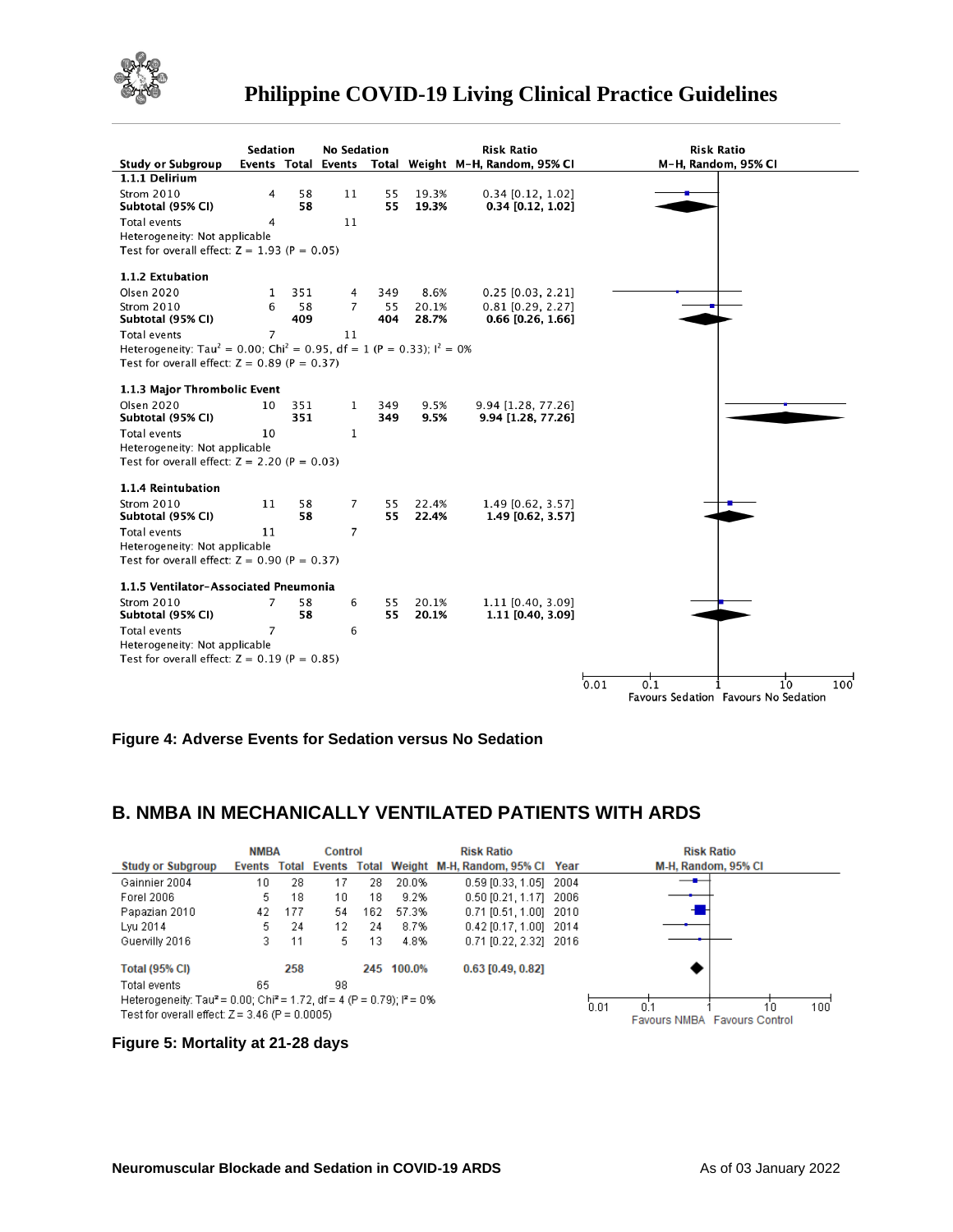

|                                                                                               | <b>NMBA</b> |     | Control |     |        | <b>Risk Ratio</b>                                         | <b>Risk Ratio</b>                   |
|-----------------------------------------------------------------------------------------------|-------------|-----|---------|-----|--------|-----------------------------------------------------------|-------------------------------------|
| <b>Study or Subgroup</b>                                                                      |             |     |         |     |        | Events Total Events Total Weight M-H, Random, 95% Cl Year | M-H, Random, 95% CI                 |
| Gainnier 2004                                                                                 | 14          | 28  | 21      | 28. | 28.1%  | 0.67 [0.43, 1.02] 2004                                    | —∎–                                 |
| Forel 2006                                                                                    | 5.          | 18  | 10      | 18  | 7.1%   | 0.50 [0.21, 1.17] 2006                                    |                                     |
| Papazian 2010                                                                                 | 57          | 177 | 67      | 162 | 64.8%  | $0.78$ [0.59, 1.03] 2010                                  |                                     |
| <b>Total (95% CI)</b>                                                                         |             | 223 |         | 208 | 100.0% | $0.72$ [0.58, 0.91]                                       |                                     |
| Total events                                                                                  | 76          |     | 98      |     |        |                                                           |                                     |
| Heterogeneity: Tau <sup>2</sup> = 0.00; Chi <sup>2</sup> = 1.13, df = 2 (P = 0.57); $P = 0\%$ |             |     |         |     |        |                                                           | 0.01<br>100<br>0.1<br>10            |
| Test for overall effect: $Z = 2.81$ (P = 0.005)                                               |             |     |         |     |        |                                                           | <b>Favours NMBA Favours Control</b> |

## **Figure 6: Mortality at 90 days**

|                                                                                               | <b>NMBA</b> |     | Control |     |        | <b>Risk Ratio</b>                                  | <b>Risk Ratio</b>                   |
|-----------------------------------------------------------------------------------------------|-------------|-----|---------|-----|--------|----------------------------------------------------|-------------------------------------|
| <b>Study or Subgroup</b>                                                                      | Events      |     |         |     |        | Total Events Total Weight M-H, Random, 95% Cl Year | M-H, Random, 95% CI                 |
| Gainnier 2004                                                                                 | 13.         | 28  | 20      | 28  | 26.1%  | 0.65 [0.41, 1.03] 2004                             | — <b>—</b>                          |
| Forel 2006                                                                                    | 5.          | 18  | 10      | 18  | 7.7%   | $0.50$ [0.21, 1.17] 2006                           |                                     |
| Papazian 2010                                                                                 | 52          | 177 | 63      | 162 | 62.2%  | 0.76 [0.56, 1.02] 2010                             |                                     |
| Guervilly 2016                                                                                | з.          | 11  | 5.      | 13  | 4.0%   | 0.71 [0.22, 2.32] 2016                             |                                     |
| <b>Total (95% CI)</b>                                                                         |             | 234 |         | 221 | 100.0% | $0.70$ [0.55, 0.89]                                |                                     |
| Total events                                                                                  | 73          |     | 98      |     |        |                                                    |                                     |
| Heterogeneity: Tau <sup>2</sup> = 0.00; Chi <sup>2</sup> = 0.95, df = 3 (P = 0.81); $P = 0\%$ |             |     |         |     |        |                                                    | 0.01<br>10<br>100<br>0 <sup>1</sup> |
| Test for overall effect: $Z = 2.94$ (P = 0.003)                                               |             |     |         |     |        |                                                    | <b>Favours NMBA Favours Control</b> |

### **Figure 7: ICU Mortality**

|                          |                                                                                                                                                                         | <b>NMDA</b> |     |                   | Control |     |       | <b>Mean Difference</b>               |  |  |  | <b>Mean Difference</b> |                                    |     |
|--------------------------|-------------------------------------------------------------------------------------------------------------------------------------------------------------------------|-------------|-----|-------------------|---------|-----|-------|--------------------------------------|--|--|--|------------------------|------------------------------------|-----|
| <b>Study or Subgroup</b> | Mean                                                                                                                                                                    | SD.         |     | <b>Total Mean</b> | SD      |     |       | Total Weight IV, Random, 95% Cl Year |  |  |  | IV, Random, 95% CI     |                                    |     |
| Gainnier 2004            | 20.9                                                                                                                                                                    | 15          | 28  | 21.2              | -17.4   | 28. | 12.6% | $-0.30$ $[-8.81, 8.21]$ 2004         |  |  |  |                        |                                    |     |
| Forel 2006               |                                                                                                                                                                         | 20 11.6     | 18  | 18                | 8.3     | 18  | 21.0% | 2.00 [-4.59, 8.59] 2006              |  |  |  |                        |                                    |     |
| Papazian 2010            |                                                                                                                                                                         | 15.9 15.4   | 177 | 18.3              | 19      | 162 | 66.4% | $-2.40$ $[-6.10, 1.30]$ 2010         |  |  |  |                        |                                    |     |
| <b>Total (95% CI)</b>    |                                                                                                                                                                         |             | 223 |                   |         |     |       | $-1.21$ [ $-4.23$ , $1.81$ ]         |  |  |  |                        |                                    |     |
|                          | 208 100.0%<br>Heterogeneity: Tau <sup>2</sup> = 0.00; Chi <sup>2</sup> = 1.35, df = 2 (P = 0.51); i <sup>2</sup> = 0%<br>Test for overall effect: $Z = 0.79$ (P = 0.43) |             |     |                   |         |     |       |                                      |  |  |  |                        | 50<br>Favours control Favours NMBA | 100 |

#### **Figure 8: Duration of Mechanical Ventilation**

|                                                                                                          |      | <b>NMBA</b> |     |                   | <b>Control</b> |      |            | <b>Mean Difference</b>               |        |                                     | <b>Mean Difference</b> |    |     |
|----------------------------------------------------------------------------------------------------------|------|-------------|-----|-------------------|----------------|------|------------|--------------------------------------|--------|-------------------------------------|------------------------|----|-----|
| <b>Study or Subgroup</b>                                                                                 | Mean | SD.         |     | <b>Total Mean</b> | SD             |      |            | Total Weight IV, Random, 95% Cl Year |        |                                     | IV, Random, 95% CI     |    |     |
| Gainnier 2004                                                                                            | 20.9 | 15          | 28  | 21.2              | -17.4          | 28   | 3.1%       | $-0.30$ $[-8.81, 8.21]$ 2004         |        |                                     |                        |    |     |
| Forel 2006                                                                                               | 6.   | 8.6         | 18  | 5.4               | 6.4            | 18   | 8.6%       | 0.60 [-4.35, 5.55] 2006              |        |                                     |                        |    |     |
| Papazian 2010                                                                                            | 10.6 | -9.7        | 177 | 8.5               | -7.4           | 162. | 37.7%      | 2.10 [0.27, 3.93] 2010               |        |                                     |                        |    |     |
| <b>PETAL 2019</b>                                                                                        |      | $9.6$ 10.4  | 501 | 9.9               | 10.9           | 505  | 50.6%      | $-0.30$ $[-1.62, 1.02]$ 2019         |        |                                     |                        |    |     |
| <b>Total (95% CI)</b>                                                                                    |      |             | 724 |                   |                |      | 713 100.0% | $0.68$ [-0.86, 2.22]                 |        |                                     |                        |    |     |
|                                                                                                          |      |             |     |                   |                |      |            |                                      |        |                                     |                        |    |     |
| Heterogeneity: Tau <sup>2</sup> = 0.77; Chi <sup>2</sup> = 4.40, df = 3 (P = 0.22); l <sup>2</sup> = 32% |      |             |     |                   |                |      |            |                                      | $-100$ | -50                                 |                        | 50 | 100 |
| Test for overall effect: $Z = 0.87$ (P = 0.39)                                                           |      |             |     |                   |                |      |            |                                      |        | <b>Favours control</b> Favours NMBA |                        |    |     |

### **Figure 9: Ventilator Free Days at day 28**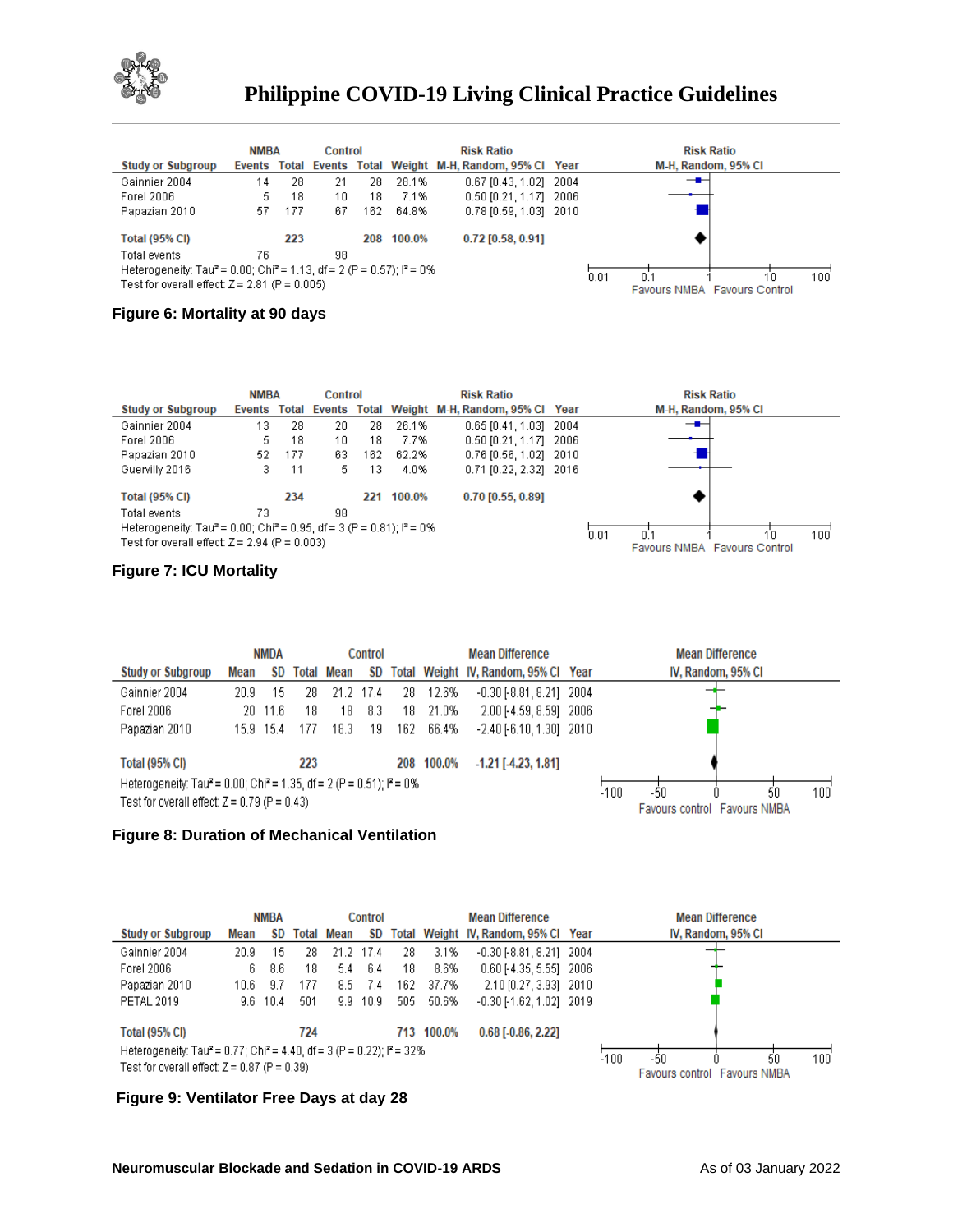

|                                                                                                                                                                                       |            | <b>NMBA</b> |     |                   | Control |     |       | <b>Mean Difference</b>               | <b>Mean Difference</b>                                     |
|---------------------------------------------------------------------------------------------------------------------------------------------------------------------------------------|------------|-------------|-----|-------------------|---------|-----|-------|--------------------------------------|------------------------------------------------------------|
| <b>Study or Subgroup</b>                                                                                                                                                              | Mean       | SD.         |     | <b>Total Mean</b> | SD.     |     |       | Total Weight IV, Random, 95% Cl Year | IV, Random, 95% CI                                         |
| Gainnier 2004                                                                                                                                                                         | 183        | 88          | 28  | 139               | 42      | 28  | 26.6% | 44.00 [7.88, 80.12] 2004             |                                                            |
| Forel 2006                                                                                                                                                                            | 184.5 63.6 |             | 18  | 152.5 50.9        |         | 18  | 25.6% | 32.00 [-5.63, 69.63] 2006            |                                                            |
| <b>PETAL 2019</b>                                                                                                                                                                     |            | 198 73.4    |     | 381 193.2         | 79      | 348 | 47.8% | 4.80 [-6.30, 15.90] 2019             |                                                            |
| <b>Total (95% CI)</b><br>Heterogeneity: Tau <sup>2</sup> = 355.62; Chi <sup>2</sup> = 5.56, df = 2 (P = 0.06); l <sup>2</sup> = 64%<br>Test for overall effect: $Z = 1.63$ (P = 0.10) |            |             | 427 |                   |         |     |       | 394 100.0% 22.20 [-4.47, 48.88]      | $-100$<br>50<br>-50<br>100<br>Favours control Favours NMBA |

#### **Figure 10: PaO2/FiO2 Changes after 48hours**

|                                                                                                                          |            | <b>NMBA</b> |       |            | Control |      |                     | <b>Mean Difference</b>          | <b>Mean Difference</b>                                            |
|--------------------------------------------------------------------------------------------------------------------------|------------|-------------|-------|------------|---------|------|---------------------|---------------------------------|-------------------------------------------------------------------|
| <b>Study or Subgroup</b>                                                                                                 | Mean       | SD.         | Total | Mean       | SD.     |      | <b>Total Weight</b> | IV, Fixed, 95% CI Year          | IV, Fixed, 95% CI                                                 |
| Gainnier 2004                                                                                                            | 196        | 78          | 27    | 170        | 65      | 27   |                     | 5.5% 26.00 [-12.30, 64.30] 2004 |                                                                   |
| Forel 2006                                                                                                               | 239        | 91          | 18    | 175        | 62      | 18   |                     | 3.1% 64.00 [13.13, 114.87] 2006 |                                                                   |
| Papazian 2010                                                                                                            | 166        | 70          | 167   | 157        | 68      | 152  | 35.4%               | 9.00 [-6.15, 24.15] 2010        |                                                                   |
| <b>PETAL 2019</b>                                                                                                        | 197.8 74.6 |             | 330   | 186.6 75.6 |         | -272 | 55.9%               | 11.20 [-0.86, 23.26] 2019       | −                                                                 |
| <b>Total (95% CI)</b>                                                                                                    |            |             | 542   |            |         |      | 469 100.0%          | 12.90 [3.88, 21.92]             |                                                                   |
| Heterogeneity: Chi <sup>2</sup> = 4.66, df = 3 (P = 0.20); $P = 36\%$<br>Test for overall effect: $Z = 2.80$ (P = 0.005) |            |             |       |            |         |      |                     |                                 | $-100$<br>100<br>-50<br>50<br><b>Favours Control Favours NMBA</b> |

#### **Figure 11: PaO2/FiO2 Changes after 72hours**

|                                                                                               | <b>NMBA</b> |     | Control |     |            | <b>Risk Ratio</b>                                         | <b>Risk Ratio</b>                   |     |
|-----------------------------------------------------------------------------------------------|-------------|-----|---------|-----|------------|-----------------------------------------------------------|-------------------------------------|-----|
| <b>Study or Subgroup</b>                                                                      |             |     |         |     |            | Events Total Events Total Weight M-H, Random, 95% Cl Year | M-H, Random, 95% CI                 |     |
| Gainnier 2004                                                                                 | 0.          | 28  |         | 28  | 1.9%       | $0.33$ [0.01, 7.85] 2004                                  |                                     |     |
| Forel 2006                                                                                    | 0.          | 18  | 0       | 18  |            | Not estimable 2006                                        |                                     |     |
| Papazian 2010                                                                                 | 9.          | 177 | 19      | 162 | 33.1%      | $0.43$ [0.20, 0.93] 2010                                  |                                     |     |
| <b>PETAL 2019</b>                                                                             | 20          | 501 | 32      | 505 | 65.0%      | 0.63 [0.37, 1.09] 2019                                    |                                     |     |
| <b>Total (95% CI)</b>                                                                         |             | 724 |         |     | 713 100.0% | $0.55$ [0.35, 0.85]                                       |                                     |     |
| Total events                                                                                  | 29          |     | 52      |     |            |                                                           |                                     |     |
| Heterogeneity: Tau <sup>2</sup> = 0.00; Chi <sup>2</sup> = 0.71, df = 2 (P = 0.70); $P = 0\%$ |             |     |         |     |            |                                                           | 0.01<br>10                          | 100 |
| Test for overall effect: $Z = 2.67$ (P = 0.008)                                               |             |     |         |     |            |                                                           | <b>Favours NMBA Favours Control</b> |     |

#### **Figure 12: Barotrauma**



#### **Figure 13: Pneumothorax**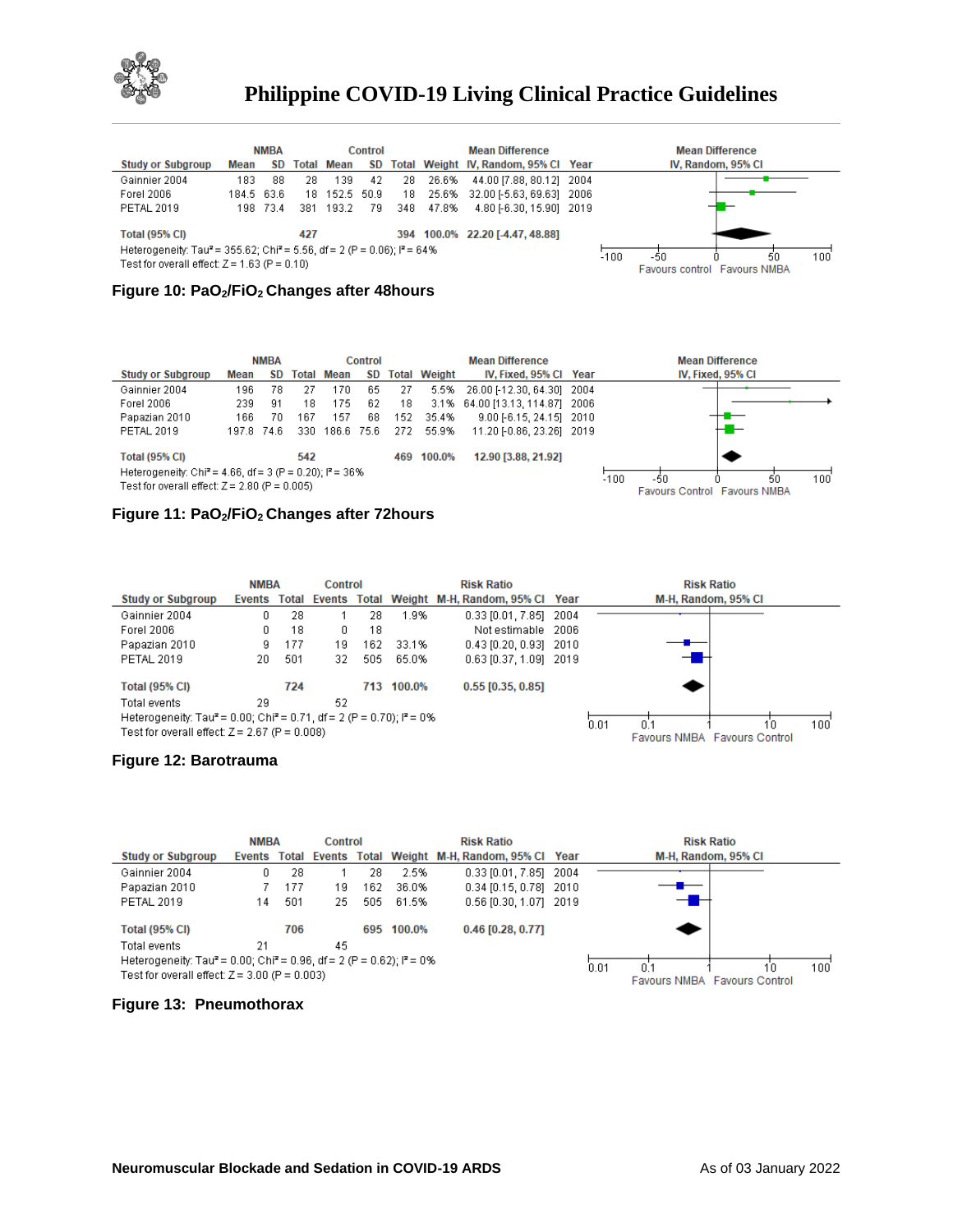

|                                                                                                         | <b>NMBA</b> |     | Control |     |        | <b>Risk Ratio</b>                                         | <b>Risk Ratio</b>                   |
|---------------------------------------------------------------------------------------------------------|-------------|-----|---------|-----|--------|-----------------------------------------------------------|-------------------------------------|
| <b>Study or Subgroup</b>                                                                                |             |     |         |     |        | Events Total Events Total Weight M-H, Random, 95% Cl Year | M-H, Random, 95% CI                 |
| Gainnier 2004                                                                                           | 0.          | 28  | 0.      | 28  |        | Not estimable 2004                                        |                                     |
| Forel 2006                                                                                              |             | 18  |         | 18  | 0.5%   | 1.00 [0.07, 14.79] 2006                                   |                                     |
| Papazian 2010                                                                                           | 28          | 96  | 25      | 77  | 18.3%  | $0.90$ [0.57, 1.41] 2010                                  |                                     |
| <b>PETAL 2019</b>                                                                                       | 107         | 226 | 89      | 228 | 81.2%  | 1.21 [0.98, 1.50] 2019                                    |                                     |
| <b>Total (95% CI)</b>                                                                                   |             | 368 |         | 351 | 100.0% | 1.15 [0.95, 1.39]                                         |                                     |
| Total events                                                                                            | 136         |     | 115     |     |        |                                                           |                                     |
| Heterogeneity: Tau <sup>2</sup> = 0.00; Chi <sup>2</sup> = 1.43, df = 2 (P = 0.49); l <sup>2</sup> = 0% |             |     |         |     |        |                                                           | 0.01<br>100<br>10<br>n 1            |
| Test for overall effect: $Z = 1.40$ (P = 0.16)                                                          |             |     |         |     |        |                                                           | <b>Eavours NMBA Eavours Control</b> |

### **Figure 14: ICU Acquired Weakness**

|                                                                                                                                                  | <b>NMBA</b>  |     | Control |     |            | <b>Risk Ratio</b>                            | <b>Risk Ratio</b>                                              |
|--------------------------------------------------------------------------------------------------------------------------------------------------|--------------|-----|---------|-----|------------|----------------------------------------------|----------------------------------------------------------------|
| <b>Study or Subgroup</b>                                                                                                                         | Events Total |     |         |     |            | Events Total Weight M-H, Random, 95% Cl Year | M-H. Random, 95% CI                                            |
| Gainnier 2004                                                                                                                                    | n.           | 18  | Ω.      | 18  |            | Not estimable 2004                           |                                                                |
| Forel 2006                                                                                                                                       | 0.           | 28  | 0.      | 28  |            | Not estimable 2006                           |                                                                |
| Papazian 2010                                                                                                                                    |              | 177 | 0.      | 162 | 2.6%       | 2.75 [0.11, 66.96] 2010                      |                                                                |
| <b>PETAL 2019</b>                                                                                                                                | 35.          | 501 | 22.     | 505 | 97.4%      | 1.60 [0.95, 2.69] 2019                       |                                                                |
| <b>Total (95% CI)</b>                                                                                                                            |              | 724 |         |     | 713 100.0% | 1.63 [0.97, 2.71]                            |                                                                |
| Total events                                                                                                                                     | 36.          |     | 22      |     |            |                                              |                                                                |
| Heterogeneity: Tau <sup>2</sup> = 0.00; Chi <sup>2</sup> = 0.11, df = 1 (P = 0.74); $I^2$ = 0%<br>Test for overall effect: $Z = 1.86$ (P = 0.06) |              |     |         |     |            |                                              | 0.01<br>100<br>ſП<br>ΩĽ<br><b>Eavours NMBA Eavours Control</b> |

**Figure 15: Adverse Events**